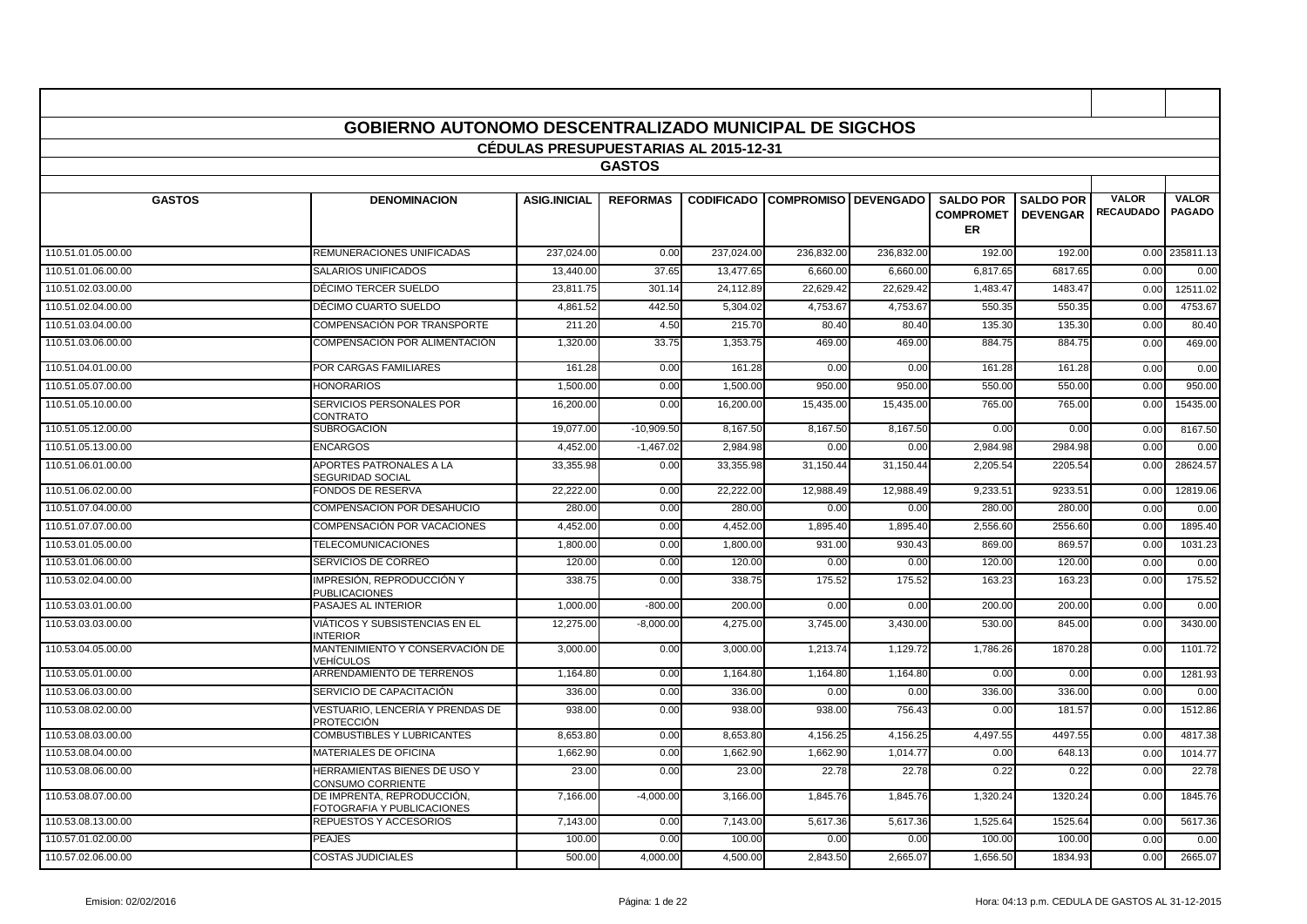|                    | <b>GOBIERNO AUTONOMO DESCENTRALIZADO MUNICIPAL DE SIGCHOS</b>                                                                                                                 |                                              |                 |            |                                        |            |                                            |                                     |                                  |                               |
|--------------------|-------------------------------------------------------------------------------------------------------------------------------------------------------------------------------|----------------------------------------------|-----------------|------------|----------------------------------------|------------|--------------------------------------------|-------------------------------------|----------------------------------|-------------------------------|
|                    |                                                                                                                                                                               | <b>CEDULAS PRESUPUESTARIAS AL 2015-12-31</b> |                 |            |                                        |            |                                            |                                     |                                  |                               |
|                    |                                                                                                                                                                               |                                              | <b>GASTOS</b>   |            |                                        |            |                                            |                                     |                                  |                               |
| <b>GASTOS</b>      | <b>DENOMINACION</b>                                                                                                                                                           | <b>ASIG.INICIAL</b>                          | <b>REFORMAS</b> |            | <b>CODIFICADO COMPROMISO DEVENGADO</b> |            | <b>SALDO POR</b><br><b>COMPROMET</b><br>ER | <b>SALDO POR</b><br><b>DEVENGAR</b> | <b>VALOR</b><br><b>RECAUDADO</b> | <b>VALOR</b><br><b>PAGADO</b> |
| 110.57.02.15.00.00 | INDEMNIZACIONES POR SENTENCIAS<br><b>JUDICIALES</b>                                                                                                                           | 0.00                                         | 15,326.21       | 15,326.21  | 0.00                                   | 0.00       | 15,326.21                                  | 15326.2                             | 0.00                             | 0.00                          |
| 110.84.01.03.00.00 | <b>MOBILIARIOS</b>                                                                                                                                                            | 4,280.00                                     | 0.00            | 4,280.00   | 3,027.36                               | 3,027.36   | 1,252.64                                   | 1252.64                             | 0.00                             | 3027.36                       |
| 110.84.01.07.00.00 | EQUIPOS, SISTEMAS Y PAQUETES<br><b>INFORMÁTICOS</b>                                                                                                                           | 5,160.00                                     | 0.00            | 5,160.00   | 5,160.00                               | 2,466.52   | 0.00                                       | 2693.48                             | 0.00                             | 2466.52                       |
| 120.51.01.05.00.00 | REMUNERACIONES UNIFICADAS                                                                                                                                                     | 110,400.00                                   | 0.00            | 110,400.00 | 110,400.00                             | 110,400.00 | 0.00                                       | 0.00                                | 0.00                             | 110400.00                     |
| 120.51.02.03.00.00 | <b>DECIMO TERCER SUELDO</b>                                                                                                                                                   | 11,120.16                                    | 321.66          | 11,441.82  | 10,948.62                              | 10,948.62  | 493.20                                     | 493.20                              | 0.00                             | 10948.62                      |
| 120.51.02.04.00.00 | DECIMO CUARTO SUELDO                                                                                                                                                          | 3,801.89                                     | 442.50          | 4.244.39   | 3,658.00                               | 3,658.00   | 586.39                                     | 586.39                              | 0.00                             | 3658.00                       |
| 120.51.05.07.00.00 | <b>HONORARIOS</b>                                                                                                                                                             | 1.000.00                                     | 0.00            | 1.000.00   | 0.00                                   | 0.00       | 1,000.00                                   | 1000.00                             | 0.00                             | 0.00                          |
| 120.51.05.10.00.00 | SERVICIOS PERSONALES POR<br>CONTRATO                                                                                                                                          | 19,608.00                                    | 0.00            | 19.608.00  | 18.741.05                              | 18,741.05  | 866.95                                     | 866.95                              | 0.00                             | 18741.05                      |
| 120.51.05.12.00.00 | <b>SUBROGACIÓN</b>                                                                                                                                                            | 3,348.00                                     | 0.00            | 3,348.00   | 76.00                                  | 76.00      | 3,272.00                                   | 3272.00                             | 0.00                             | 76.00                         |
| 120.51.05.13.00.00 | <b>ENCARGOS</b>                                                                                                                                                               | 3,438.00                                     | 0.00            | 3,438.00   | 0.00                                   | 0.00       | 3,438.00                                   | 3438.00                             | 0.00                             | 0.00                          |
| 120.51.06.01.00.00 | <b>APORTE PATRONAL</b>                                                                                                                                                        | 15,546.57                                    | 0.00            | 15,546.57  | 14,950.73                              | 14,950.73  | 595.84                                     | 595.84                              | 0.00                             | 16212.93                      |
| 120.51.06.02.00.00 | <b>FONDOS DE RESERVA</b>                                                                                                                                                      | 11,120.46                                    | 0.00            | 11,120.46  | 8,940.03                               | 8,940.03   | 2,180.43                                   | 2180.43                             | 0.00                             | 9109.05                       |
| 120.51.07.07.00.00 | COMPENSACIÓN POR VACACIONES                                                                                                                                                   | 3.438.00                                     | $-3.438.00$     | 0.00       | 0.00                                   | 0.00       | 0.00                                       | 0.00                                | 0.00                             | 0.00                          |
| 120.53.02.04.00.00 | EDICIÓN, IMPRESIÓN, REPRODUCCIÓN Y<br><b>PUBLICACIONES</b>                                                                                                                    | 3,711.75                                     | 0.00            | 3,711.75   | 2,302.87                               | 2,302.87   | 1,408.88                                   | 1408.88                             | 0.00                             | 2302.87                       |
| 120.53.02.17.00.00 | <b>DIFUSION E INFORMACION</b>                                                                                                                                                 | 0.00                                         | 3,000.00        | 3,000.00   | 0.00                                   | 0.00       | 3,000.00                                   | 3000.00                             | 0.00                             | 0.00                          |
| 120.53.02.28.00.00 | SERVICIOS DE PROVISON DE<br><b>DISPOSITIVOS ELECTRONICOS PARA</b><br>REGISTRO DE FIRMAS DIGITALES                                                                             | 0.00                                         | 241.47          | 241.47     | 241.4'                                 | 241.41     | 0.06                                       | 0.06                                | 0.00                             | 0.00                          |
| 120.53.03.03.00.00 | <b>VIATICOS Y SUBSISTENCIAS EN EL</b><br><b>INTERIOR</b>                                                                                                                      | 4,320.00                                     | $-2,000.00$     | 2,320.00   | 1,804.00                               | 1,804.00   | 516.00                                     | 516.00                              | 0.00                             | 1804.00                       |
| 120.53.06.01.00.00 | CONSULTORÍA, ASESORÍA E<br>INVESTIGACIÓN ESPECIALIZADA<br>ORGANICO PP (ARRASTRE 2012)                                                                                         | 16,500.00                                    | 1,980.00        | 18,480.00  | 0.00                                   | 0.00       | 18,480.00                                  | 18480.00                            | 0.00                             | 0.00                          |
| 120.53.06.03.00.00 | SERVICIO DE CAPACITACION                                                                                                                                                      | 1,680.00                                     | 0.00            | 1,680.00   | 336.00                                 | 336.00     | 1,344.00                                   | 1344.00                             | 0.00                             | 336.00                        |
| 120.53.08.02.00.00 | VESTUARIO LINCERIA Y PRENDAS DE<br><b>PROTECCION</b>                                                                                                                          | 1,600.00                                     | 0.00            | 1,600.00   | 1,600.00                               | 1,566.48   | 0.00                                       | 33.52                               | 0.00                             | 1566.48                       |
| 120.53.08.04.00.00 | <b>MATERIALES DE OFICINA</b>                                                                                                                                                  | 13.082.95                                    | 0.00            | 13.082.95  | 13.082.95                              | 3.137.41   | 0.00                                       | 9945.54                             | 0.00                             | 3137.41                       |
| 120.53.08.07.00.00 | DE IMPRENTA, REPRODUCCION Y FOT.<br><b>PUBLICACIONES</b>                                                                                                                      | 6.734.00                                     | 0.00            | 6.734.00   | 4.984.50                               | 4.984.50   | 1.749.50                                   | 1749.50                             | 0.00                             | 4984.50                       |
| 120.53.08.11.00.00 | <b>INSUMOS, BIENES, MATERIALES Y</b><br>SUMINISTROS PARA LA CONSTRUCCIÓN,<br>ELÉCTRICOS, PLOMERÍA, CARPINTERÍA,<br>SEÑALIZACIÓN VIAL, NAVEGACIÓN Y<br><b>CONTRA INCENDIOS</b> | 80.00                                        | 0.00            | 80.00      | 78.85                                  | 78.85      | 1.15                                       | 1.15                                | 0.00                             | 78.85                         |
| 120.53.08.13.00.00 | REPUESTOS Y ACCESORIOS                                                                                                                                                        | 20.00                                        | 0.00            | 20.00      | 17.92                                  | 17.92      | 2.08                                       | 2.08                                | 0.00                             | 17.92                         |
| 120.56.01.06.00.00 | DESCUENTOS, COMISIONES Y OTROS<br>CARGOS EN T. Y V.                                                                                                                           | 4.000.00                                     | $-1.220.55$     | 2,779.45   | 1.297.77                               | 1,297.77   | 1,481.68                                   | 1481.68                             | 0.00                             | 1316.08                       |
| 120.57.02.03.00.00 | <b>COMISIONES BANCARIAS</b>                                                                                                                                                   | 5,000.00                                     | $-892.17$       | 4,107.83   | 1,858.54                               | 1,858.54   | 2,249.29                                   | 2249.29                             | 0.00                             | 1856.84                       |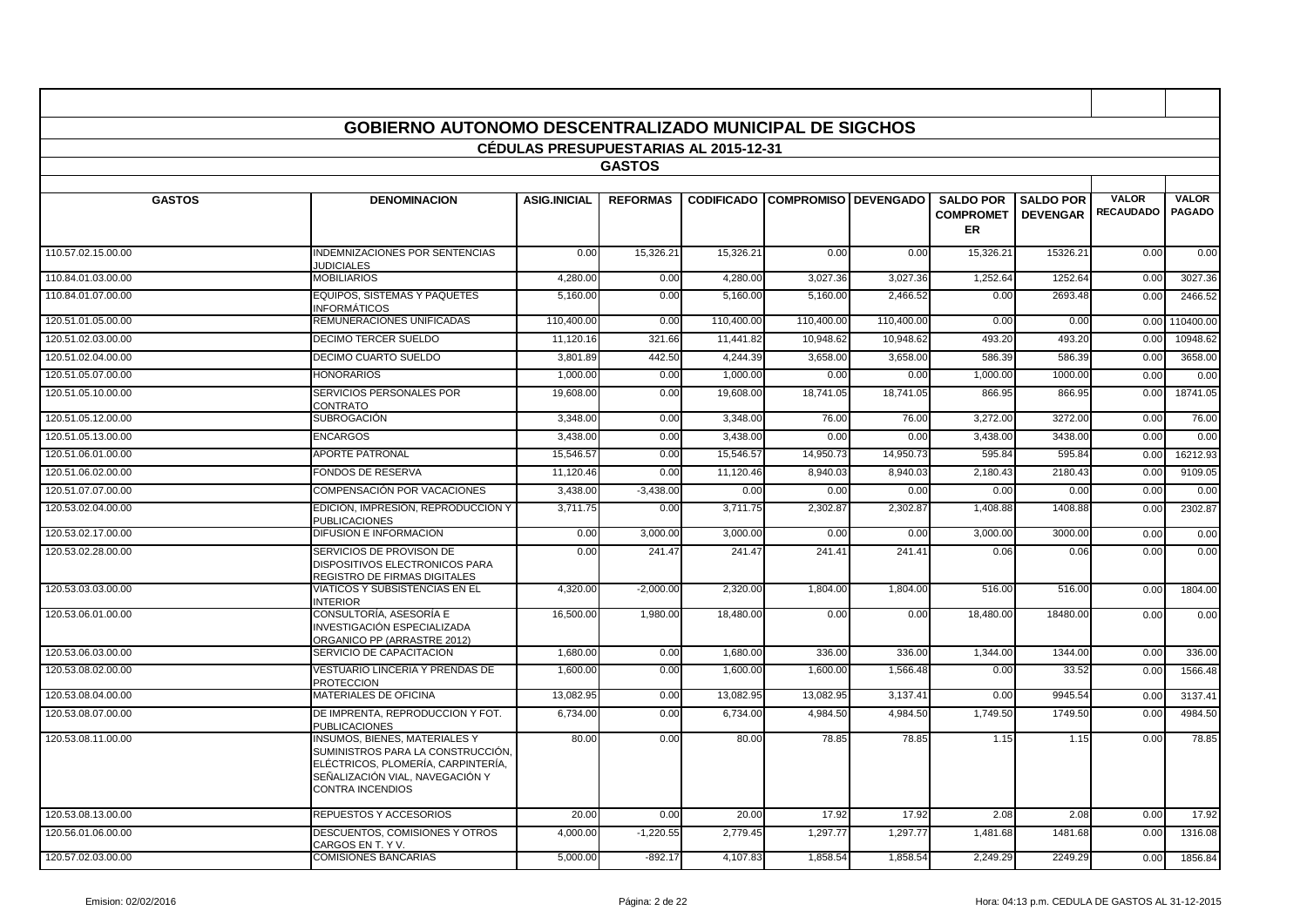|                    | <b>GOBIERNO AUTONOMO DESCENTRALIZADO MUNICIPAL DE SIGCHOS</b> | <b>CEDULAS PRESUPUESTARIAS AL 2015-12-31</b> |                 |           |                                        |           |                                            |                                     |                                  |                               |
|--------------------|---------------------------------------------------------------|----------------------------------------------|-----------------|-----------|----------------------------------------|-----------|--------------------------------------------|-------------------------------------|----------------------------------|-------------------------------|
|                    |                                                               |                                              | <b>GASTOS</b>   |           |                                        |           |                                            |                                     |                                  |                               |
|                    |                                                               |                                              |                 |           |                                        |           |                                            |                                     |                                  |                               |
| <b>GASTOS</b>      | <b>DENOMINACION</b>                                           | <b>ASIG.INICIAL</b>                          | <b>REFORMAS</b> |           | <b>CODIFICADO COMPROMISO DEVENGADO</b> |           | <b>SALDO POR</b><br><b>COMPROMET</b><br>ER | <b>SALDO POR</b><br><b>DEVENGAR</b> | <b>VALOR</b><br><b>RECAUDADO</b> | <b>VALOR</b><br><b>PAGADO</b> |
| 120.58.01.01.00.01 | <b>GOBIERNO CENTRAL (APORTE 5 * MIL)</b>                      | 0.00                                         | 24.272.24       | 24.272.24 | 16,504.83                              | 16.504.83 | 7,767.41                                   | 7767.41                             | 0.00                             | 18368.24                      |
| 120.58.04.07.00.00 | A LA CONTRALORIA GENERAL DEL<br><b>ESTADO</b>                 | 20,000.00                                    | 600.00          | 20,600.00 | 20,595.96                              | 20,595.96 | 4.04                                       | 4.04                                | 0.00                             | 20595.96                      |
| 120.58.04.07.00.01 | <b>APORTE AME</b>                                             | 20,000.00                                    | 21,123.4        | 41,123.47 | 37,384.8                               | 37,384.8  | 3,738.66                                   | 3738.66                             | 0.00                             | 37917.33                      |
| 120.84.01.03.00.00 | <b>MOBILIARIOS</b>                                            | 3,480.00                                     | 0.00            | 3,480.00  | 1,920.80                               | 1,920.80  | 1,559.20                                   | 1559.20                             | 0.00                             | 1920.80                       |
| 120.84.01.07.00.00 | EQUIPOS. SISTEMAS Y PAQUETES<br><b>INFORMATICOS</b>           | 5,870.00                                     | 7.840.00        | 13.710.00 | 5.870.00                               | 4,628.36  | 7,840.00                                   | 9081.64                             | 0.00                             | 4628.36                       |
| 130.51.01.05.00.00 | REMUNERACIONES UNIFICADAS                                     | 11.832.00                                    | 0.00            | 11.832.00 | 11.832.0                               | 11.832.00 | 0.00                                       | 0.00                                | 0.00                             | 11832.00                      |
| 130.51.01.06.00.00 | <b>SALARIOS UNIFICADOS</b>                                    | 14,400.00                                    | 110.00          | 14,510.00 | 13,992.00                              | 13,992.00 | 518.00                                     | 518.00                              | 0.00                             | 13992.00                      |
| 130.51.02.03.00.00 | DÉCIMO TERCER SUELDO                                          | 2,186.04                                     | 56.33           | 2,242.3   | 2,152.0                                | 2,152.00  | 90.37                                      | 90.37                               | 0.00                             | 2152.00                       |
| 130.51.02.04.00.00 | DÉCIMO CUARTO SUELDO                                          | 1,121.96                                     | 147.50          | 1,269.46  | 1,003.0                                | 1,003.00  | 266.46                                     | 266.46                              | 0.00                             | 1003.00                       |
| 130.51.03.04.00.00 | COMPENSACIÓN POR TRANSPORTE                                   | 211.20                                       | 32.70           | 243.90    | 140.70                                 | 140.70    | 103.20                                     | 103.20                              | 0.00                             | 140.70                        |
| 130.51.03.06.00.00 | COMPENSACIÓN POR ALIMENTACIÓN                                 | 1,320.00                                     | 245.25          | 1,565.25  | 820.75                                 | 820.75    | 744.50                                     | 744.50                              | 0.00                             | 820.75                        |
| 130.51.04.01.00.00 | POR CARGAS FAMILIARES                                         | 172.80                                       | 0.00            | 172.80    | 27.20                                  | 27.20     | 145.60                                     | 145.60                              | 0.00                             | 27.20                         |
| 130.51.04.08.00.00 | POR ANTIGÜEDAD                                                | 144.00                                       | 46.80           | 190.80    | 108.00                                 | 108.00    | 82.80                                      | 82.80                               | 0.00                             | 108.00                        |
| 130.51.06.01.00.00 | <b>APORTE PATRONAL</b>                                        | 3,128.04                                     | 0.00            | 3,128.04  | 3,078.48                               | 3,078.48  | 49.56                                      | 49.56                               | 0.00                             | 3252.89                       |
| 130.51.06.02.00.00 | FONDOS DE RESERVA                                             | 2,186.04                                     | 0.00            | 2,186.04  | 1,915.37                               | 1,915.37  | 270.67                                     | 270.67                              | 0.00                             | 2079.63                       |
| 130.51.07.04.00.00 | COMPENSACIÓN POR DESAHUCIO                                    | 150.00                                       | 0.00            | 150.00    | 0.00                                   | 0.00      | 150.00                                     | 150.00                              | 0.00                             | 0.00                          |
| 130.53.01.04.00.00 | <b>ENERGIA ELECTRICA</b>                                      | 84.0                                         | 0.00            | 84.00     | 0.00                                   | 0.00      | 84.00                                      | 84.00                               | 0.00                             | 0.00                          |
| 130.53.03.03.00.00 | VIÁTICOS Y SUBSISTENCIAS EN EL<br><b>INTERIOR</b>             | 800.00                                       | $-600.00$       | 200.00    | 0.00                                   | 0.00      | 200.00                                     | 200.00                              | 0.00                             | 0.00                          |
| 130.53.06.03.00.00 | SERVICIO DE CAPACITACION                                      | 672.00                                       | 0.00            | 672.00    | 0.00                                   | 0.00      | 672.00                                     | 672.00                              | 0.00                             | 0.00                          |
| 130.53.08.02.00.00 | VESTUARIO LINCERIA Y PRENDAS DE<br>PROTECCIÓN                 | 538.00                                       | 0.00            | 538.00    | 538.00                                 | 533.80    | 0.00                                       | 4.20                                | 0.00                             | 533.80                        |
| 130.53.08.04.00.00 | MATERIALES DE OFICINA                                         | 361.45                                       | 0.00            | 361.45    | 361.45                                 | 202.45    | 0.00                                       | 159.00                              | 0.00                             | 202.45                        |
| 130.53.08.07.00.00 | MATERIALES DE IMPRENTA, REPRODUC<br>FOTOG. Y PUBLIC           | 792.00                                       | 0.00            | 792.00    | 67.2                                   | 67.20     | 724.80                                     | 724.80                              | 0.00                             | 67.20                         |
| 130.84.01.03.00.00 | <b>MOBILIARIOS</b>                                            | 360.00                                       | 0.00            | 360.00    | 313.60                                 | 313.60    | 46.40                                      | 46.40                               | 0.00                             | 313.60                        |
| 130.84.01.07.00.00 | <b>EQUIPOS, SISTEMAS Y PAQUETES</b><br><b>INFORMATICOS</b>    | 1,700.00                                     | 0.00            | 1,700.00  | 1,700.00                               | 1,274.15  | 0.00                                       | 425.85                              | 0.00                             | 1274.15                       |
| 130.84.01.09.00.00 | <b>LIBROS Y COLECCIONES</b>                                   | 120.00                                       | 0.00            | 120.00    | 0.00                                   | 0.00      | 120.00                                     | 120.00                              | 0.00                             | 0.00                          |
| 140.51.01.05.00.00 | REMUNERACIONES UNIFICADAS                                     | 47,580.00                                    | 0.00            | 47,580.00 | 47,490.00                              | 47,490.00 | 90.00                                      | 90.00                               | 0.00                             | 47490.00                      |
| 140.51.02.03.00.00 | DÉCIMO TERCER SUELDO                                          | 3.965.0                                      | 192.00          | 4.157.04  | 4.149.5                                | 4.149.50  | 7.54                                       | 7.54                                | 0.00                             | 4149.50                       |
| 140.51.02.04.00.00 | DÉCIMO CUARTO SUELDO                                          | 1,121.87                                     | 147.50          | 1,269.37  | 1,203.6                                | 1,203.65  | 65.72                                      | 65.72                               | 0.00                             | 1203.65                       |
| 140.51.05.07.00.00 | <b>HONORARIOS</b>                                             | 2,000.00                                     | 0.00            | 2,000.00  | 0.00                                   | 0.00      | 2,000.00                                   | 2000.00                             | 0.00                             | 0.00                          |
| 140.51.06.01.00.00 | <b>APORTE PATRONAL</b>                                        | 5,543.16                                     | 0.00            | 5,543.16  | 5,532.68                               | 5,532.68  | 10.48                                      | 10.48                               | 0.00                             | 5926.41                       |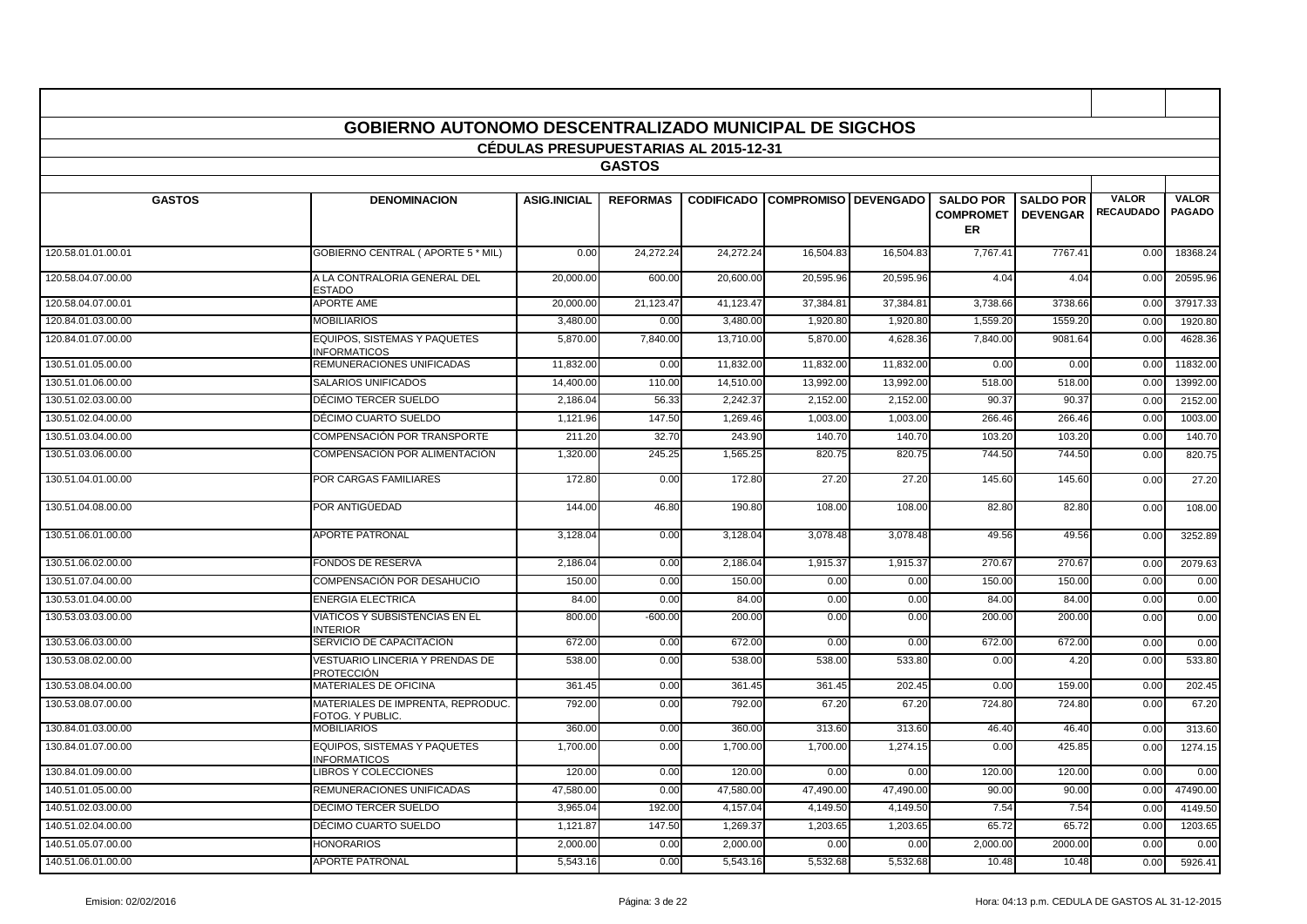|                    | <b>GOBIERNO AUTONOMO DESCENTRALIZADO MUNICIPAL DE SIGCHOS</b> |                                              |                 |           |                                        |           |                        |                  |                  |               |
|--------------------|---------------------------------------------------------------|----------------------------------------------|-----------------|-----------|----------------------------------------|-----------|------------------------|------------------|------------------|---------------|
|                    |                                                               | <b>CEDULAS PRESUPUESTARIAS AL 2015-12-31</b> |                 |           |                                        |           |                        |                  |                  |               |
|                    |                                                               |                                              | <b>GASTOS</b>   |           |                                        |           |                        |                  |                  |               |
| <b>GASTOS</b>      | <b>DENOMINACION</b>                                           | <b>ASIG.INICIAL</b>                          | <b>REFORMAS</b> |           | <b>CODIFICADO COMPROMISO DEVENGADO</b> |           | <b>SALDO POR</b>       | <b>SALDO POR</b> | <b>VALOR</b>     | <b>VALOR</b>  |
|                    |                                                               |                                              |                 |           |                                        |           | <b>COMPROMET</b><br>ER | <b>DEVENGAR</b>  | <b>RECAUDADO</b> | <b>PAGADO</b> |
| 140.51.06.02.00.00 | <b>FONDOS DE RESERVA</b>                                      | 3,965.04                                     | 0.00            | 3,965.04  | 3,955.86                               | 3,955.86  | 9.18                   | 9.18             | 0.00             | 4280.97       |
| 140.51.07.07.00.00 | COMPENSACIÓN POR VACACIONES                                   | 2,304.00                                     | 0.00            | 2,304.00  | 0.00                                   | 0.00      | 2,304.00               | 2304.00          | 0.00             | 0.00          |
| 140.53.01.05.00.00 | TELECOMUNICACIONES (TELÉFONO E<br><b>NTERNET</b> )            | 600.00                                       | 0.00            | 600.00    | 93.15                                  | 93.15     | 506.85                 | 506.85           | 0.00             | 93.15         |
| 140.53.01.06.00.00 | SERVICIO DE CORREO                                            | 240.00                                       | 0.00            | 240.00    | 78.01                                  | 78.01     | 161.99                 | 161.99           | 0.00             | 88.30         |
| 140.53.02.04.00.00 | EDICIÓN, IMPRESION, REPRODUCCION Y<br><b>PUBLICACIÓN</b>      | 150.00                                       | 0.00            | 150.00    | 117.60                                 | 117.60    | 32.40                  | 32.40            | 0.00             | 117.60        |
| 140.53.03.03.00.00 | VIÁTICOS Y SUBSISTENCIAS EN EL<br><b>NTERIOR</b>              | 800.00                                       | 0.00            | 800.00    | 120.00                                 | 120.00    | 680.00                 | 680.00           | 0.00             | 120.00        |
| 140.53.05.02.00.00 | ARRENDAMIENTO DE EDIFICIOS.<br>LOCALES Y RESIDEN              | 1.200.00                                     | 0.00            | 1,200.00  | 0.00                                   | 0.00      | 1.200.00               | 1200.00          | 0.00             | 0.00          |
| 140.53.06.03.00.00 | SERVICIO DE CAPACITACIÓN                                      | 672.00                                       | 0.00            | 672.00    | 0.00                                   | 0.00      | 672.00                 | 672.00           | 0.00             | 0.00          |
| 140.53.08.02.00.00 | VESTUARIO LINCERIA Y PRENDAS DE<br><b>PROTECCIÓN</b>          | 400.00                                       | 0.00            | 400.00    | 400.00                                 | 391.62    | 0.00                   | 8.38             | 0.00             | 449.86        |
| 140.53.08.04.00.00 | <b>MATERIALES DE OFICINA</b>                                  | 477.50                                       | 0.00            | 477.50    | 477.50                                 | 235.09    | 0.00                   | 242.4'           | 0.00             | 235.09        |
| 140.53.08.05.00.00 | MATERIALES DE ASEO                                            | 20.00                                        | 0.00            | 20.00     | 20.00                                  | 6.72      | 0.00                   | 13.28            | 0.00             | 6.72          |
| 140.53.08.07.00.00 | MATERIALES DE IMPRESIÓN. FOTOG.<br>REPROD. Y PUBLIC           | 2,850.00                                     | 0.00            | 2.850.00  | 1,729.28                               | 1.729.28  | 1,120.72               | 1120.72          | 0.00             | 1729.28       |
| 140.53.08.13.00.00 | <b>REPUESTOS Y ACCESORIOS</b>                                 | 244.00                                       | 0.00            | 244.00    | 211.90                                 | 211.90    | 32.10                  | 32.10            | 0.00             | 211.90        |
| 140.84.01.03.00.00 | <b>MOBILIARIOS</b>                                            | 300.00                                       | 0.00            | 300.00    | 246.40                                 | 246.40    | 53.60                  | 53.60            | 0.00             | 246.40        |
| 140.84.01.07.00.00 | <b>EQUIPOS, SISTEMAS Y PAQUETES</b><br><b>INFORMATICOS</b>    | 420.00                                       | 1,800.00        | 2,220.00  | 2,178.40                               | 2,170.56  | 41.60                  | 49.44            | 0.00             | 2170.56       |
| 140.84.01.09.00.00 | <b>LIBROS Y COLECCIONES</b>                                   | 200.00                                       | 0.00            | 200.00    | 0.00                                   | 0.00      | 200.00                 | 200.00           | 0.00             | 0.00          |
| 150.51.01.05.00.00 | REMUNERACIONES UNIFICADAS                                     | 97.260.00                                    | 0.00            | 97.260.00 | 97.260.00                              | 97.260.00 | 0.00                   | 0.00             | 0.00             | 105365.00     |
| 150.51.01.06.00.00 | <b>SALARIOS UNIFICADOS</b>                                    | 44,280.00                                    | 168.00          | 44,448.00 | 44,112.00                              | 44.112.00 | 336.00                 | 336.00           | 0.00             | 44913.58      |
| 150.51.02.03.00.00 | DECIMOTERCER SUELDO                                           | 18.164.74                                    | 307.50          | 18.472.24 | 16.359.49                              | 16.359.49 | 2,112.75               | 2112.75          | 0.00             | 16449.99      |
| 150.51.02.04.00.00 | <b>DECIMOCUARTO SUELDO</b>                                    | 7,884.55                                     | 590.00          | 8,474.55  | 6,726.00                               | 6,726.00  | 1,748.55               | 1748.55          | 0.00             | 6755.50       |
| 150.51.03.04.00.00 | COMPENSACIÓN POR TRANSPORTE                                   | 739.20                                       | 154.40          | 893.60    | 474.6                                  | 474.6     | 419.00                 | 419.00           | 0.00             | 474.60        |
| 150.51.03.06.00.00 | <b>ALIMENTACIÓN</b>                                           | 4,620.00                                     | 1,158.00        | 5,778.00  | 2,768.5                                | 2,768.50  | 3,009.50               | 3009.50          | 0.00             | 2768.50       |
| 150.51.04.01.00.00 | <b>POR CARGAS FAMILIARES</b>                                  | 707.52                                       | 173.27          | 880.79    | 548.40                                 | 548.40    | 332.39                 | 332.39           | 0.00             | 548.40        |
| 150.51.04.08.00.00 | SUBSIDIO DE ANTIGÜEDAD                                        | 404.16                                       | 127.98          | 532.14    | 334.1                                  | 334.1     | 198.03                 | 198.03           | 0.00             | 334.11        |
| 150.51.05.07.00.00 | <b>HONORARIOS</b>                                             | 1,000.00                                     | 0.00            | 1,000.00  | 687.80                                 | 687.80    | 312.20                 | 312.20           | 0.00             | 687.80        |
| 150.51.05.10.00.00 | SERVICIOS PERSONALES POR<br>CONTRATO                          | 74,208.00                                    | 0.00            | 74,208.00 | 40,898.00                              | 40,898.00 | 33,310.00              | 33310.00         | 0.00             | 40898.00      |
| 150.51.05.12.00.00 | <b>SUBROGACIÓN</b>                                            | 2,226.00                                     | 0.00            | 2,226.00  | 0.00                                   | 0.00      | 2,226.00               | 2226.00          | 0.00             | 0.00          |
| 150.51.05.13.00.00 | <b>ENCARGOS</b>                                               | 2.226.00                                     | 0.00            | 2.226.00  | 0.00                                   | 0.00      | 2.226.00               | 2226.00          | 0.00             | 0.00          |
| 150.51.06.01.00.00 | <b>APORTE PATRONAL</b>                                        | 25,615.51                                    | 0.00            | 25,615.51 | 21,294.00                              | 21,294.00 | 4,321.51               | 4321.51          | 0.00             | 21294.00      |
| 150.51.06.02.00.00 | FONDO DE RESERVA                                              | 18,164.74                                    | 0.00            | 18,164.74 | 12,238.73                              | 12,238.73 | 5,926.0                | 5926.01          | 0.00             | 12238.73      |
| 150.51.07.07.00.00 | COMPENSACIÓN POR VACACIONES                                   | 2,226.00                                     | 0.00            | 2,226.00  | 0.00                                   | 0.00      | 2,226.00               | 2226.00          | 0.00             | 0.00          |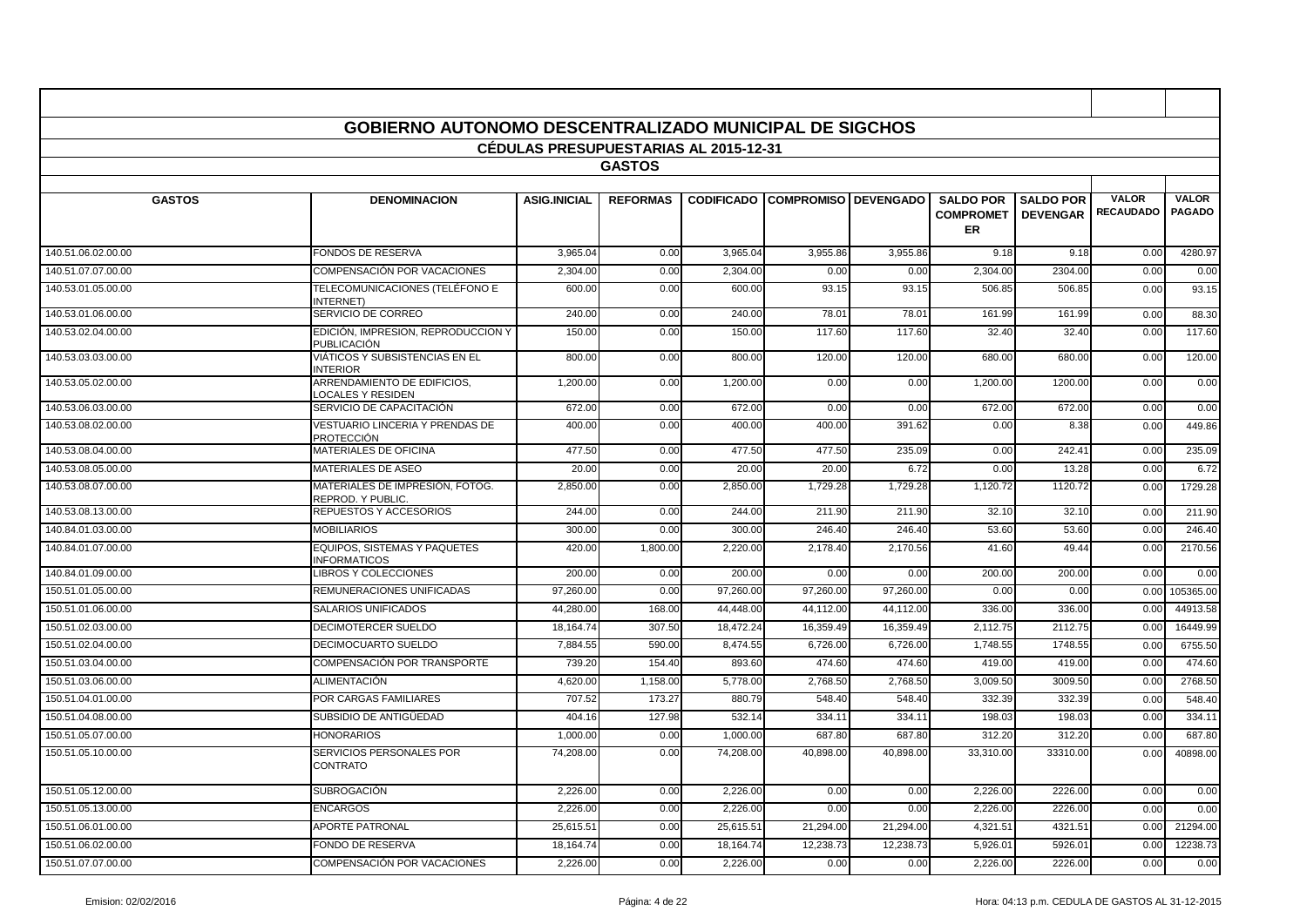|                    | <b>GOBIERNO AUTONOMO DESCENTRALIZADO MUNICIPAL DE SIGCHOS</b>                                                                                                                                              |                                              |                 |                   |                             |           |                        |                  |                  |               |
|--------------------|------------------------------------------------------------------------------------------------------------------------------------------------------------------------------------------------------------|----------------------------------------------|-----------------|-------------------|-----------------------------|-----------|------------------------|------------------|------------------|---------------|
|                    |                                                                                                                                                                                                            | <b>CEDULAS PRESUPUESTARIAS AL 2015-12-31</b> |                 |                   |                             |           |                        |                  |                  |               |
|                    |                                                                                                                                                                                                            |                                              | <b>GASTOS</b>   |                   |                             |           |                        |                  |                  |               |
| <b>GASTOS</b>      | <b>DENOMINACION</b>                                                                                                                                                                                        | <b>ASIG.INICIAL</b>                          | <b>REFORMAS</b> | <b>CODIFICADO</b> | <b>COMPROMISO DEVENGADO</b> |           | <b>SALDO POR</b>       | <b>SALDO POR</b> | <b>VALOR</b>     | <b>VALOR</b>  |
|                    |                                                                                                                                                                                                            |                                              |                 |                   |                             |           | <b>COMPROMET</b><br>ER | <b>DEVENGAR</b>  | <b>RECAUDADO</b> | <b>PAGADO</b> |
| 150.53.01.04.00.00 | <b>ENERGÍA ELÉCTRICA</b>                                                                                                                                                                                   | 12.000.00                                    | 0.00            | 12.000.00         | 2.944.07                    | 2.944.07  | 9,055.93               | 9055.93          | 0.00             | 0.00          |
| 150.53.01.05.00.00 | <b>TELECOMUNICACIONES</b>                                                                                                                                                                                  | 22.800.00                                    | 0.00            | 22,800.00         | 9.654.70                    | 9.654.70  | 13,145.30              | 13145.30         | 0.00             | 7126.11       |
| 150.53.01.06.00.00 | SERVICIO DE CORREO                                                                                                                                                                                         | 300.00                                       | 0.00            | 300.00            | 3.00                        | 3.00      | 297.00                 | 297.00           | 0.00             | 3.00          |
| 150.53.02.04.00.00 | EDICIÓN, IMPRESIÓN, REPRODUCCIÓN,<br>PUBLICACIONES SUSCRIPCIONES,<br>FOTOCOPIADO, TRADUCCIÓN,<br>EMPASTADO, ENMARCACIÓN,<br>SERIGRAFÍA, FOTOGRAFÍA,<br>CARNETIZACIÓN, FILMACIÓN E<br>IMÁGENES SATELITALES. | 202.50                                       | 0.00            | 202.50            | 80.88                       | 80.88     | 121.62                 | 121.62           | 0.00             | 5.78          |
| 150.53.02.07.00.00 | DIFUSION. INFORMACION Y PUBLICIDAD                                                                                                                                                                         | 1,080.00                                     | 0.00            | 1,080.00          | 0.00                        | 0.00      | 1,080.00               | 1080.00          | 0.00             | 0.00          |
| 150.53.02.08.00.00 | SERVICIO SEGURIDAD Y VIGILANCIA                                                                                                                                                                            | 4,800.00                                     | 0.00            | 4,800.00          | 0.00                        | 0.00      | 4,800.00               | 4800.00          | 0.00             | 0.00          |
| 150.53.02.09.00.00 | SERVICIOS DE ASEO; VESTIMENTA DE<br>TRABAJO; FUMIGACIÓN, DESINFECCIÓN<br>Y LIMPIEZA DE LAS INSTALACIONES DEL<br>SECTOR PÚBLICO.                                                                            | 1,000.00                                     | 0.00            | 1,000.00          | 0.00                        | 0.00      | 1,000.00               | 1000.00          | 0.00             | 0.00          |
| 150.53.03.01.00.00 | PASAJES AL INTERIOR                                                                                                                                                                                        | 750.00                                       | 0.00            | 750.00            | 0.00                        | 0.00      | 750.00                 | 750.00           | 0.00             | 0.00          |
| 150.53.03.03.00.00 | VIÁTICOS Y SUBSISTENCIAS EN EL<br><b>INTERIOR</b>                                                                                                                                                          | 2,800.00                                     | $-1,500.00$     | 1,300.00          | 760.00                      | 760.00    | 540.00                 | 540.00           | 0.00             | 760.00        |
| 150.53.04.02.00.00 | EDIFICIOS, LOCALES, RESIDENCIAS Y<br>CABLEADO ESTRUCTURADO<br>(INSTALACIÓN, MANTENIMIENTO Y<br><b>REPARACIONES)</b>                                                                                        | 290.00                                       | 3,000.00        | 3,290.00          | 3,259.88                    | 3,259.88  | 30.12                  | 30.12            | 0.00             | 2229.70       |
| 150.53.04.04.00.00 | MAQUINARIAS Y EQUIPOS (INSTALACIÓN.<br>MANTENIMIENTO Y REPARACIONES)                                                                                                                                       | 4,110.00                                     | 3,000.00        | 7,110.00          | 1,230.88                    | 1,230.88  | 5,879.12               | 5879.12          | 0.00             | 1230.88       |
| 150.53.06.03.00.00 | SERVICIO DE CAPACITACIÓN                                                                                                                                                                                   | 2,016.00                                     | $-1,126.21$     | 889.79            | 0.00                        | 0.00      | 889.79                 | 889.79           | 0.00             | 0.00          |
| 150.53.07.04.00.00 | MANTENIMIENTO Y REPARACIÓN DE<br>EQUIPOS Y SISTEMAS INFORMÁTICOS                                                                                                                                           | 75,200.00                                    | $-65,000.00$    | 10,200.00         | 4,757.76                    | 4,757.76  | 5,442.24               | 5442.24          | 0.00             | 4757.76       |
| 150.53.08.02.00.00 | VESTUARIO, LENCERÍA, PRENDAS DE<br>PROTECCIÓN; Y, ACCESORIOS PARA<br>UNIFORMES MILITARES Y POLICIALES; Y,<br><b>CARPAS</b>                                                                                 | 4,497.00                                     | 38,091.72       | 42,588.72         | 42,580.65                   | 42,134.53 | 8.07                   | 454.19           | 0.00             | 42134.53      |
| 150.53.08.03.00.00 | <b>COMBUSTIBLES Y LUBRICANTES</b>                                                                                                                                                                          | 294.00                                       | 0.00            | 294.00            | 0.00                        | 0.00      | 294.00                 | 294.00           | 0.00             | 0.00          |
| 150.53.08.04.00.00 | <b>MATERIALES DE OFICINA</b>                                                                                                                                                                               | 4,069.35                                     | 0.00            | 4,069.35          | 4.069.35                    | 2,326.93  | 0.00                   | 1742.42          | 0.00             | 2326.93       |
| 150.53.08.05.00.00 | <b>MATERIALES DE ASEO</b>                                                                                                                                                                                  | 1,095.40                                     | 5,000.00        | 6,095.40          | 1,095.40                    | 754.75    | 5,000.00               | 5340.65          | 0.00             | 754.75        |
| 150.53.08.06.00.00 | HERRAMIENTAS (BIENES DE USO Y<br><b>CONSUMO CORRIENTE)</b>                                                                                                                                                 | 705.00                                       | 0.00            | 705.00            | 700.13                      | 700.13    | 4.87                   | 4.87             | 0.00             | 700.13        |
| 150.53.08.07.00.00 | MATERIALES DE IMPRESIÓN.<br>FOTOGRAFÍA. REPRODUCCIÓN Y<br><b>PUBLICACIONES</b>                                                                                                                             | 7.471.00                                     | 999.50          | 8.470.50          | 6.919.81                    | 6.919.81  | 1.550.69               | 1550.69          | 0.00             | 6919.81       |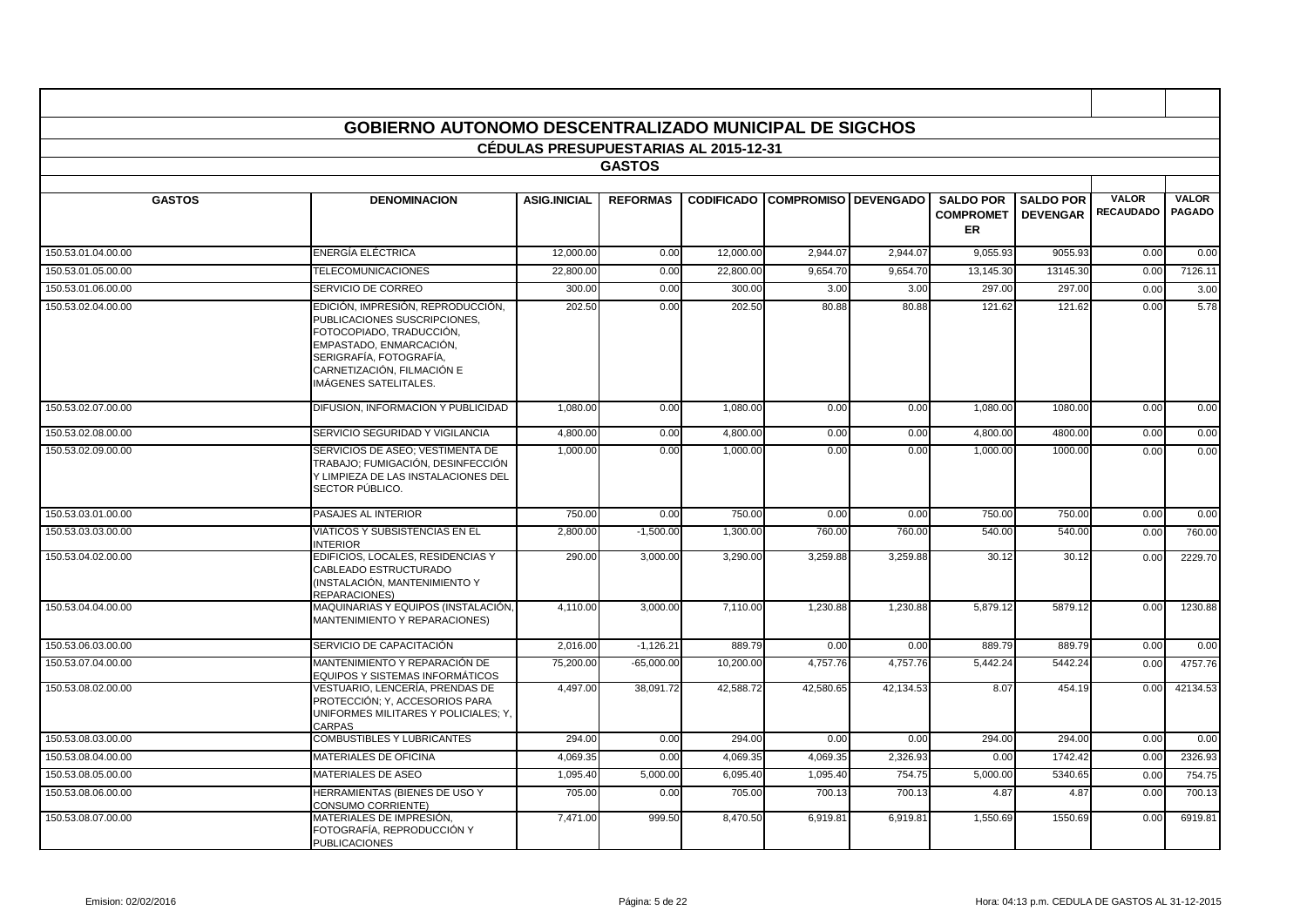|                    | GOBIERNO AUTONOMO DESCENTRALIZADO MUNICIPAL DE SIGCHOS                                                                                                                        |                                              |                 |            |                                        |            |                                                   |                                     |                                  |                               |
|--------------------|-------------------------------------------------------------------------------------------------------------------------------------------------------------------------------|----------------------------------------------|-----------------|------------|----------------------------------------|------------|---------------------------------------------------|-------------------------------------|----------------------------------|-------------------------------|
|                    |                                                                                                                                                                               | <b>CEDULAS PRESUPUESTARIAS AL 2015-12-31</b> |                 |            |                                        |            |                                                   |                                     |                                  |                               |
|                    |                                                                                                                                                                               |                                              | <b>GASTOS</b>   |            |                                        |            |                                                   |                                     |                                  |                               |
| <b>GASTOS</b>      | <b>DENOMINACION</b>                                                                                                                                                           | <b>ASIG.INICIAL</b>                          | <b>REFORMAS</b> |            | <b>CODIFICADO COMPROMISO DEVENGADO</b> |            | <b>SALDO POR</b><br><b>COMPROMET</b><br><b>ER</b> | <b>SALDO POR</b><br><b>DEVENGAR</b> | <b>VALOR</b><br><b>RECAUDADO</b> | <b>VALOR</b><br><b>PAGADO</b> |
| 150.53.08.11.00.00 | <b>INSUMOS, BIENES, MATERIALES Y</b><br>SUMINISTROS PARA LA CONSTRUCCIÓN,<br>ELÉCTRICOS, PLOMERÍA, CARPINTERÍA,<br>SEÑALIZACIÓN VIAL. NAVEGACIÓN Y<br><b>CONTRA INCENDIOS</b> | 5.992.80                                     | 0.00            | 5.992.80   | 5.785.47                               | 5.785.47   | 207.33                                            | 207.33                              | 0.00                             | 5785.47                       |
| 150.53.08.13.00.00 | REPUESTOS Y ACCESORIOS                                                                                                                                                        | 3,100.00                                     | 0.00            | 3,100.00   | 1,089.65                               | 1,089.65   | 2,010.35                                          | 2010.35                             | 0.00                             | 1089.65                       |
| 150.53.08.19.00.00 | ADQUISICIÓN DE ACCESORIOS E<br>INSUMOS QUÍMICOS Y ORGÁNICOS                                                                                                                   | 577.00                                       | 0.00            | 577.00     | 562.30                                 | 562.30     | 14.70                                             | 14.70                               | 0.00                             | 0.00                          |
| 150.53.08.21.00.00 | <b>GASTOS PARA SITUACIONES DE</b><br><b>EMERGENCIA</b>                                                                                                                        | 0.00                                         | 7,970.00        | 7,970.00   | 7,007.1                                | 7,007.1    | 962.89                                            | 962.89                              | 0.00                             | 10133.48                      |
| 150.53.15.15.00.00 | <b>PLANTAS</b>                                                                                                                                                                | 3,400.00                                     | 0.00            | 3,400.00   | 0.00                                   | 0.00       | 3,400.00                                          | 3400.00                             | 0.00                             | 0.00                          |
| 150.57.01.02.00.00 | <b>PEAJES</b>                                                                                                                                                                 | 60.00                                        | 0.00            | 60.00      | 0.00                                   | 0.00       | 60.00                                             | 60.00                               | 0.00                             | 0.00                          |
| 150.57.01.02.00.01 | MATRICULACION VEHICULAR                                                                                                                                                       | 8,500.00                                     | 0.00            | 8,500.00   | 664.7                                  | 664.75     | 7,835.25                                          | 7835.25                             | 0.00                             | 664.75                        |
| 150.57.01.02.00.02 | PERMISOS DE FUNCIONAMIENTO                                                                                                                                                    | 1,000.00                                     | 0.00            | 1,000.00   | 0.00                                   | 0.00       | 1,000.00                                          | 1000.00                             | 0.00                             | 0.00                          |
| 150.57.02.01.00.00 | <b>SEGUROS</b>                                                                                                                                                                | 63,000.00                                    | 0.00            | 63,000.00  | 62,418.04                              | 60,535.30  | 581.96                                            | 2464.70                             | 0.00                             | 60535.30                      |
| 150.84.01.03.00.00 | MOBILIARIOS (BIENES DE LARGA<br>DURACIÓN)                                                                                                                                     | 1,920.00                                     | 0.00            | 1,920.00   | 1.271.20                               | 1,271.20   | 648.80                                            | 648.80                              | 0.00                             | 1271.20                       |
| 150.84.01.04.00.00 | MAQUINARIAS Y EQUIPOS (BIENES DE<br>LARGA DURACIÓN)                                                                                                                           | 1,200.00                                     | 0.00            | 1,200.00   | 2.184.48                               | 1.092.24   | $-984.48$                                         | 107.76                              | 0.00                             | 1092.24                       |
| 150.84.01.04.00.01 | MAQUINARIA Y EQUIPO (TRACTOR DE<br>CESPED)                                                                                                                                    | 0.00                                         | 4,000.00        | 4,000.00   | 3,799.00                               | 3,799.00   | 201.00                                            | 201.00                              | 0.00                             | 3799.00                       |
| 150.84.01.04.00.02 | MAQUINARIA Y EQUIPO (CORTADORA<br>MANUAL)                                                                                                                                     | 0.00                                         | 500.00          | 500.00     | 498.40                                 | 498.40     | 1.60                                              | 1.60                                | 0.00                             | 498.40                        |
| 150.84.01.04.00.03 | MAQUINARIA Y EQUIPO (MOTO<br>GUADAÑA)                                                                                                                                         | 0.00                                         | 1,000.00        | 1,000.00   | 812.24                                 | 812.24     | 187.76                                            | 187.76                              | 0.00                             | 812.24                        |
| 150.84.01.07.00.00 | EQUIPOS, SISTEMAS Y PAQUETES<br><b>INFORMÁTICOS</b>                                                                                                                           | 165,605.00                                   | 65,000.00       | 230,605.00 | 168,398.5                              | 165,230.99 | 62,206.49                                         | 65374.01                            | 0.00                             | 165230.99                     |
| 160.51.01.05.00.00 | REMUNERACIONES UNIFICADAS                                                                                                                                                     | 42,912.00                                    | 0.00            | 42,912.00  | 42,912.00                              | 42,912.00  | 0.00                                              | 0.00                                | 0.00                             | 42912.00                      |
| 160.51.02.03.00.00 | DECIMOTERCER SUELDO                                                                                                                                                           | 4,578.46                                     | 68.08           | 4,646.54   | 3,270.90                               | 3,270.90   | 1,375.64                                          | 1375.64                             | 0.00                             | 3270.90                       |
| 160.51.02.04.00.00 | DECIMOCUARTO SUELDO                                                                                                                                                           | 1,526.99                                     | 147.50          | 1,674.49   | 1,386.50                               | 1,386.50   | 287.99                                            | 287.99                              | 0.00                             | 1386.50                       |
| 160.51.05.10.00.00 | SERVICIOS PERSONALES POR<br><b>CONTRATO</b>                                                                                                                                   | 9.804.00                                     | 0.00            | 9.804.00   | 9.695.0                                | 9,695.07   | 108.93                                            | 108.93                              | 0.00                             | 9695.07                       |
| 160.51.05.12.00.00 | <b>SUBROGACION</b>                                                                                                                                                            | 2,226.00                                     | 0.00            | 2,226.00   | 0.00                                   | 0.00       | 2,226.00                                          | 2226.00                             | 0.00                             | 0.00                          |
| 160.51.05.13.00.00 | <b>ENCARGOS</b>                                                                                                                                                               | 2,226.00                                     | 0.00            | 2,226.00   | 0.00                                   | 0.00       | 2,226.00                                          | 2226.00                             | 0.00                             | 0.00                          |
| 160.51.06.01.00.00 | <b>APORTE PATRONAL</b>                                                                                                                                                        | 6,400.81                                     | 0.00            | 6,400.8    | 6,241.3                                | 6,241.35   | 159.46                                            | 159.46                              | 0.00                             | 6753.15                       |
| 160.51.06.02.00.00 | <b>FONDOS DE RESERVA</b>                                                                                                                                                      | 4,578.46                                     | 0.00            | 4,578.46   | 1,997.5                                | 1,997.53   | 2,580.93                                          | 2580.93                             | 0.00                             | 2109.99                       |
| 160.51.07.07.00.00 | COMPENSACIÓN POR VACACIONES                                                                                                                                                   | 2,226.00                                     | 0.00            | 2,226.00   | 1,187.20                               | 1,187.20   | 1,038.80                                          | 1038.80                             | 0.00                             | 2374.40                       |
| 160.53.01.05.00.00 | <b>TELECOMUNICACIONES</b>                                                                                                                                                     | 600.00                                       | 0.00            | 600.00     | 589.3                                  | 589.30     | 10.70                                             | 10.70                               | 0.00                             | 589.30                        |
| 160.53.02.22.00.00 | SERVICIOS Y DERECHOS EN<br>PRODUCCIÓN Y PROGRAMACIÓN DE<br>RADIO Y TELEVISIÓN                                                                                                 | 0.00                                         | 4,000.00        | 4.000.00   | 3.920.00                               | 3,920.00   | 80.00                                             | 80.00                               | 0.00                             | 3920.00                       |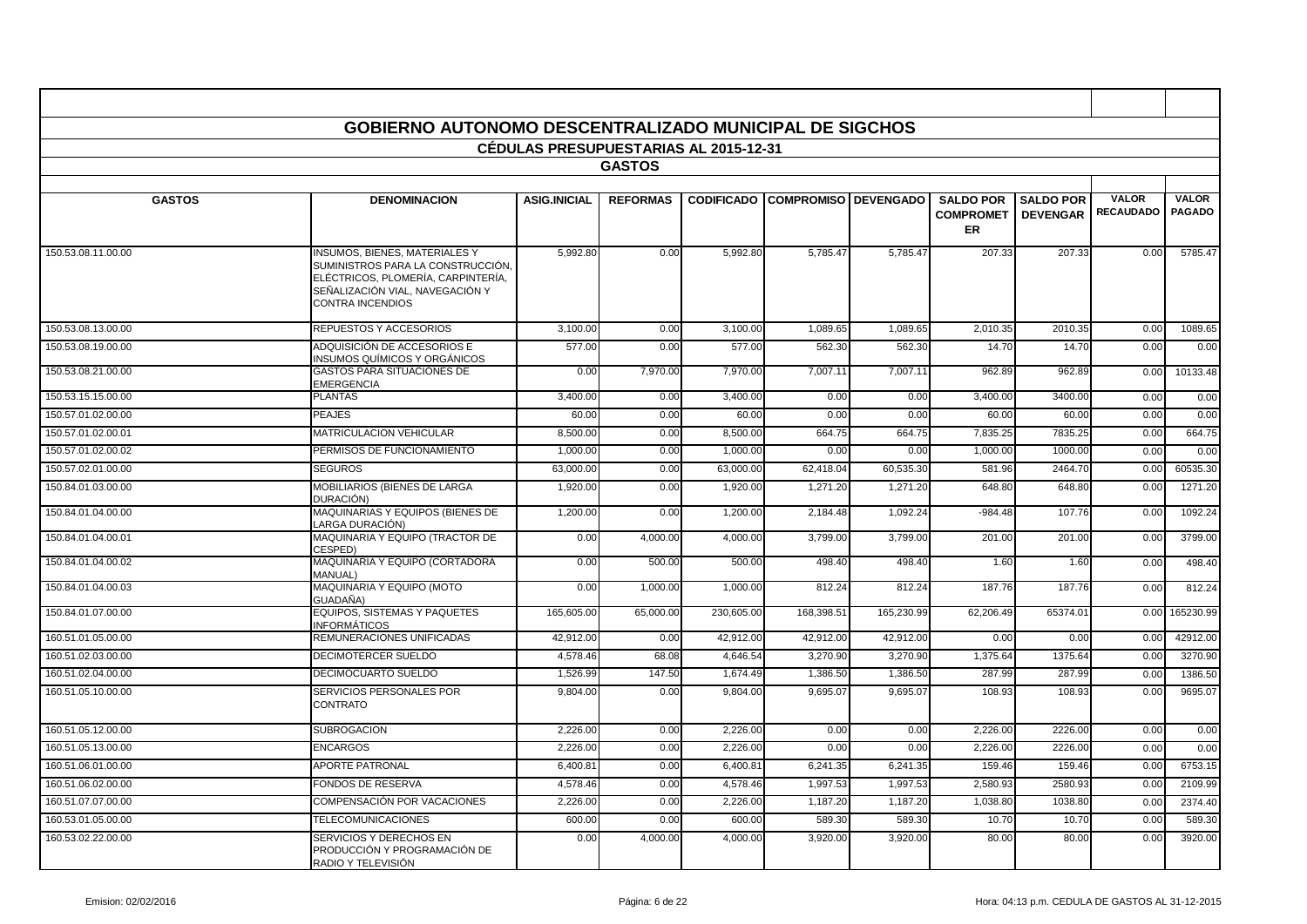|                    | GOBIERNO AUTONOMO DESCENTRALIZADO MUNICIPAL DE SIGCHOS                                                                                                                        |                                              |                 |                   |                             |           |                                                   |                                     |                                  |                               |
|--------------------|-------------------------------------------------------------------------------------------------------------------------------------------------------------------------------|----------------------------------------------|-----------------|-------------------|-----------------------------|-----------|---------------------------------------------------|-------------------------------------|----------------------------------|-------------------------------|
|                    |                                                                                                                                                                               | <b>CEDULAS PRESUPUESTARIAS AL 2015-12-31</b> |                 |                   |                             |           |                                                   |                                     |                                  |                               |
|                    |                                                                                                                                                                               |                                              | <b>GASTOS</b>   |                   |                             |           |                                                   |                                     |                                  |                               |
|                    |                                                                                                                                                                               |                                              |                 |                   |                             |           |                                                   |                                     |                                  |                               |
| <b>GASTOS</b>      | <b>DENOMINACION</b>                                                                                                                                                           | <b>ASIG.INICIAL</b>                          | <b>REFORMAS</b> | <b>CODIFICADO</b> | <b>COMPROMISO DEVENGADO</b> |           | <b>SALDO POR</b><br><b>COMPROMET</b><br><b>ER</b> | <b>SALDO POR</b><br><b>DEVENGAR</b> | <b>VALOR</b><br><b>RECAUDADO</b> | <b>VALOR</b><br><b>PAGADO</b> |
| 160.53.03.03.00.00 | VIÁTICOS Y SUBSISTENCIAS EN EL<br><b>INTERIOR</b>                                                                                                                             | 1,200.00                                     | $-1,000.00$     | 200.00            | 80.00                       | 80.00     | 120.00                                            | 120.00                              | 0.00                             | 80.00                         |
| 160.53.04.04.00.00 | MAQUINARIAS Y EQUIPOS (INSTALACIÓN,<br>MANTENIMIENTO Y REPARACIONES)                                                                                                          | 4,800.00                                     | 0.00            | 4,800.00          | 2,364.32                    | 2,364.32  | 2,435.68                                          | 2435.68                             | 0.00                             | 2364.32                       |
| 160.53.07.04.00.00 | MANTENIMIENTO Y REPARACIÓN DE<br>EQUIPOS Y SISTEMAS INFORMÁTICOS                                                                                                              | 400.00                                       | 0.00            | 400.00            | 0.00                        | 0.00      | 400.00                                            | 400.00                              | 0.00                             | 0.00                          |
| 160.53.08.02.00.00 | VESTUARIO, LENCERÍA, PRENDAS DE<br>PROTECCIÓN; Y, ACCESORIOS PARA<br>UNIFORMES MILITARES Y POLICIALES: Y.<br>CARPAS                                                           | 680.00                                       | 0.00            | 680.00            | 600.00                      | 587.43    | 80.00                                             | 92.57                               | 0.00                             | 587.43                        |
| 160.53.08.04.00.00 | MATERIALES DE OFICINA                                                                                                                                                         | 548.40                                       | 0.00            | 548.40            | 548.40                      | 256.14    | 0.00                                              | 292.26                              | 0.00                             | 256.14                        |
| 160.53.08.06.00.00 | <b>HERRAMIENTAS</b>                                                                                                                                                           | 185.00                                       | 0.00            | 185.00            | 176.74                      | 176.74    | 8.26                                              | 8.26                                | 0.00                             | 176.74                        |
| 160.53.08.07.00.00 | MATERIALES DE IMPRESIÓN,<br>FOTOGRAFIA, REPRODUCCION Y<br><b>PUBLICACIONES</b>                                                                                                | 932.00                                       | 0.00            | 932.00            | 694.40                      | 694.40    | 237.60                                            | 237.60                              | 0.00                             | 694.40                        |
| 160.53.08.11.00.00 | <b>INSUMOS, BIENES, MATERIALES Y</b><br>SUMINISTROS PARA LA CONSTRUCCIÓN,<br>ELÉCTRICOS, PLOMERÍA, CARPINTERÍA,<br>SEÑALIZACIÓN VIAL, NAVEGACIÓN Y<br><b>CONTRA INCENDIOS</b> | 110.00                                       | 0.00            | 110.00            | 108.08                      | 108.08    | 1.92                                              | 1.92                                | 0.00                             | 108.08                        |
| 160.53.08.13.00.00 | <b>REPUESTOS Y ACCESORIOS</b>                                                                                                                                                 | 1.420.00                                     | 0.00            | 1.420.00          | 1.403.36                    | 1.403.36  | 16.64                                             | 16.64                               | 0.00                             | 1403.36                       |
| 160.84.01.03.00.00 | MOBILIARIOS (BIENES DE LARGA<br>DURACIÓN)                                                                                                                                     | 300.00                                       | 0.00            | 300.00            | 123.20                      | 123.20    | 176.80                                            | 176.80                              | 0.00                             | 123.20                        |
| 160.84.01.04.00.00 | MAQUINARIAS Y EQUIPOS (BIENES DE<br>LARGA DURACIÓN)                                                                                                                           | 2,000.00                                     | 0.00            | 2,000.00          | 0.00                        | 0.00      | 2,000.00                                          | 2000.00                             | 0.00                             | 0.00                          |
| 160.84.01.04.00.01 | MAQUINARIA Y EQUIPO (UNIDAD DE<br>ALMACENAMIENTO DE ENERGIA)                                                                                                                  | 0.00                                         | 5,000.00        | 5,000.00          | 4,995.20                    | 4,995.20  | 4.80                                              | 4.80                                | 0.00                             | 4995.20                       |
| 160.84.01.07.00.00 | EQUIPOS, SISTEMAS Y PAQUETES<br>INFORMÁTICOS                                                                                                                                  | 5,400.00                                     | 0.00            | 5,400.00          | 5.400.00                    | 4,109.99  | 0.00                                              | 1290.01                             | 0.00                             | 4109.99                       |
| 170.51.01.05.00.00 | REMUNERACIONES UNIFICADAS                                                                                                                                                     | 11.832.00                                    | 0.00            | 11,832.00         | 11.832.00                   | 11.832.00 | 0.00                                              | 0.00                                | 0.00                             | 11832.00                      |
| 170.51.01.06.00.00 | <b>SALARIOS UNIFICADOS</b>                                                                                                                                                    | 25,440.00                                    | 76.74           | 25,516.74         | 21,164.00                   | 21,164.00 | 4,352.74                                          | 4352.74                             | 0.00                             | 21164.00                      |
| 170.51.02.03.00.00 | <b>DECIMOTERCER SUELDO</b>                                                                                                                                                    | 3,106.04                                     | 49.55           | 3,155.59          | 2,792.82                    | 2,792.82  | 362.77                                            | 362.77                              | 0.00                             | 2792.82                       |
| 170.51.02.04.00.00 | <b>DECIMOCUARTO SUELDO</b>                                                                                                                                                    | 1,869.96                                     | 147.50          | 2,017.46          | 1,574.28                    | 1,574.28  | 443.18                                            | 443.18                              | 0.00                             | 1574.28                       |
| 170.51.03.04.00.00 | COMPENSACIÓN POR TRANSPORTE                                                                                                                                                   | 422.40                                       | 35.80           | 458.20            | 241.50                      | 241.50    | 216.70                                            | 216.70                              | 0.00                             | 241.50                        |
| 170.51.03.06.00.00 | <b>ALIMENTACIÓN</b>                                                                                                                                                           | 2,640.00                                     | 268.50          | 2,908.50          | 1,408.75                    | 1,408.75  | 1,499.75                                          | 1499.75                             | 0.00                             | 1408.75                       |
| 170.51.04.01.00.00 | POR CARGAS FAMILIARES                                                                                                                                                         | 453.12                                       | 63.20           | 516.32            | 99.52                       | 99.52     | 416.80                                            | 416.80                              | 0.00                             | 99.52                         |
| 170.51.04.08.00.00 | SUBSIDIO DE ANTIGÜEDAD                                                                                                                                                        | 107.52                                       | 33.41           | 140.93            | 83.95                       | 83.95     | 56.98                                             | 56.98                               | 0.00                             | 83.95                         |
| 170.51.06.01.00.00 | <b>APORTE PATRONAL</b>                                                                                                                                                        | 4,469.40                                     | 0.00            | 4,469.40          | 3,578.91                    | 3,578.91  | 890.49                                            | 890.49                              | 0.00                             | 3207.78                       |
| 170.51.06.02.00.00 | <b>FONDO DE RESERVA</b>                                                                                                                                                       | 3.106.04                                     | 0.00            | 3,106.04          | 2.193.70                    | 2.193.70  | 912.34                                            | 912.34                              | 0.00                             | 2279.20                       |
| 170.51.07.04.00.00 | COMPENSACIÓN POR DESAHUCIO                                                                                                                                                    | 390.00                                       | 0.00            | 390.00            | 388.50                      | 388.50    | 1.50                                              | 1.50                                | 0.00                             | 0.00                          |
| 170.53.01.04.00.00 | ENERGÍA ELÉCTRICA                                                                                                                                                             | 300.00                                       | 0.00            | 300.00            | 191.39                      | 191.39    | 108.61                                            | 108.61                              | 0.00                             | 191.39                        |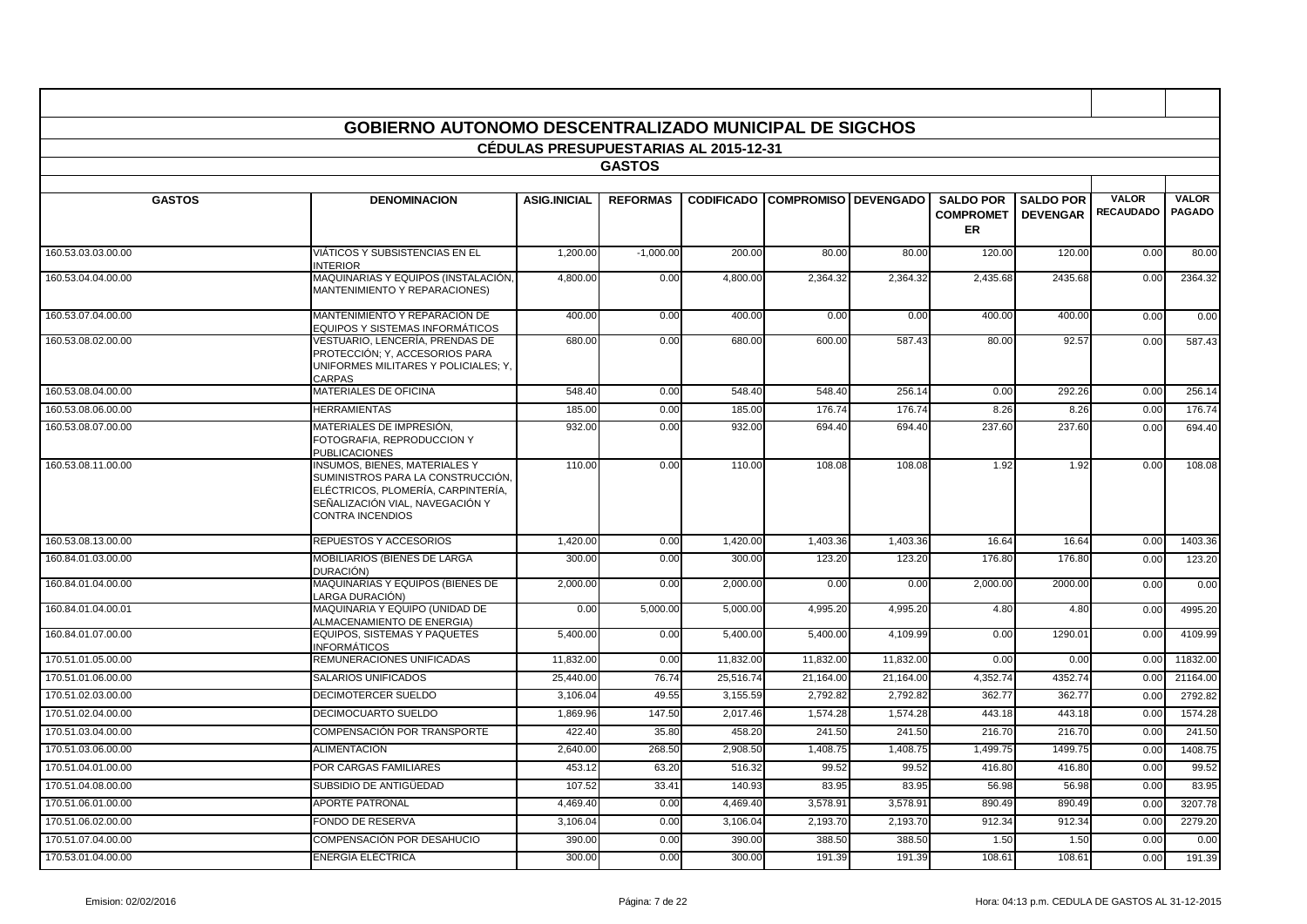|                    | <b>GOBIERNO AUTONOMO DESCENTRALIZADO MUNICIPAL DE SIGCHOS</b>                                                                                                                                              |                                              |                 |          |                                        |          |                                                   |                                     |                                  |                        |
|--------------------|------------------------------------------------------------------------------------------------------------------------------------------------------------------------------------------------------------|----------------------------------------------|-----------------|----------|----------------------------------------|----------|---------------------------------------------------|-------------------------------------|----------------------------------|------------------------|
|                    |                                                                                                                                                                                                            | <b>CEDULAS PRESUPUESTARIAS AL 2015-12-31</b> |                 |          |                                        |          |                                                   |                                     |                                  |                        |
|                    |                                                                                                                                                                                                            |                                              | <b>GASTOS</b>   |          |                                        |          |                                                   |                                     |                                  |                        |
| <b>GASTOS</b>      | <b>DENOMINACION</b>                                                                                                                                                                                        | <b>ASIG.INICIAL</b>                          | <b>REFORMAS</b> |          | <b>CODIFICADO COMPROMISO DEVENGADO</b> |          | <b>SALDO POR</b><br><b>COMPROMET</b><br><b>ER</b> | <b>SALDO POR</b><br><b>DEVENGAR</b> | <b>VALOR</b><br><b>RECAUDADO</b> | VALOR<br><b>PAGADO</b> |
| 170.53.01.05.00.00 | <b>TELECOMUNICACIONES</b>                                                                                                                                                                                  | 1,440.00                                     | 0.00            | 1,440.00 | 616.34                                 | 616.34   | 823.66                                            | 823.66                              | 0.00                             | 616.34                 |
| 170.53.02.03.00.00 | ALMACENAMIENTO, EMBALAJE, ENVASE<br>Y RECARGA DE EXTINTORES                                                                                                                                                | 556.00                                       | 0.00            | 556.00   | 541.32                                 | 541.32   | 14.68                                             | 14.68                               | 0.00                             | 541.32                 |
| 170.53.02.04.00.00 | EDICIÓN, IMPRESIÓN, REPRODUCCIÓN,<br>PUBLICACIONES SUSCRIPCIONES.<br>FOTOCOPIADO. TRADUCCIÓN.<br>EMPASTADO, ENMARCACIÓN.<br>SERIGRAFÍA. FOTOGRAFÍA.<br>CARNETIZACIÓN, FILMACIÓN E<br>IMÁGENES SATELITALES. | 1,500.00                                     | 0.00            | 1,500.00 | 1,433.60                               | 1,433.60 | 66.40                                             | 66.40                               | 0.00                             | 1433.60                |
| 170.53.02.08.00.00 | SERVICIO SEGURIDAD Y VIGILANCIA                                                                                                                                                                            | 1,500.00                                     | 0.00            | 1,500.00 | 1,176.00                               | 1,176.00 | 324.00                                            | 324.00                              | 0.00                             | 1176.00                |
| 170.53.03.03.00.00 | VIÁTICOS Y SUBSISTENCIAS EN EL<br><b>INTERIOR</b>                                                                                                                                                          | 3,200.00                                     | $-550.00$       | 2,650.00 | 1,440.00                               | 1,440.00 | 1.210.00                                          | 1210.00                             | 0.00                             | 1440.00                |
| 170.53.04.02.00.00 | EDIFICIOS, LOCALES, RESIDENCIAS Y<br>CABLEADO ESTRUCTURADO<br>(INSTALACIÓN, MANTENIMIENTO Y<br><b>REPARACIONES)</b>                                                                                        | 2,250.00                                     | 0.00            | 2,250.00 | 0.00                                   | 0.00     | 2,250.00                                          | 2250.00                             | 0.00                             | 0.00                   |
| 170.53.04.05.00.00 | VEHÍCULOS (INSTALACIÓN,<br>MANTENIMIENTO Y REPARACIONES)                                                                                                                                                   | 5,000.00                                     | 0.00            | 5,000.00 | 4,963.24                               | 4,681.92 | 36.76                                             | 318.08                              | 0.00                             | 7070.88                |
| 170.53.06.03.00.00 | SERVICIO DE CAPACITACIÓN                                                                                                                                                                                   | 672.00                                       | 0.00            | 672.00   | 0.00                                   | 0.00     | 672.00                                            | 672.00                              | 0.00                             | 0.00                   |
| 170.53.08.02.00.00 | VESTUARIO. LENCERÍA. PRENDAS DE<br>PROTECCIÓN; Y, ACCESORIOS PARA<br>UNIFORMES MILITARES Y POLICIALES: Y.<br>CARPAS                                                                                        | 7,166.00                                     | 0.00            | 7,166.00 | 4.626.77                               | 4.453.57 | 2.539.23                                          | 2712.43                             | 0.00                             | 4453.57                |
| 170.53.08.03.00.00 | <b>COMBUSTIBLES Y LUBRICANTES</b>                                                                                                                                                                          | 1,138.60                                     | 550.00          | 1,688.60 | 802.10                                 | 802.10   | 886.50                                            | 886.50                              | 0.00                             | 802.10                 |
| 170.53.08.04.00.00 | <b>MATERIALES DE OFICINA</b>                                                                                                                                                                               | 350.75                                       | 0.00            | 350.75   | 350.75                                 | 188.25   | 0.00                                              | 162.50                              | 0.00                             | 188.25                 |
| 170.53.08.05.00.00 | <b>MATERIALES DE ASEO</b>                                                                                                                                                                                  | 424.00                                       | 0.00            | 424.00   | 424.00                                 | 303.17   | 0.00                                              | 120.83                              | 0.00                             | 303.17                 |
| 170.53.08.06.00.00 | HERRAMIENTAS (BIENES DE USO Y<br><b>CONSUMO CORRIENTE)</b>                                                                                                                                                 | 48.00                                        | 0.00            | 48.00    | 33.34                                  | 33.34    | 14.66                                             | 14.66                               | 0.00                             | 33.34                  |
| 170.53.08.07.00.00 | MATERIALES DE IMPRESIÓN,<br>FOTOGRAFÍA, REPRODUCCIÓN Y<br><b>PUBLICACIONES</b>                                                                                                                             | 615.80                                       | 0.00            | 615.80   | 84.00                                  | 84.00    | 531.80                                            | 531.80                              | 0.00                             | 84.00                  |
| 170.53.08.10.00.00 | <b>DISPOSITIVOS MÉDICOS PARA</b><br>LABORATORIO CLÍNICO Y PATOLOGÍA                                                                                                                                        | 290.00                                       | 0.00            | 290.00   | 0.00                                   | 0.00     | 290.00                                            | 290.00                              | 0.00                             | 0.00                   |
| 170.53.08.11.00.00 | <b>INSUMOS, BIENES, MATERIALES Y</b><br>SUMINISTROS PARA LA CONSTRUCCIÓN,<br>ELÉCTRICOS, PLOMERÍA, CARPINTERÍA,<br>SEÑALIZACIÓN VIAL, NAVEGACIÓN Y<br><b>CONTRA INCENDIOS</b>                              | 122.40                                       | 0.00            | 122.40   | 93.41                                  | 93.41    | 28.99                                             | 28.99                               | 0.00                             | 93.41                  |
| 170.53.08.13.00.00 | REPUESTOS Y ACCESORIOS                                                                                                                                                                                     | 7,993.00                                     | 0.00            | 7,993.00 | 7,013.85                               | 7,013.85 | 979.15                                            | 979.15                              | 0.00                             | 7013.85                |
| 170.53.08.99.00.00 | OTROS DE USO Y CONSUMO CORRIENTE                                                                                                                                                                           | 70.00                                        | 0.00            | 70.00    | 61.43                                  | 61.43    | 8.57                                              | 8.57                                | 0.00                             | 61.43                  |
| 170.57.01.02.00.00 | MATRICULACION VEHICULAR                                                                                                                                                                                    | 2,000.00                                     | 0.00            | 2,000.00 | 143.00                                 | 143.00   | 1,857.00                                          | 1857.00                             | 0.00                             | 143.00                 |
| 170.57.02.01.00.00 | <b>SEGUROS</b>                                                                                                                                                                                             | 4,000.00                                     | 0.00            | 4,000.00 | 146.45                                 | 146.45   | 3,853.55                                          | 3853.55                             | 0.00                             | 146.45                 |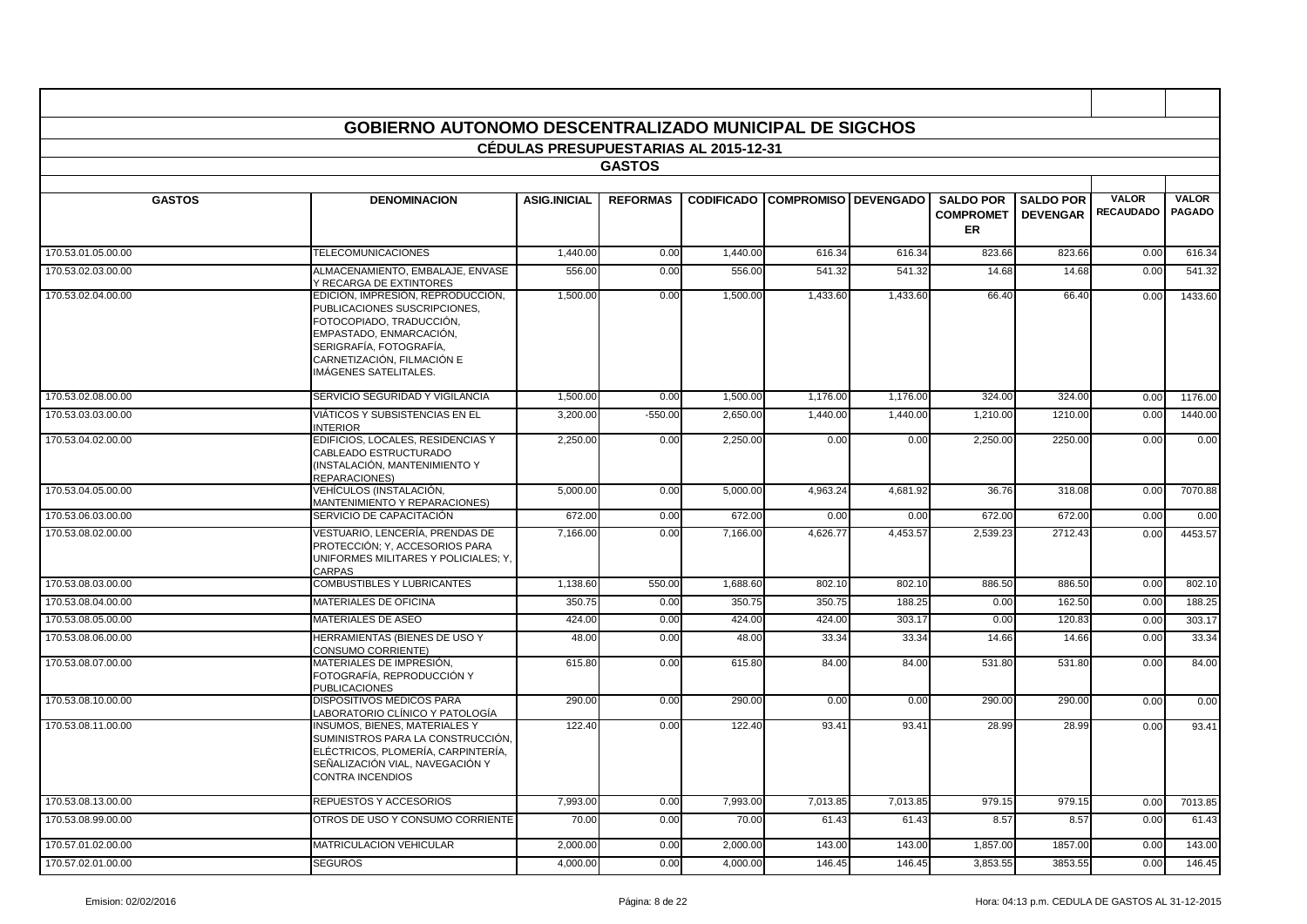|                    | <b>GOBIERNO AUTONOMO DESCENTRALIZADO MUNICIPAL DE SIGCHOS</b>                                                                                                                                              |                                              |                 |           |                                        |           |                                            |                                     |                                  |                               |
|--------------------|------------------------------------------------------------------------------------------------------------------------------------------------------------------------------------------------------------|----------------------------------------------|-----------------|-----------|----------------------------------------|-----------|--------------------------------------------|-------------------------------------|----------------------------------|-------------------------------|
|                    |                                                                                                                                                                                                            | <b>CEDULAS PRESUPUESTARIAS AL 2015-12-31</b> |                 |           |                                        |           |                                            |                                     |                                  |                               |
|                    |                                                                                                                                                                                                            |                                              | <b>GASTOS</b>   |           |                                        |           |                                            |                                     |                                  |                               |
|                    |                                                                                                                                                                                                            |                                              |                 |           |                                        |           |                                            |                                     |                                  |                               |
| <b>GASTOS</b>      | <b>DENOMINACION</b>                                                                                                                                                                                        | <b>ASIG.INICIAL</b>                          | <b>REFORMAS</b> |           | <b>CODIFICADO COMPROMISO DEVENGADO</b> |           | <b>SALDO POR</b><br><b>COMPROMET</b><br>ER | <b>SALDO POR</b><br><b>DEVENGAR</b> | <b>VALOR</b><br><b>RECAUDADO</b> | <b>VALOR</b><br><b>PAGADO</b> |
| 170.57.02.03.00.00 | <b>COMISIONES BANCARIAS</b>                                                                                                                                                                                | 72.00                                        | 0.00            | 72.00     | 49.30                                  | 49.30     | 22.70                                      | 22.70                               | 0.00                             | 44.90                         |
| 170.84.01.03.00.00 | MOBILIARIOS (BIENES DE LARGA<br>DURACIÓN)                                                                                                                                                                  | 540.00                                       | 0.00            | 540.00    | 423.36                                 | 423.36    | 116.64                                     | 116.64                              | 0.00                             | 423.36                        |
| 170.84.01.04.00.00 | MAQUINARIAS Y EQUIPOS (BIENES DE<br>LARGA DURACIÓN)                                                                                                                                                        | 5,000.00                                     | 71,399.73       | 76,399.73 | 3,864.00                               | 3.864.00  | 72,535.73                                  | 72535.73                            | 0.00                             | 3864.00                       |
| 170.84.01.05.00.00 | <b>VEHICULO DE RESCATE</b>                                                                                                                                                                                 | 0.00                                         | 46,137.68       | 46,137.68 | 32,968.49                              | 32,968.49 | 13,169.19                                  | 13169.19                            | 0.00                             | 32968.49                      |
| 170.84.01.07.00.00 | EQUIPOS, SISTEMAS Y PAQUETES<br>INFORMÁTICOS                                                                                                                                                               | 2,800.00                                     | 0.00            | 2,800.00  | 2,800.00                               | 1,578.08  | 0.00                                       | 1221.92                             | 0.00                             | 1578.08                       |
| 180.51.01.05.00.00 | REMUNERACIONES UNIFICADAS                                                                                                                                                                                  | 23,664.00                                    | 0.00            | 23,664.00 | 23,532.53                              | 23,532.53 | 131.47                                     | 131.4                               | 0.00                             | 23302.79                      |
| 180.51.02.03.00.00 | <b>DECIMOTERCER SUELDO</b>                                                                                                                                                                                 | 2,789.04                                     | 0.00            | 2,789.04  | 2,219.27                               | 2,219.27  | 569.77                                     | 569.77                              | 0.00                             | 2219.27                       |
| 180.51.02.04.00.00 | <b>DECIMOCUARTO SUELDO</b>                                                                                                                                                                                 | 1.121.87                                     | 0.00            | 1,121.87  | 708.00                                 | 708.00    | 413.87                                     | 413.8                               | 0.00                             | 708.00                        |
| 180.51.05.10.00.00 | SERVICIOS PERSONALES POR<br>CONTRATO                                                                                                                                                                       | 9.804.00                                     | 0.00            | 9.804.00  | 4.085.00                               | 4,085.00  | 5,719.00                                   | 5719.00                             | 0.00                             | 4085.00                       |
| 180.51.06.01.00.00 | <b>APORTE PATRONAL</b>                                                                                                                                                                                     | 3,899.04                                     | 0.00            | 3,899.04  | 2,892.58                               | 2,892.58  | 1,006.46                                   | 1006.46                             | 0.00                             | 3217.51                       |
| 180.51.06.02.00.00 | FONDO DE RESERVA                                                                                                                                                                                           | 2.789.04                                     | 0.00            | 2,789.04  | 2,189.9                                | 2,189.9'  | 599.1                                      | 599.13                              | 0.00                             | 2189.91                       |
| 180.53.02.04.00.00 | EDICIÓN, IMPRESIÓN, REPRODUCCIÓN,<br>PUBLICACIONES SUSCRIPCIONES,<br>FOTOCOPIADO. TRADUCCIÓN.<br>EMPASTADO, ENMARCACIÓN,<br>SERIGRAFÍA, FOTOGRAFÍA,<br>CARNETIZACIÓN. FILMACIÓN E<br>IMÁGENES SATELITALES. | 60.00                                        | 0.00            | 60.00     | 0.00                                   | 0.00      | 60.00                                      | 60.00                               | 0.00                             | 0.00                          |
| 180.53.03.03.00.00 | VIÁTICOS Y SUBSISTENCIAS EN EL<br><b>INTERIOR</b>                                                                                                                                                          | 800.00                                       | $-300.00$       | 500.00    | 480.00                                 | 480.00    | 20.00                                      | 20.00                               | 0.00                             | 0.00                          |
| 180.53.06.03.00.00 | SERVICIO DE CAPACITACIÓN                                                                                                                                                                                   | 336.00                                       | 0.00            | 336.00    | 336.00                                 | 336.00    | 0.00                                       | 0.00                                | 0.00                             | 336.00                        |
| 180.53.08.02.00.00 | VESTUARIO, LENCERÍA, PRENDAS DE<br>PROTECCIÓN; Y, ACCESORIOS PARA<br>UNIFORMES MILITARES Y POLICIALES; Y,<br>CARPAS                                                                                        | 600.00                                       | 0.00            | 600.00    | 600.00                                 | 391.62    | 0.00                                       | 208.38                              | 0.00                             | 0.00                          |
| 180.53.08.04.00.00 | MATERIALES DE OFICINA                                                                                                                                                                                      | 205.10                                       | 0.00            | 205.10    | 205.10                                 | 125.97    | 0.00                                       | 79.13                               | 0.00                             | 125.97                        |
| 180.53.08.07.00.00 | MATERIALES DE IMPRESIÓN.<br>FOTOGRAFÍA. REPRODUCCIÓN Y<br><b>PUBLICACIONES</b>                                                                                                                             | 1.150.00                                     | 0.00            | 1.150.00  | 712.32                                 | 712.32    | 437.68                                     | 437.68                              | 0.00                             | 712.32                        |
| 180.58.01.02.00.01 | AL CONSEJO DE LA NIÑEZ Y<br>ADOLESCENCIA                                                                                                                                                                   | 30,000.00                                    | 0.00            | 30,000.00 | 6,483.13                               | 6,483.13  | 23,516.87                                  | 23516.87                            | 0.00                             | 4087.20                       |
| 180.84.01.03.00.00 | MOBILIARIOS (BIENES DE LARGA<br>DURACIÓN)                                                                                                                                                                  | 1,890.00                                     | 0.00            | 1,890.00  | 1,142.40                               | 1,142.40  | 747.60                                     | 747.60                              | 0.00                             | 1142.40                       |
| 180.84.01.07.00.00 | EQUIPOS, SISTEMAS Y PAQUETES<br>INFORMÁTICOS                                                                                                                                                               | 3,800.00                                     | 0.00            | 3,800.00  | 3,800.00                               | 1,863.97  | 0.00                                       | 1936.03                             | 0.00                             | 1863.97                       |
| 210.71.01.05.00.00 | REMUNERACIONES UNIFICADAS                                                                                                                                                                                  | 84.516.00                                    | 0.00            | 84,516.00 | 68.176.00                              | 68,176.00 | 16,340.00                                  | 16340.00                            | 0.00                             | 68176.00                      |
| 210.71.01.06.00.00 | SALARIOS UNIFICADOS                                                                                                                                                                                        | 6,240.00                                     | 24.00           | 6,264.00  | 6.216.00                               | 6.216.00  | 48.00                                      | 48.00                               | 0.00                             | 6216.00                       |
| 210.71.02.03.00.00 | DECIMO TERCER SUELDO                                                                                                                                                                                       | 18,217.24                                    | 799.38          | 19,016.62 | 16,216.59                              | 16,216.59 | 2,800.03                                   | 2800.03                             | 0.00                             | 9428.44                       |
| 210.71.02.04.00.00 | DECIMO CUARTO SUELDO                                                                                                                                                                                       | 8.601.03                                     | 1,770.00        | 10,371.03 | 7,412.38                               | 7,412.38  | 2,958.65                                   | 2958.65                             | 0.00                             | 7412.38                       |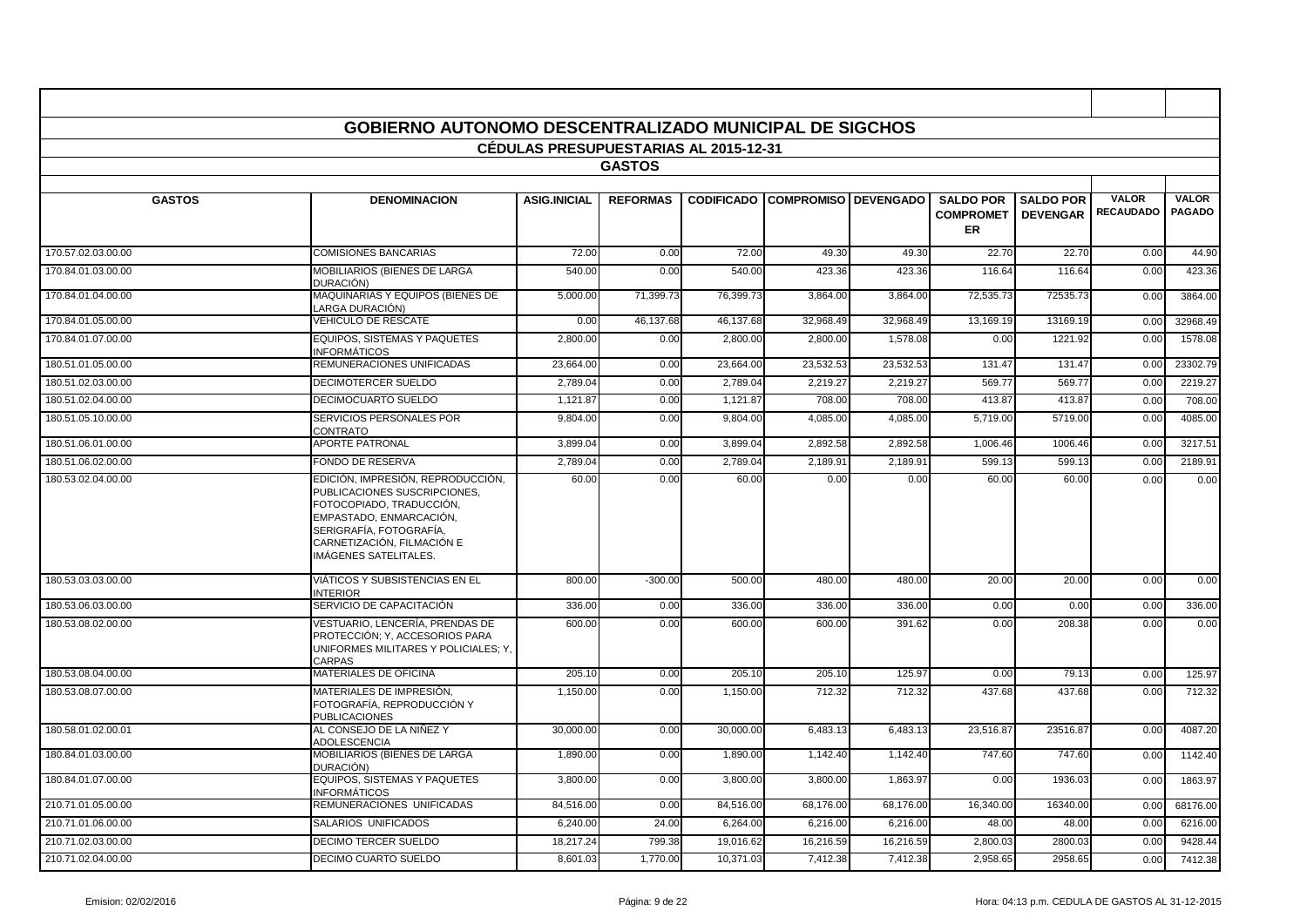|                    | GOBIERNO AUTONOMO DESCENTRALIZADO MUNICIPAL DE SIGCHOS                                                                                                                        |                                              |                 |            |                                        |            |                                            |                                     |                                  |                               |
|--------------------|-------------------------------------------------------------------------------------------------------------------------------------------------------------------------------|----------------------------------------------|-----------------|------------|----------------------------------------|------------|--------------------------------------------|-------------------------------------|----------------------------------|-------------------------------|
|                    |                                                                                                                                                                               | <b>CEDULAS PRESUPUESTARIAS AL 2015-12-31</b> |                 |            |                                        |            |                                            |                                     |                                  |                               |
|                    |                                                                                                                                                                               |                                              | <b>GASTOS</b>   |            |                                        |            |                                            |                                     |                                  |                               |
| <b>GASTOS</b>      | <b>DENOMINACION</b>                                                                                                                                                           | <b>ASIG.INICIAL</b>                          | <b>REFORMAS</b> |            | <b>CODIFICADO COMPROMISO DEVENGADO</b> |            | <b>SALDO POR</b><br><b>COMPROMET</b><br>ER | <b>SALDO POR</b><br><b>DEVENGAR</b> | <b>VALOR</b><br><b>RECAUDADO</b> | <b>VALOR</b><br><b>PAGADO</b> |
| 210.71.03.04.00.00 | COMPENSACIÓN POR TRANSPORTE                                                                                                                                                   | 105.60                                       | 17.60           | 123.20     | 58.20                                  | 58.20      | 65.00                                      | 65.00                               | 0.00                             | 58.20                         |
| 210.71.03.06.00.00 | COMPENSACIÓN POR ALIMENTACIÓN                                                                                                                                                 | 660.00                                       | 132.00          | 792.00     | 329.00                                 | 329.00     | 463.00                                     | 463.00                              | 0.00                             | 329.00                        |
| 210.71.04.01.00.00 | <b>POR CARGAS FAMILIARES</b>                                                                                                                                                  | 49.92                                        | 12.60           | 62.52      | 37.32                                  | 37.32      | 25.20                                      | 25.20                               | 0.00                             | 37.32                         |
| 210.71.04.08.00.00 | POR ANTIGÜEDAD                                                                                                                                                                | 62.40                                        | 20.40           | 82.80      | 46.74                                  | 46.74      | 36.06                                      | 36.06                               | 0.00                             | 46.74                         |
| 210.71.05.07.00.00 | <b>HONORARIOS</b>                                                                                                                                                             | 0.00                                         | 644.00          | 644.00     | 644.00                                 | 644.00     | 0.00                                       | 0.00                                | 0.00                             | 644.00                        |
| 210.71.05.10.00.00 | SERVICIOS PERSONALES POR<br>CONTRATO                                                                                                                                          | 127.860.00                                   | 0.00            | 127.860.00 | 119.588.69                             | 119.588.69 | 8,271.31                                   | 8271.31                             | 0.00                             | 119588.69                     |
| 210.71.06.01.00.00 | <b>APORTE PATRONAL</b>                                                                                                                                                        | 25,499.52                                    | 0.00            | 25,499.52  | 21,711.52                              | 21,711.52  | 3,788.00                                   | 3788.00                             | 0.00                             | 21711.52                      |
| 210.71.06.02.00.00 | <b>FONDOS DE RESERVA</b>                                                                                                                                                      | 18,217.24                                    | 0.00            | 18,217.24  | 9,857.46                               | 9,857.46   | 8,359.78                                   | 8359.78                             | 0.00                             | 9857.46                       |
| 210.71.07.07.00.00 | COMPENSACION POR VACACIONES                                                                                                                                                   | 0.00                                         | 1,653.08        | 1,653.08   | 599.06                                 | 599.06     | 1,054.02                                   | 1054.02                             | 0.00                             | 599.06                        |
| 210.73.01.04.00.00 | <b>ENERGIA ELECTRICA</b>                                                                                                                                                      | 1,200.0                                      | 0.00            | 1,200.00   | 465.1                                  | 465.13     | 734.87                                     | 734.87                              | 0.00                             | 378.86                        |
| 210.73.01.05.00.00 | <b>TELECOMUNICACIONES</b>                                                                                                                                                     | 1,500.00                                     | 0.00            | 1,500.00   | 456.62                                 | 456.62     | 1,043.38                                   | 1043.38                             | 0.00                             | 456.62                        |
| 210.73.02.04.00.00 | EDICIÓN, IMPRESION, REPRODUCCION Y<br><b>PUBLICACIONES</b>                                                                                                                    | 5,836.00                                     | 0.00            | 5,836.00   | 13.76                                  | 13.76      | 5,822.24                                   | 5822.24                             | 0.00                             | 13.76                         |
| 210.73.02.05.00.00 | <b>ESPECTACULOS CULTURALES Y</b><br><b>SOCIALES</b>                                                                                                                           | 0.00                                         | 5,550.00        | 5,550.00   | 5,500.00                               | 5,500.00   | 50.00                                      | 50.00                               | 0.00                             | 5500.00                       |
| 210.73.03.03.00.00 | <b>VIATICOS Y SUBSISTENCIAS EN EL</b><br><b>INTERIOR</b>                                                                                                                      | 1.920.00                                     | 0.00            | 1,920.00   | 680.00                                 | 680.00     | 1,240.00                                   | 1240.00                             | 0.00                             | 654.93                        |
| 210.73.06.03.00.00 | SERVICIO DE CAPACITACIÓN                                                                                                                                                      | 3,796.00                                     | 0.00            | 3,796.00   | 1,680.00                               | 1,680.00   | 2,116.00                                   | 2116.00                             | 0.00                             | 1680.00                       |
| 210.73.08.02.00.00 | VESTUARIO LINCERIA Y PRENDAS DE<br><b>PROTECCION</b>                                                                                                                          | 12,114.00                                    | 0.00            | 12,114.00  | 12,011.62                              | 10,983.20  | 102.38                                     | 1130.80                             | 0.00                             | 10983.20                      |
| 210.73.08.03.00.00 | <b>COMBUSTIBLES Y LUBRICANTES</b>                                                                                                                                             | 24.72                                        | 0.00            | 24.72      | 0.00                                   | 0.00       | 24.72                                      | 24.72                               | 0.00                             | 0.00                          |
| 210.73.08.04.00.00 | <b>MATERIALES DE OFICINA</b>                                                                                                                                                  | 6,538.40                                     | 0.00            | 6,538.40   | 6,538.40                               | 3,318.71   | 0.00                                       | 3219.69                             | 0.00                             | 3318.71                       |
| 210.73.08.05.00.00 | <b>MATERIALES DE ASEO</b>                                                                                                                                                     | 638.20                                       | 0.00            | 638.20     | 638.20                                 | 494.89     | 0.00                                       | 143.31                              | 0.00                             | 494.89                        |
| 210.73.08.06.00.00 | <b>HERRAMIENTAS</b>                                                                                                                                                           | 419.00                                       | 0.00            | 419.00     | 404.00                                 | 404.00     | 15.00                                      | 15.00                               | 0.00                             | 404.00                        |
| 210.73.08.07.00.00 | MATERIALES DE IMPRENTA, REPRODUC.<br>FOTOG. Y PUBLICAC.                                                                                                                       | 628.0                                        | 0.00            | 628.00     | 268.80                                 | 268.80     | 359.20                                     | 359.20                              | 0.00                             | 0.00                          |
| 210.73.08.10.00.00 | <b>MATERIALES E INSUMOS PARA</b><br>LABORATORIO Y USO MÉDICO                                                                                                                  | 294.00                                       | 0.00            | 294.00     | 0.00                                   | 0.00       | 294.00                                     | 294.00                              | 0.00                             | 0.00                          |
| 210.73.08.11.00.00 | <b>INSUMOS, BIENES, MATERIALES Y</b><br>SUMINISTROS PARA LA CONSTRUCCIÓN,<br>ELÉCTRICOS, PLOMERÍA, CARPINTERÍA,<br>SEÑALIZACIÓN VIAL, NAVEGACIÓN Y<br><b>CONTRA INCENDIOS</b> | 500.00                                       | 0.00            | 500.00     | 184.24                                 | 184.24     | 315.76                                     | 315.76                              | 0.00                             | 0.00                          |
| 210.73.08.12.00.00 | <b>MATERIALES DIDACTICOS</b>                                                                                                                                                  | 4,122.00                                     | 0.00            | 4,122.00   | 4,120.38                               | 4,120.38   | 1.62                                       | 1.62                                | 0.00                             | 0.00                          |
| 210.73.08.13.00.00 | REPUESTOS Y ACCESORIOS                                                                                                                                                        | 4.353.00                                     | 0.00            | 4,353.00   | 3.063.20                               | 3.063.20   | 1,289.80                                   | 1289.80                             | 0.00                             | 3063.20                       |
| 210.73.08.19.00.00 | ADQUISICIÓN DE ACCESORIOS E<br><b>INSUMOS QUÍMICOS Y ORGÁNICOS</b>                                                                                                            | 87.00                                        | 0.00            | 87.00      | 75.75                                  | 75.75      | 11.25                                      | 11.25                               | 0.00                             | 75.75                         |
| 210.73.08.99.00.00 | OTROS DE USO Y CONSUMO DE<br><b>INVERSIÓN</b>                                                                                                                                 | 130.00                                       | 0.00            | 130.00     | 129.82                                 | 129.82     | 0.18                                       | 0.18                                | 0.00                             | 129.82                        |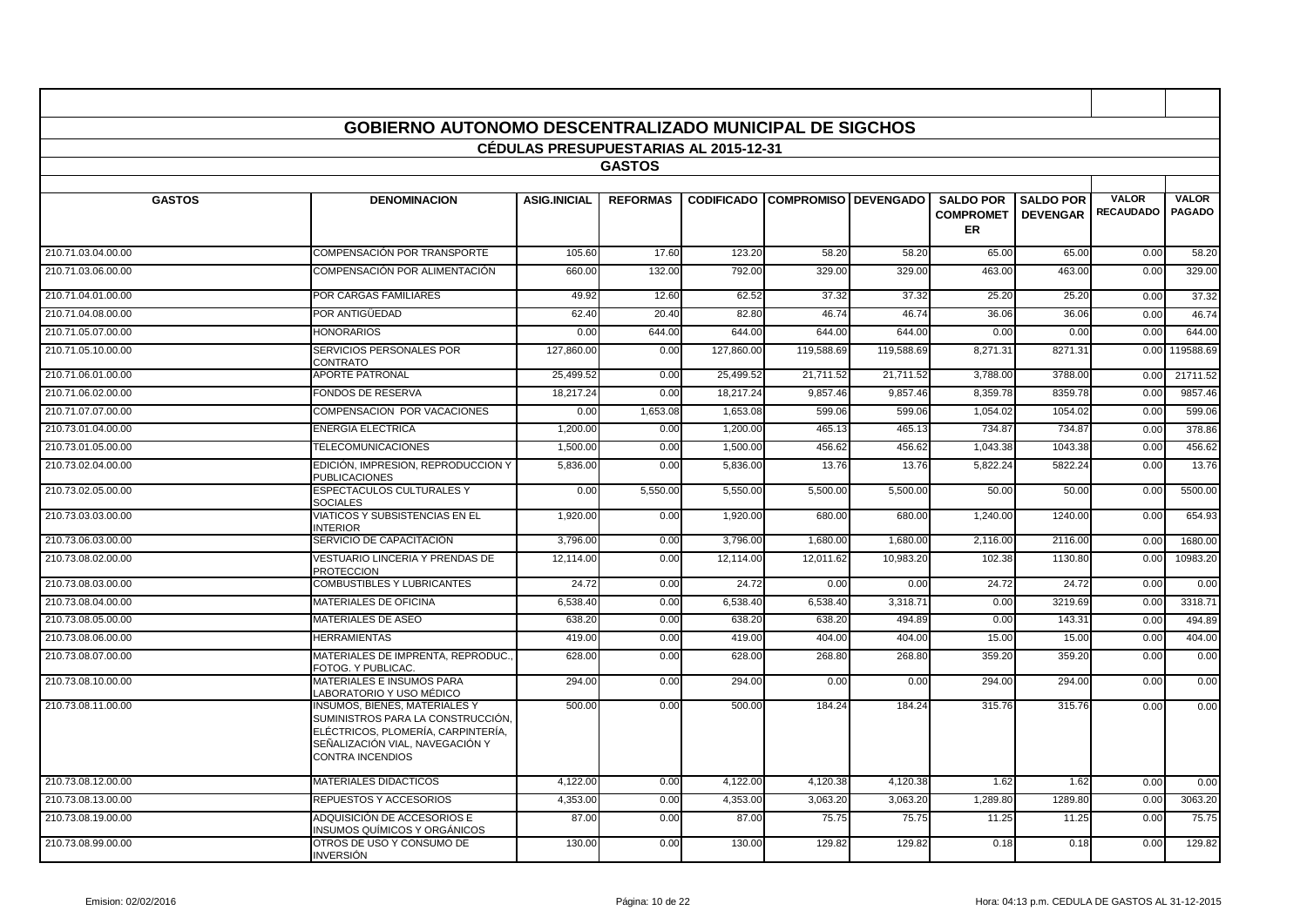|                    | <b>GOBIERNO AUTONOMO DESCENTRALIZADO MUNICIPAL DE SIGCHOS</b>                                                                                                          |                                              |                 |            |                                        |           |                                            |                                     |                                  |                               |
|--------------------|------------------------------------------------------------------------------------------------------------------------------------------------------------------------|----------------------------------------------|-----------------|------------|----------------------------------------|-----------|--------------------------------------------|-------------------------------------|----------------------------------|-------------------------------|
|                    |                                                                                                                                                                        | <b>CEDULAS PRESUPUESTARIAS AL 2015-12-31</b> |                 |            |                                        |           |                                            |                                     |                                  |                               |
|                    |                                                                                                                                                                        |                                              | <b>GASTOS</b>   |            |                                        |           |                                            |                                     |                                  |                               |
|                    |                                                                                                                                                                        |                                              |                 |            |                                        |           |                                            |                                     |                                  |                               |
| <b>GASTOS</b>      | <b>DENOMINACION</b>                                                                                                                                                    | <b>ASIG.INICIAL</b>                          | <b>REFORMAS</b> |            | <b>CODIFICADO COMPROMISO DEVENGADO</b> |           | <b>SALDO POR</b><br><b>COMPROMET</b><br>ER | <b>SALDO POR</b><br><b>DEVENGAR</b> | <b>VALOR</b><br><b>RECAUDADO</b> | <b>VALOR</b><br><b>PAGADO</b> |
| 210.73.14.08.00.00 | BIENES ARTÍSTICOS, CULTURALES,<br>BIENES DEPORTIVOS Y SÍMBOLOS<br><b>PATRIOS</b>                                                                                       | 0.00                                         | 1,735.00        | 1,735.00   | 1,226.40                               | 1,226.40  | 508.60                                     | 508.60                              | 0.00                             | 1226.40                       |
| 210.75.05.99.01.00 | MANTENIMIENTO DE INFRAESTRUCTURA<br><b>DEPORTIVA</b>                                                                                                                   | 50,000.00                                    | $-12,592.00$    | 37,408.00  | 0.00                                   | 0.00      | 37,408.00                                  | 37408.00                            | 0.00                             | 0.00                          |
| 210.84.01.03.00.00 | <b>MOBILIARIOS</b>                                                                                                                                                     | 10,581.00                                    | 0.00            | 10,581.00  | 7,799.68                               | 7,799.68  | 2,781.32                                   | 2781.32                             | 0.00                             | 7799.68                       |
| 210.84.01.04.00.00 | <b>MAQUINARIA Y EQUIPOS</b>                                                                                                                                            | 2,280.00                                     | 0.00            | 2,280.00   | 2,229.92                               | 2,229.92  | 50.08                                      | 50.08                               | 0.00                             | 2229.92                       |
| 210.84.01.07.00.00 | EQUIPOS. SISTEMAS Y PAQUETES<br><b>INFORMATICOS</b>                                                                                                                    | 550.00                                       | 0.00            | 550.00     | 550.00                                 | 454.72    | 0.00                                       | 95.28                               | 0.00                             | 454.72                        |
| 220.71.02.03.00.00 | DÉCIMO TERCER SUELDO                                                                                                                                                   | 1,086.00                                     | 90.50           | 1.176.50   | 1.121.43                               | 1,121.43  | 55.07                                      | 55.07                               | 0.00                             | 0.00                          |
| 220.71.02.04.00.00 | DÉCIMO CUARTO SUELDO                                                                                                                                                   | 373.96                                       | 147.50          | 521.46     | 354.00                                 | 354.00    | 167.46                                     | 167.46                              | 0.00                             | 354.00                        |
| 220.71.05.10.00.00 | SERVICIOS PERSONALES POR<br><b>CONTRATO</b>                                                                                                                            | 13,032.00                                    | 0.00            | 13,032.00  | 12,887.20                              | 12,887.20 | 144.80                                     | 144.80                              | 0.00                             | 0.00                          |
| 220.71.06.01.00.00 | <b>APORTE PATRONAL</b>                                                                                                                                                 | 1,518.24                                     | 0.00            | 1,518.24   | 1,501.37                               | 1,501.37  | 16.87                                      | 16.87                               | 0.00                             | 1374.85                       |
| 220.71.06.02.00.00 | <b>FONDOS DE RESERVA</b>                                                                                                                                               | 1,086.00                                     | 0.00            | 1,086.00   | 271.38                                 | 271.38    | 814.62                                     | 814.62                              | 0.00                             | 0.00                          |
| 220.73.01.04.00.00 | <b>ENERGIA ELECTRICA</b>                                                                                                                                               | 1,440.00                                     | 0.00            | 1,440.00   | 697.85                                 | 697.85    | 742.15                                     | 742.15                              | 0.00                             | 697.85                        |
| 220.73.02.04.00.00 | EDICIÓN, IMPRESION, REPRODUCCION Y<br><b>PUBLICACIONES</b>                                                                                                             | 12.75                                        | 0.00            | 12.75      | 0.00                                   | 0.00      | 12.75                                      | 12.75                               | 0.00                             | 0.00                          |
| 220.73.03.03.00.00 | VIATICOS Y SUBSISTENCIAS EN EL<br><b>INTERIOR</b>                                                                                                                      | 1,040.00                                     | 0.00            | 1,040.00   | 0.00                                   | 0.00      | 1,040.00                                   | 1040.00                             | 0.00                             | 0.00                          |
| 220.73.06.01.00.00 | CONSULTORIA LEVANTAMIENTO DE<br>ATRACTIVOS TURISTICOS DEL CANTON<br>(ARRASTRE 2014)                                                                                    | 11,200.00                                    | 0.00            | 11,200.00  | 11,200.00                              | 11,200.00 | 0.00                                       | 0.00                                | 0.00                             | 7455.65                       |
| 220.73.06.03.00.00 | SERVICIO DE CAPACITACIÓN                                                                                                                                               | 560.00                                       | 0.00            | 560.00     | 0.00                                   | 0.00      | 560.00                                     | 560.00                              | 0.00                             | 0.00                          |
| 220.73.06.05.00.00 | ESTUDIOS PARA RECUPERACION DE LA<br>HACIENDA PILAPUCHIN                                                                                                                | 0.00                                         | 20,000.00       | 20,000.00  | 20,000.00                              | 0.00      | 0.00                                       | 20000.00                            | 0.00                             | 0.00                          |
| 220.73.07.04.00.00 | MANTENIMIENTO DE SISTEMAS<br><b>INFORMATICOS</b>                                                                                                                       | 100.00                                       | 0.00            | 100.00     | 0.00                                   | 0.00      | 100.00                                     | 100.00                              | 0.00                             | 0.00                          |
| 220.73.08.02.00.00 | <b>VESTUARIO LINCERIA Y PRENDAS DE</b><br><b>PROTECCION</b>                                                                                                            | 200.00                                       | 0.00            | 200.00     | 200.00                                 | 195.81    | 0.00                                       | 4.19                                | 0.00                             | 195.81                        |
| 220.73.08.04.00.00 | MATERIALES DE OFICINA                                                                                                                                                  | 181.95                                       | 0.00            | 181.95     | 181.95                                 | 105.84    | 0.00                                       | 76.1                                | 0.00                             | 105.84                        |
| 220.73.08.07.00.00 | MATERIALES DE IMPRENTA, REPRODUC.<br>FOTOG. Y PUBLICAC.                                                                                                                | 500.00                                       | 0.00            | 500.00     | 112.00                                 | 112.00    | 388.00                                     | 388.00                              | 0.00                             | 112.00                        |
| 220.73.08.11.00.00 | INSUMOS, BIENES, MATERIALES Y<br>SUMINISTROS PARA LA CONSTRUCCIÓN.<br>ELÉCTRICOS. PLOMERÍA. CARPINTERÍA.<br>SEÑALIZACIÓN VIAL. NAVEGACIÓN Y<br><b>CONTRA INCENDIOS</b> | 4,480.00                                     | 11,400.00       | 15,880.00  | 3,988.32                               | 3,988.32  | 11,891.68                                  | 11891.68                            | 0.00                             | 3988.32                       |
| 220.75.01.04.01.13 | REMODELACION DE LA CASA<br><b>PATRIMONIAL</b>                                                                                                                          | 0.00                                         | 109,585.60      | 109,585.60 | 107,962.99                             | 0.00      | 1,622.61                                   | 109585.60                           | 0.00                             | 0.00                          |
| 220.78.01.08.00.01 | CONVENIO MINISTERIO DE CULTURA<br>(RESTAURACION CASA HACIENDA<br>PILAPUCHIN)                                                                                           | 11,400.00                                    | $-11.400.00$    | 0.00       | 0.00                                   | 0.00      | 0.00                                       | 0.00                                | 0.00                             | 0.00                          |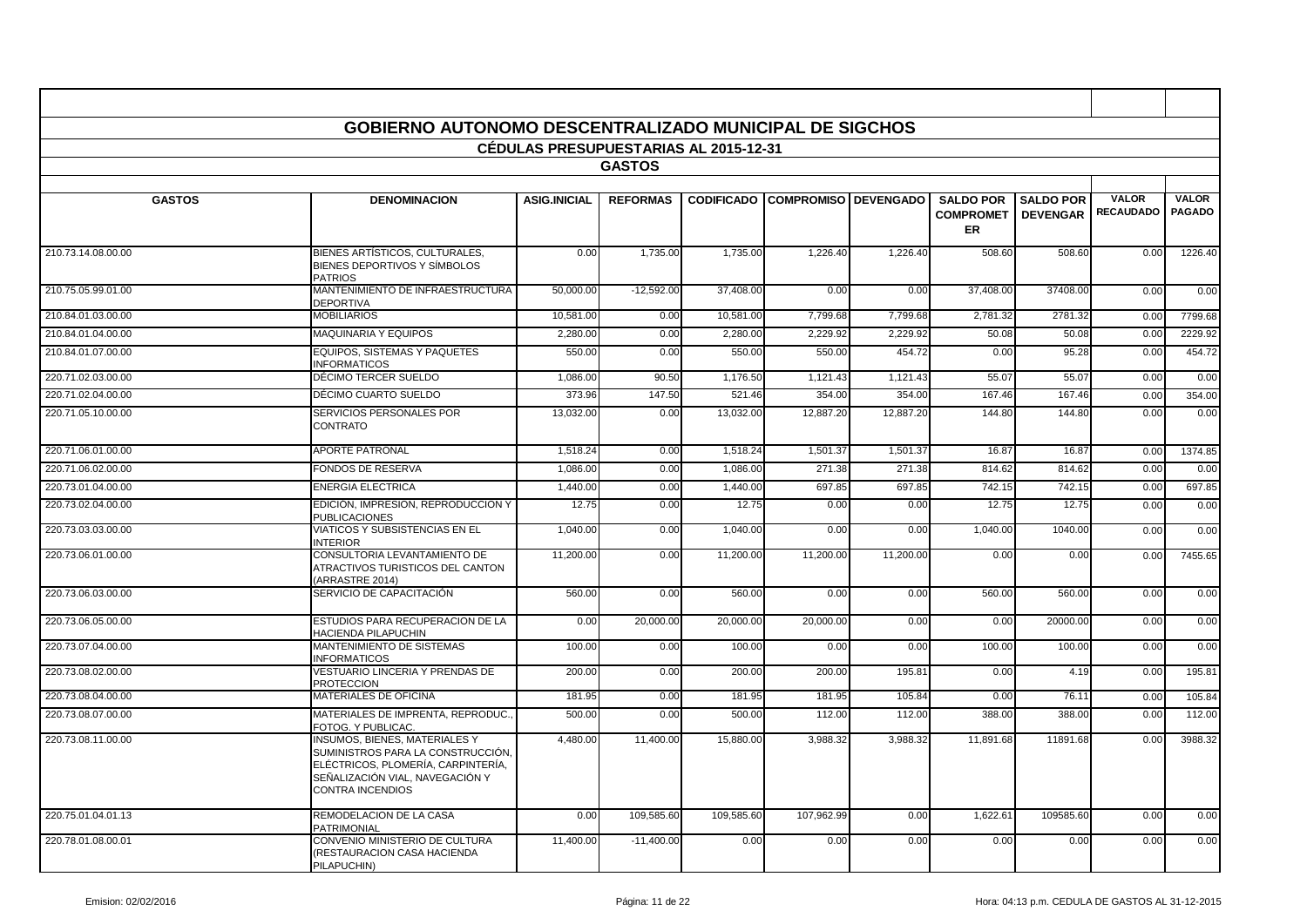|                    | <b>GOBIERNO AUTONOMO DESCENTRALIZADO MUNICIPAL DE SIGCHOS</b> |                                              |                 |            |                                        |            |                                            |                                     |                                  |                               |
|--------------------|---------------------------------------------------------------|----------------------------------------------|-----------------|------------|----------------------------------------|------------|--------------------------------------------|-------------------------------------|----------------------------------|-------------------------------|
|                    |                                                               | <b>CEDULAS PRESUPUESTARIAS AL 2015-12-31</b> |                 |            |                                        |            |                                            |                                     |                                  |                               |
|                    |                                                               |                                              | <b>GASTOS</b>   |            |                                        |            |                                            |                                     |                                  |                               |
| <b>GASTOS</b>      | <b>DENOMINACION</b>                                           | <b>ASIG.INICIAL</b>                          | <b>REFORMAS</b> |            | <b>CODIFICADO COMPROMISO DEVENGADO</b> |            | <b>SALDO POR</b><br><b>COMPROMET</b><br>ER | <b>SALDO POR</b><br><b>DEVENGAR</b> | <b>VALOR</b><br><b>RECAUDADO</b> | <b>VALOR</b><br><b>PAGADO</b> |
| 220.84.01.03.00.00 | <b>MOBILIARIOS</b>                                            | 90.00                                        | 0.00            | 90.00      | 0.00                                   | 0.00       | 90.00                                      | 90.00                               | 0.00                             | 0.00                          |
| 220.84.01.04.00.00 | <b>MAQUINARIA Y EQUIPOS</b>                                   | 700.00                                       | 0.00            | 700.00     | 694.40                                 | 694.40     | 5.60                                       | 5.60                                | 0.00                             | 694.40                        |
| 220.84.01.07.00.00 | EQUIPOS, SISTEMAS Y PAQUETES<br><b>INFORMATICOS</b>           | 250.00                                       | 0.00            | 250.00     | 250.00                                 | 0.00       | 0.00                                       | 250.00                              | 0.00                             | 0.00                          |
| 310.71.01.05.00.00 | REMUNERACIONES UNIFICADAS                                     | 55,944.00                                    | 0.00            | 55,944.00  | 55,944.00                              | 55,944.00  | 0.00                                       | 0.00                                | 0.00                             | 55944.00                      |
| 310.71.02.03.00.00 | <b>DECIMO TERCER SUELDO</b>                                   | 8,964.46                                     | 252.58          | 9,217.04   | 7,981.28                               | 7,981.28   | 1,235.76                                   | 1235.76                             | 0.00                             | 7981.28                       |
| 310.71.02.04.00.00 | DECIMO CUARTO SUELDO                                          | 3,022.8                                      | 442.50          | 3,465.31   | 2,959.6                                | 2,959.6    | 505.66                                     | 505.66                              | 0.00                             | 2959.65                       |
| 310.71.05.07.00.00 | <b>HONORARIOS</b>                                             | 1.000.00                                     | 0.00            | 1,000.00   | 687.80                                 | 687.80     | 312.20                                     | 312.20                              | 0.00                             | 687.80                        |
| 310.71.05.10.00.00 | SERVICIOS PERSONALES POR<br>CONTRATO                          | 49,404.00                                    | 0.00            | 49,404.00  | 35,026.67                              | 35,026.67  | 14,377.33                                  | 14377.33                            | 0.00                             | 35026.67                      |
| 310.71.05.12.00.00 | <b>SUBROGACIÓN</b>                                            | 2.226.00                                     | 0.00            | 2,226.00   | 0.00                                   | 0.00       | 2,226.00                                   | 2226.00                             | 0.00                             | 0.00                          |
| 310.71.05.13.00.00 | <b>ENCARGOS</b>                                               | 2,226.00                                     | 0.00            | 2,226.00   | 0.00                                   | 0.00       | 2,226.00                                   | 2226.00                             | 0.00                             | 0.00                          |
| 310.71.06.01.00.00 | <b>APORTE PATRONAL</b>                                        | 12,532.4                                     | 0.00            | 12,532.45  | 10,678.38                              | 10,678.38  | 1,854.07                                   | 1854.0                              | 0.00                             | 11574.63                      |
| 310.71.06.02.00.00 | FONDOS DE RESERVA                                             | 8,964.46                                     | 0.00            | 8,964.46   | 3,255.75                               | 3,255.75   | 5,708.71                                   | 5708.71                             | 0.00                             | 3255.75                       |
| 310.71.07.07.00.00 | COMPENSACIÓN POR VACACIONES                                   | 2,226.00                                     | 0.00            | 2,226.00   | 742.00                                 | 742.00     | 1,484.00                                   | 1484.00                             | 0.00                             | 742.00                        |
| 310.73.02.04.00.00 | <b>IMPRESION, REPRODUCCION Y</b><br>PUBLICACIÓN               | 183.00                                       | 0.00            | 183.00     | 31.61                                  | 31.61      | 151.39                                     | 151.39                              | 0.00                             | 31.61                         |
| 310.73.03.03.00.00 | VIATICOS Y SUBSISTENCIAS EN EL<br><b>NTERIOR</b>              | 4,320.00                                     | 0.00            | 4,320.00   | 960.0                                  | 640.00     | 3,360.00                                   | 3680.00                             | 0.00                             | 640.00                        |
| 310.73.06.01.00.01 | ESTUDIOS PARA OBRAS EN EL CANTON                              | 22.176.00                                    | 0.00            | 22.176.00  | 22.176.00                              | 22.176.00  | 0.00                                       | 0.00                                | 0.00                             | 22176.00                      |
| 310.73.06.01.00.02 | <b>ACTUALIZACION PDYOT</b>                                    | 22,400.00                                    | $-22,400.00$    | 0.00       | 0.00                                   | 0.00       | 0.00                                       | 0.00                                | 0.00                             | 0.00                          |
| 310.73.06.03.00.00 | SERVICIO DE CAPACITACION                                      | 2,688.00                                     | 0.00            | 2,688.00   | 0.00                                   | 0.00       | 2,688.00                                   | 2688.00                             | 0.00                             | 0.00                          |
| 310.73.07.04.00.00 | <b>MANTENIMIENTO DE SISTEMAS</b><br><b>INFORMATICOS</b>       | 0.00                                         | 1,000.0         | 1,000.00   | 996.80                                 | 996.80     | 3.20                                       | 3.20                                | 0.00                             | 996.80                        |
| 310.73.08.02.00.00 | VESTUARIO LENCERIA Y PRENDAS DE<br><b>PROTECCION</b>          | 1,400.00                                     | 0.00            | 1,400.00   | 1.400.00                               | 1,174.86   | 0.00                                       | 225.14                              | 0.00                             | 1174.86                       |
| 310.73.08.04.00.00 | MATERIALES DE OFICINA                                         | 3,700.30                                     | 0.00            | 3,700.30   | 3,700.30                               | 3,135.79   | 0.00                                       | 564.51                              | 0.00                             | 3135.79                       |
| 310.73.08.07.00.00 | MATERIALES DE IMPRENTA, REPRODUC.<br>FOTOG. Y PUBLICAC.       | 8,169.82                                     | 0.00            | 8,169.82   | 3,254.72                               | 3,254.72   | 4,915.10                                   | 4915.10                             | 0.00                             | 0.00                          |
| 310.73.08.13.00.00 | REPUESTOS Y ACCESORIOS                                        | 240.00                                       | 0.00            | 240.00     | 215.04                                 | 215.04     | 24.96                                      | 24.96                               | 0.00                             | 215.04                        |
| 310.84.01.03.00.00 | <b>MOBILIARIOS</b>                                            | 550.00                                       | 0.00            | 550.00     | 470.40                                 | 470.40     | 79.60                                      | 79.60                               | 0.00                             | 470.40                        |
| 310.84.01.04.00.00 | <b>MAQUINARIA Y EQUIPOS</b>                                   | 15,000.00                                    | 0.00            | 15,000.00  | 15,000.00                              | 14,224.00  | 0.00                                       | 776.00                              | 0.00                             | 14224.00                      |
| 310.84.01.07.00.00 | <b>EQUIPOS. SISTEMAS Y PAQUETES</b><br><b>INFORMATICOS</b>    | 13.600.00                                    | 0.00            | 13.600.00  | 13.600.00                              | 2.486.40   | 0.00                                       | 11113.60                            | 0.00                             | 2486.40                       |
| 320.56.02.01.00.00 | <b>INTERESES CREDITO BEDE RELLENO</b><br><b>SANITARIO</b>     | 10,000.00                                    | 4,040.76        | 14,040.76  | 12,754.07                              | 12,754.07  | 1,286.69                                   | 1286.69                             | 0.00                             | 12754.07                      |
| 320.71.01.05.00.00 | REMUNERACIONES UNIFICADAS                                     | 26,712.00                                    | 0.00            | 26,712.00  | 26,712.00                              | 26,712.00  | 0.00                                       | 0.00                                | 0.00                             | 26712.00                      |
| 320.71.01.06.00.00 | <b>SALARIOS UNIFICADOS</b>                                    | 119,316.00                                   | 446.00          | 119,762.00 | 102.779.90                             | 102.779.90 | 16,982.10                                  | 16982.10                            | 0.00                             | 102779.90                     |
| 320.71.02.03.00.00 | DÉCIMO TERCER SUELDO                                          | 14,426.54                                    | 382.52          | 14,809.06  | 12,794.83                              | 12.794.83  | 2,014.23                                   | 2014.23                             | 0.00                             | 7121.10                       |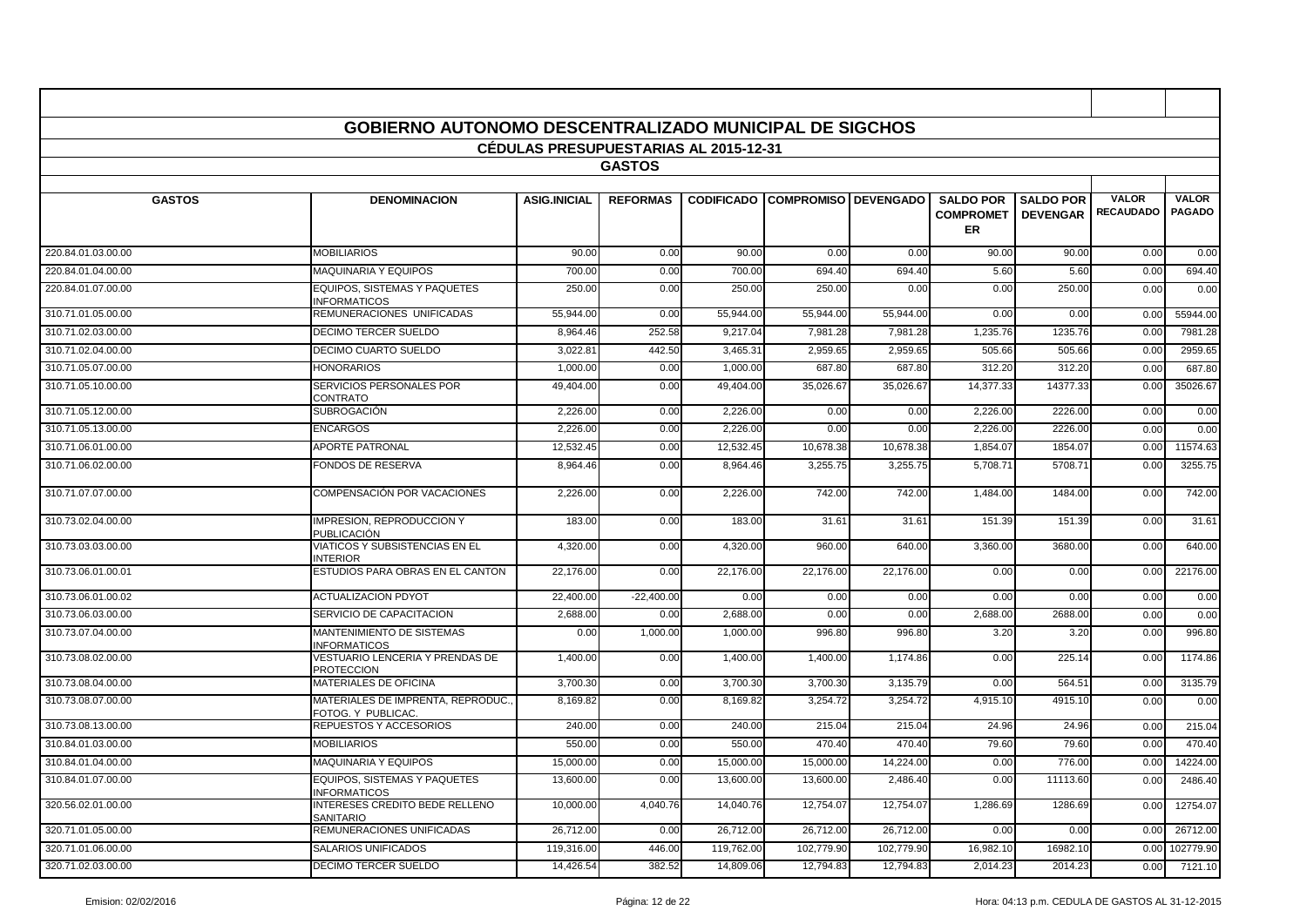|                    | <b>GOBIERNO AUTONOMO DESCENTRALIZADO MUNICIPAL DE SIGCHOS</b>                                            |                                              |                 |           |                                        |           |                                      |                                     |                                  |                               |
|--------------------|----------------------------------------------------------------------------------------------------------|----------------------------------------------|-----------------|-----------|----------------------------------------|-----------|--------------------------------------|-------------------------------------|----------------------------------|-------------------------------|
|                    |                                                                                                          | <b>CEDULAS PRESUPUESTARIAS AL 2015-12-31</b> |                 |           |                                        |           |                                      |                                     |                                  |                               |
|                    |                                                                                                          |                                              | <b>GASTOS</b>   |           |                                        |           |                                      |                                     |                                  |                               |
| <b>GASTOS</b>      | <b>DENOMINACION</b>                                                                                      | <b>ASIG.INICIAL</b>                          | <b>REFORMAS</b> |           | <b>CODIFICADO COMPROMISO DEVENGADO</b> |           | <b>SALDO POR</b><br><b>COMPROMET</b> | <b>SALDO POR</b><br><b>DEVENGAR</b> | <b>VALOR</b><br><b>RECAUDADO</b> | <b>VALOR</b><br><b>PAGADO</b> |
|                    |                                                                                                          |                                              |                 |           |                                        |           | ER                                   |                                     |                                  |                               |
| 320.71.02.04.00.00 | DÉCIMO CUARTO SUELDO                                                                                     | 8,259.03                                     | 885.00          | 9,144.03  | 6,614.80                               | 6,614.80  | 2,529.23                             | 2529.23                             | 0.00                             | 6614.80                       |
| 320.71.03.04.00.00 | COMPENSACIÓN POR TRANSPORTE                                                                              | 2,006.40                                     | 257.40          | 2,263.80  | 1,043.10                               | 1,043.10  | 1,220.70                             | 1220.70                             | 0.00                             | 1043.10                       |
| 320.71.03.06.00.00 | COMPENSACIÓN POR ALIMENTACIÓN                                                                            | 12,540.00                                    | 1,930.50        | 14,470.50 | 6,462.75                               | 6,462.75  | 8,007.75                             | 8007.75                             | 0.00                             | 6462.75                       |
| 320.71.04.01.00.00 | POR CARGAS FAMILIARES                                                                                    | 2,096.64                                     | 174.32          | 2,270.96  | 678.22                                 | 678.22    | 1,592.74                             | 1592.74                             | 0.00                             | 678.22                        |
| 320.71.04.08.00.00 | POR ANTIGÜEDAD                                                                                           | 700.32                                       | 199.24          | 899.56    | 552.5                                  | 552.53    | 347.03                               | 347.03                              | 0.00                             | 0.00                          |
| 320.71.05.07.00.00 | <b>HONORARIOS</b>                                                                                        | 1,000.00                                     | 0.00            | 1,000.00  | 0.00                                   | 0.00      | 1,000.00                             | 1000.00                             | 0.00                             | 0.00                          |
| 320.71.05.10.00.00 | SERVICIOS PERSONALES POR<br><b>CONTRATO</b>                                                              | 24,864.00                                    | 0.00            | 24,864.00 | 24,587.53                              | 24,587.53 | 276.47                               | 276.47                              | 0.00                             | 24587.53                      |
| 320.71.05.12.00.00 | <b>SUBROGACIÓN</b>                                                                                       | 2,226.00                                     | 0.00            | 2,226.00  | 570.0                                  | 570.00    | 1,656.00                             | 1656.0                              | 0.00                             | 570.00                        |
| 320.71.05.13.00.00 | <b>ENCARGOS</b>                                                                                          | 2,226.00                                     | 0.00            | 2,226.00  | 0.00                                   | 0.00      | 2,226.00                             | 2226.0                              | 0.00                             | 0.00                          |
| 320.71.06.01.00.00 | <b>APORTE PATRONAL</b>                                                                                   | 20,764.86                                    | 0.00            | 20,764.86 | 18,545.34                              | 18,545.34 | 2,219.52                             | 2219.52                             | 0.00                             | 18977.42                      |
| 320.71.06.02.00.00 | <b>FONDOS DE RESERVA</b>                                                                                 | 14.426.54                                    | 0.00            | 14,426.54 | 8.268.55                               | 8,268.55  | 6,157.99                             | 6157.99                             | 0.00                             | 8051.97                       |
| 320.71.07.04.00.00 | COMPENSACIÓN POR DESAHUCIO                                                                               | 1,040.00                                     | 0.00            | 1,040.00  | 129.50                                 | 129.50    | 910.50                               | 910.50                              | 0.00                             | 129.50                        |
| 320.71.07.07.00.00 | COMPENSACIÓN POR VACACIONES                                                                              | 2,226.00                                     | 0.00            | 2,226.00  | 47.1                                   | 47.12     | 2,178.88                             | 2178.88                             | 0.00                             | 0.00                          |
| 320.73.01.04.00.00 | <b>ENERGIA ELECTRICA</b>                                                                                 | 1,200.00                                     | 0.00            | 1,200.00  | 1,005.82                               | 1,005.82  | 194.18                               | 194.18                              | 0.00                             | 1005.82                       |
| 320.73.02.02.00.00 | <b>FLETES Y MANIOBRAS</b>                                                                                | 15,052.80                                    | 0.00            | 15,052.80 | 11,872.00                              | 9,184.00  | 3,180.80                             | 5868.80                             | 0.00                             | 9184.00                       |
| 320.73.02.04.00.00 | <b>IMPRESION, REPRODUCCION Y</b><br><b>PUBLICACIONES</b>                                                 | 42.75                                        | 0.00            | 42.75     | 0.00                                   | 0.00      | 42.75                                | 42.75                               | 0.00                             | 0.00                          |
| 320.73.03.03.00.00 | <b>VIATICOS Y SUBSISTENCIAS EN EL</b><br><b>INTERIOR</b>                                                 | 8.000.00                                     | 0.00            | 8.000.00  | 800.00                                 | 800.00    | 7.200.00                             | 7200.00                             | 0.00                             | 800.00                        |
| 320.73.04.04.00.00 | MANTENIMIENTO Y CONSERVACION DE<br>MAQUINARIA Y EQUIPOS                                                  | 0.00                                         | 5,000.00        | 5,000.00  | 3,673.60                               | 3,673.60  | 1,326.40                             | 1326.40                             | 0.00                             | 0.00                          |
| 320.73.04.05.00.00 | MANTENIMIENTO Y REPARACION DE<br><b>VEHICULOS</b>                                                        | 10,000.00                                    | 0.00            | 10,000.00 | 2,959.62                               | 2,732.52  | 7,040.38                             | 7267.48                             | 0.00                             | 2732.52                       |
| 320.73.06.01.00.01 | CONSULTORIA ESTUDIO PARA PLANTA<br>TRATAMIENTO CAMAL MUNICIPAL                                           | 23.520.00                                    | 0.00            | 23,520.00 | 23,520.00                              | 0.00      | 0.00                                 | 23520.00                            | 0.00                             | 0.00                          |
| 320.73.06.01.00.02 | CONSULTORIA ESTUDIO RELLENO LAS<br>PAMPAS-PALO QUEMADO                                                   | 39,200.00                                    | 0.00            | 39,200.00 | 39,200.00                              | 0.00      | 0.00                                 | 39200.00                            | 0.00                             | 0.00                          |
| 320.73.06.03.00.00 | SERVICIO DE CAPACITACION                                                                                 | 1,008.00                                     | 0.00            | 1,008.00  | 649.6                                  | 649.60    | 358.40                               | 358.40                              | 0.00                             | 649.60                        |
| 320.73.06.04.00.00 | FISCALIZACION DEL CIERRE TECNICO<br>DEL BOTADERO DE BASURA Y CONSTRC<br>DEL RELLENO SANITARIO DE SIGCHOS | 0.00                                         | 41,664.00       | 41.664.00 | 41.663.85                              | 0.00      | 0.15                                 | 41664.00                            | 0.00                             | 0.00                          |
| 320.73.06.05.00.00 | ESTUDIOS DE IMPACTO AMBIENTAL DE<br>LA CONSTRUCCION DE LA PLAZA DE<br><b>ANIMALES</b>                    | 0.00                                         | 15,000.00       | 15,000.00 | 0.00                                   | 0.00      | 15,000.00                            | 15000.00                            | 0.00                             | 0.00                          |
| 320.73.07.04.00.00 | MANTENIMIENTO Y REPARACIÓN DE<br>EQUIPOS Y SISTEMAS INFORMÁTICOS                                         | 300.00                                       | 0.00            | 300.00    | 0.00                                   | 0.00      | 300.00                               | 300.00                              | 0.00                             | 0.00                          |
| 320.73.08.02.00.00 | VESTUARIO LINCERIA Y PRENDAS DE<br><b>PROTECCION</b>                                                     | 6,404.00                                     | 0.00            | 6,404.00  | 6,398.86                               | 5,883.43  | 5.14                                 | 520.57                              | 0.00                             | 5883.43                       |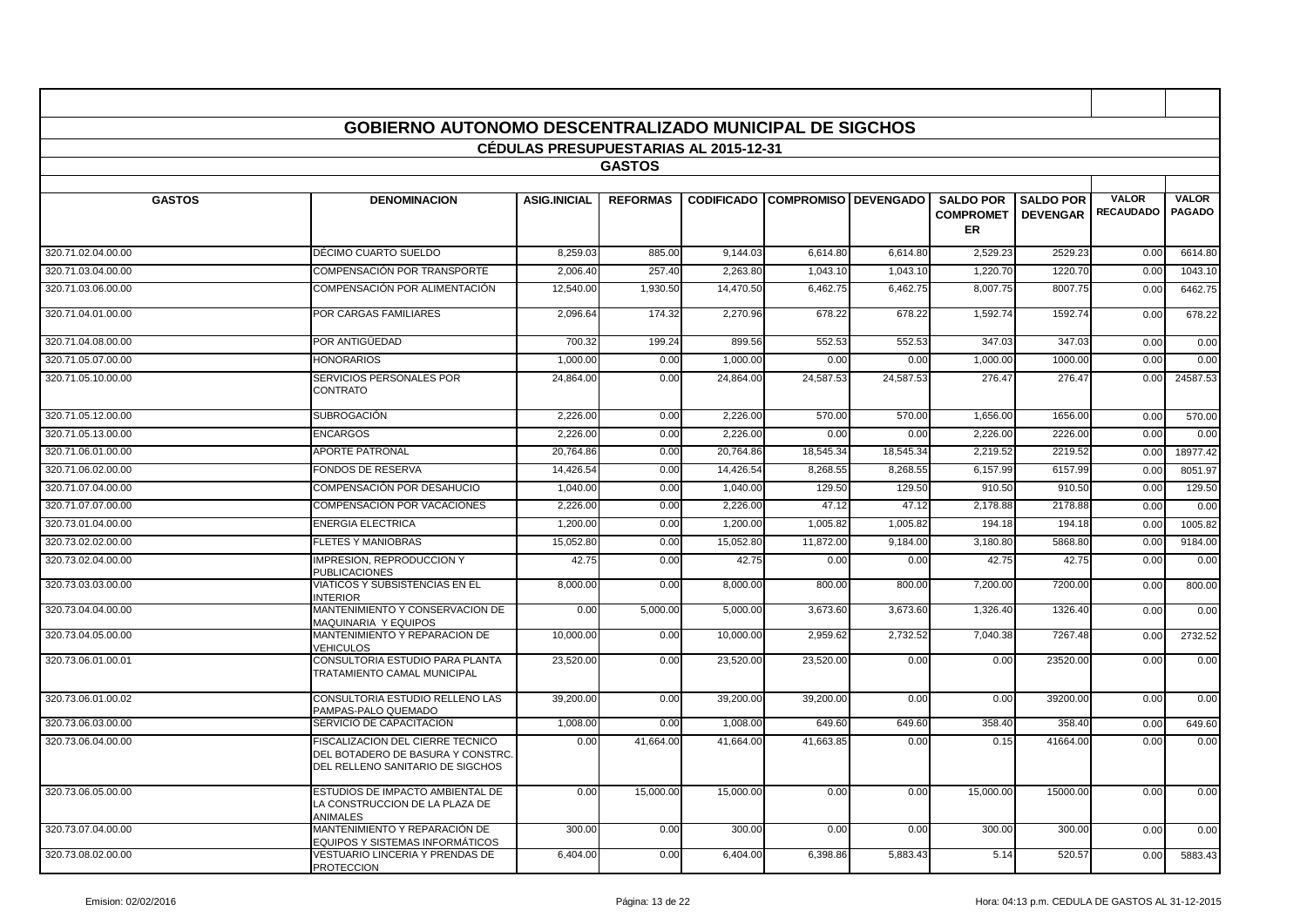| <b>GOBIERNO AUTONOMO DESCENTRALIZADO MUNICIPAL DE SIGCHOS</b><br><b>CEDULAS PRESUPUESTARIAS AL 2015-12-31</b> |                                                                                                                    |                     |                 |              |                                        |            |                                                   |                                     |                                  |                               |
|---------------------------------------------------------------------------------------------------------------|--------------------------------------------------------------------------------------------------------------------|---------------------|-----------------|--------------|----------------------------------------|------------|---------------------------------------------------|-------------------------------------|----------------------------------|-------------------------------|
|                                                                                                               |                                                                                                                    |                     |                 |              |                                        |            |                                                   |                                     |                                  |                               |
|                                                                                                               |                                                                                                                    |                     | <b>GASTOS</b>   |              |                                        |            |                                                   |                                     |                                  |                               |
| <b>GASTOS</b>                                                                                                 | <b>DENOMINACION</b>                                                                                                | <b>ASIG.INICIAL</b> | <b>REFORMAS</b> |              | <b>CODIFICADO COMPROMISO DEVENGADO</b> |            | <b>SALDO POR</b><br><b>COMPROMET</b><br><b>ER</b> | <b>SALDO POR</b><br><b>DEVENGAR</b> | <b>VALOR</b><br><b>RECAUDADO</b> | <b>VALOR</b><br><b>PAGADO</b> |
| 320.73.08.03.00.00                                                                                            | <b>COMBUSTIBLES Y LUBRICANTES</b>                                                                                  | 9.881.02            | 0.00            | 9.881.02     | 2.465.60                               | 2.425.22   | 7,415.42                                          | 7455.80                             | 0.00                             | 2450.29                       |
| 320.73.08.04.00.00                                                                                            | <b>MATERIALES DE OFICINA</b>                                                                                       | 828.20              | 0.00            | 828.20       | 828.20                                 | 454.24     | 0.00                                              | 373.96                              | 0.00                             | 287.33                        |
| 320.73.08.05.00.00                                                                                            | MATERIALES DE ASEO                                                                                                 | 3,918.50            | 0.00            | 3,918.50     | 3,918.50                               | 2,898.25   | 0.00                                              | 1020.25                             | 0.00                             | 2898.25                       |
| 320.73.08.06.00.00                                                                                            | <b>HERRAMIENTAS</b>                                                                                                | 971.00              | 0.00            | 971.00       | 929.33                                 | 929.33     | 41.67                                             | 41.67                               | 0.00                             | 929.33                        |
| 320.73.08.07.00.00                                                                                            | DE IMPRENTA, REPRODUCCION Y FOT.<br>PUBLIC.                                                                        | 1,573.00            | 0.00            | 1,573.00     | 1,198.40                               | 1,198.40   | 374.60                                            | 374.60                              | 0.00                             | 1198.40                       |
| 320.73.08.10.00.00                                                                                            | <b>DISPOSITIVOS MEDICOS PARA</b><br>LABORATORIO                                                                    | 31.00               | 0.00            | 31.00        | 0.00                                   | 0.00       | 31.00                                             | 31.00                               | 0.00                             | 0.00                          |
| 320.73.08.11.00.00                                                                                            | MATERIALES DE CONSTRUCCION,<br>ELECTRICOS PLOMER.                                                                  | 2,312.60            | 0.00            | 2,312.60     | 1,108.4                                | 1,108.4    | 1,204.19                                          | 1204.19                             | 0.00                             | 1108.41                       |
| 320.73.08.13.00.00                                                                                            | REPUESTOS Y ACCESORIOS                                                                                             | 13,260.00           | 0.00            | 13,260.00    | 13,014.00                              | 12,021.84  | 246.00                                            | 1238.16                             | 0.00                             | 10419.64                      |
| 320.73.08.19.00.00                                                                                            | ADQUISICIÓN DE ACCESORIOS E<br>INSUMOS QUÍMICOS Y ORGÁNICOS                                                        | 1,808.00            | 0.00            | 1,808.00     | 1,546.10                               | 1,546.10   | 261.90                                            | 261.90                              | 0.00                             | 1546.10                       |
| 320.75.01.07.00.01                                                                                            | CIERRE TECNICO DEL BOTADERO DE<br>BASURA Y CONSTRUCCION DEL<br>RELLENO SANITARIO DE LA CIUDAD DE<br><b>SIGCHOS</b> | 1,139,600.00        | $-41,664.00$    | 1,097,936.00 | 1,041,600.00                           | 352,618.79 | 56,336.00                                         | 745317.21                           | 0.00                             | 345493.03                     |
| 320.77.01.02.00.00                                                                                            | <b>LICENCIAS AMBIENTALES</b>                                                                                       | 2,000.00            | 7,000.00        | 9,000.00     | 880.00                                 | 880.00     | 8,120.00                                          | 8120.00                             | 0.00                             | 880.00                        |
| 320.77.01.02.00.01                                                                                            | SOCIALIZACION MAE                                                                                                  | 16.000.00           | $-7.000.00$     | 9.000.00     | 1.680.0                                | 1.680.00   | 7.320.00                                          | 7320.00                             | 0.00                             | 1680.00                       |
| 320.77.01.02.00.02                                                                                            | <b>MATRICULACION VEHICULAR</b>                                                                                     | 2,000.00            | 0.00            | 2,000.00     | 224.00                                 | 224.00     | 1,776.00                                          | 1776.00                             | 0.00                             | 224.00                        |
| 320.77.02.01.00.00                                                                                            | <b>SEGUROS</b>                                                                                                     | 3,000.00            | 0.00            | 3,000.00     | 105.60                                 | 105.60     | 2,894.40                                          | 2894.40                             | 0.00                             | 105.60                        |
| 320.84.01.03.00.00                                                                                            | <b>MOBILIARIOS</b>                                                                                                 | 340.00              | 0.00            | 340.00       | 313.60                                 | 313.60     | 26.40                                             | 26.40                               | 0.00                             | 313.60                        |
| 320.84.01.03.00.01                                                                                            | <b>MOBILIARIOS (CONTENEDORES)</b>                                                                                  | 0.00                | 20,000.00       | 20,000.00    | 18,998.78                              | 18,998.78  | 1,001.22                                          | 1001.22                             | 0.00                             | 18998.78                      |
| 320.84.01.03.00.02                                                                                            | MOBILIARIOS (BATERIA SANITARIA<br><b>MOVIL)</b>                                                                    | 0.00                | 15,000.00       | 15,000.00    | 14,249.61                              | 14,249.61  | 750.39                                            | 750.39                              | 0.00                             | 14249.61                      |
| 320.84.01.04.00.00                                                                                            | <b>MAQUINARIA Y EQUIPOS</b>                                                                                        | 0.00                | 40,000.00       | 40,000.00    | 39,070.47                              | 39,070.47  | 929.53                                            | 929.53                              | 0.00                             | 35178.78                      |
| 320.84.01.05.00.00                                                                                            | VEHICULO RECOLECTOR DE BASURA<br>ARRASTRE 2014)                                                                    | 109,000.00          | 0.00            | 109,000.00   | 102,674.94                             | 102,674.94 | 6,325.06                                          | 6325.06                             | 0.00                             | 102674.94                     |
| 320.84.01.07.00.00                                                                                            | EQUIPOS SISTEMAS Y PAQUETES<br><b>INFORMATICOS</b>                                                                 | 300.00              | 0.00            | 300.00       | 300.00                                 | 0.00       | 0.00                                              | 300.00                              | 0.00                             | 0.00                          |
| 320.96.02.01.00.00                                                                                            | CREDITO BEDE CAPITAL RELLENO<br><b>SANITARIO</b>                                                                   | 20.000.00           | 0.00            | 20,000.00    | 10.715.53                              | 10.715.53  | 9.284.47                                          | 9284.47                             | 0.00                             | 10715.53                      |
| 330.56.02.01.00.01                                                                                            | INTERECES CREDITO PARA ESTUDIOS<br>DEL SISTEMA DE AGUA DE LA CIUDAD DE<br><b>SIGCHOS</b>                           | 3,000.00            | 0.00            | 3,000.00     | 1,631.33                               | 1,631.33   | 1,368.67                                          | 1368.67                             | 0.00                             | 1613.02                       |
| 330.71.01.05.00.00                                                                                            | REMUNERACIONES UNIFICADAS                                                                                          | 8,100.00            | 0.00            | 8,100.00     | 8,100.00                               | 8,100.00   | 0.00                                              | 0.00                                | 0.00                             | 8100.00                       |
| 330.71.01.06.00.00                                                                                            | SALARIOS UNIFICADOS                                                                                                | 25,296.00           | 432.00          | 25,728.00    | 24,864.00                              | 24,864.00  | 864.00                                            | 864.00                              | 0.00                             | 24864.00                      |
| 330.71.02.03.00.00                                                                                            | <b>DECIMO TERCER SUELDO</b>                                                                                        | 3,869.00            | 79.1            | 3,948.17     | 2,790.19                               | 2,790.19   | 1,157.98                                          | 1157.98                             | 0.00                             | 302.19                        |
| 330.71.02.04.00.00                                                                                            | DECIMO CUARTO SUELDO                                                                                               | 2,243.91            | 147.50          | 2,391.41     | 1,917.50                               | 1,917.50   | 473.91                                            | 473.91                              | 0.00                             | 1917.50                       |
| 330.71.03.04.00.00                                                                                            | COMPENSACIÓN POR TRANSPORTE                                                                                        | 422.40              | 67.90           | 490.30       | 237.00                                 | 237.00     | 253.30                                            | 253.30                              | 0.00                             | 237.00                        |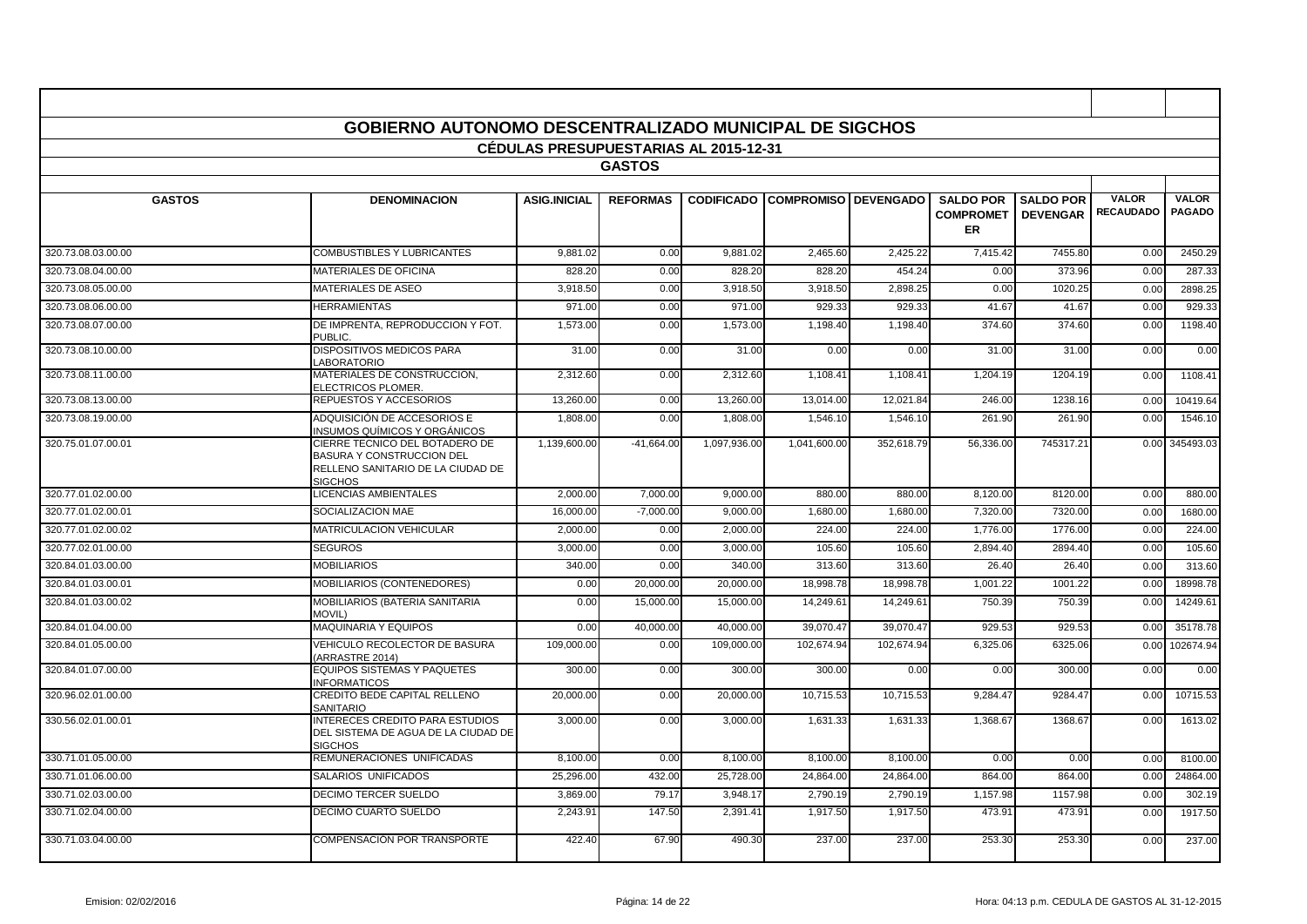|                    | <b>GOBIERNO AUTONOMO DESCENTRALIZADO MUNICIPAL DE SIGCHOS</b>                                                     |                                       |                 |            |                                        |           |                                                   |                                     |                                  |                               |
|--------------------|-------------------------------------------------------------------------------------------------------------------|---------------------------------------|-----------------|------------|----------------------------------------|-----------|---------------------------------------------------|-------------------------------------|----------------------------------|-------------------------------|
|                    |                                                                                                                   | CÉDULAS PRESUPUESTARIAS AL 2015-12-31 |                 |            |                                        |           |                                                   |                                     |                                  |                               |
|                    |                                                                                                                   |                                       | <b>GASTOS</b>   |            |                                        |           |                                                   |                                     |                                  |                               |
|                    |                                                                                                                   |                                       |                 |            |                                        |           |                                                   |                                     |                                  |                               |
| <b>GASTOS</b>      | <b>DENOMINACION</b>                                                                                               | <b>ASIG.INICIAL</b>                   | <b>REFORMAS</b> |            | <b>CODIFICADO COMPROMISO DEVENGADO</b> |           | <b>SALDO POR</b><br><b>COMPROMET</b><br><b>ER</b> | <b>SALDO POR</b><br><b>DEVENGAR</b> | <b>VALOR</b><br><b>RECAUDADO</b> | <b>VALOR</b><br><b>PAGADO</b> |
| 330.71.03.06.00.00 | COMPENSACIÓN POR ALIMENTACIÓN                                                                                     | 2,640.00                              | 509.25          | 3,149.25   | 1,382.50                               | 1,382.50  | 1,766.75                                          | 1766.75                             | 0.00                             | 1382.50                       |
| 330.71.04.01.00.00 | POR CARGAS FAMILIARES                                                                                             | 307.44                                | 75.62           | 383.06     | 223.92                                 | 223.92    | 159.14                                            | 159.14                              | 0.00                             | 223.92                        |
| 330.71.04.08.00.00 | POR ANTIGÜEDAD                                                                                                    | 249.60                                | 67.73           | 317.33     | 193.08                                 | 193.08    | 124.25                                            | 124.25                              | 0.00                             | 193.08                        |
| 330.71.05.10.00.00 | SERVICIOS PERSONALES POR<br>CONTRATO                                                                              | 13,032.00                             | 0.00            | 13,032.00  | 0.00                                   | 0.00      | 13,032.00                                         | 13032.00                            | 0.00                             | 0.00                          |
| 330.71.06.01.00.00 | <b>APORTE PATRONAL</b>                                                                                            | 5,535.38                              | 0.00            | 5,535.38   | 3,634.40                               | 3,634.40  | 1,900.98                                          | 1900.98                             | 0.00                             | 3964.80                       |
| 330.71.06.02.00.00 | <b>FONDOS DE RESERVA</b>                                                                                          | 3,869.00                              | 0.00            | 3,869.00   | 2,487.06                               | 2,487.06  | 1,381.94                                          | 1381.94                             | 0.00                             | 2530.21                       |
| 330.71.07.04.00.00 | COMPENSACIÓN POR DESAHUCIO                                                                                        | 130.00                                | 0.00            | 130.00     | 0.00                                   | 0.00      | 130.00                                            | 130.00                              | 0.00                             | 0.00                          |
| 330.73.01.04.00.00 | ENERGIA ELECTRICA                                                                                                 | 3,000.00                              | 0.00            | 3,000.00   | 113.8'                                 | 113.81    | 2,886.19                                          | 2886.19                             | 0.00                             | 113.81                        |
| 330.73.03.03.00.00 | VIATICOS Y SUBSISTENCIAS EN EL<br><b>INTERIOR</b>                                                                 | 800.00                                | 0.00            | 800.00     | 120.00                                 | 120.00    | 680.00                                            | 680.00                              | 0.00                             | 120.00                        |
| 330.73.04.05.00.00 | MANTENIMIENTO Y REPARACION DE<br><b>VEHICULOS</b>                                                                 | 2,000.00                              | 2,000.00        | 4,000.00   | 2,800.48                               | 2,730.28  | 1,199.52                                          | 1269.72                             | 0.00                             | 2730.28                       |
| 330.73.06.01.00.02 | ESTUDIO DE AGUA POTABLE Y<br>ALCANTARILLADO PARA LA COMUNIDAD<br>DE SAMILPAMBA DE ISINLIVI                        | 15,680.00                             | 0.00            | 15,680.00  | 15,545.60                              | 14,768.32 | 134.40                                            | 911.68                              | 0.00                             | 14768.32                      |
| 330.73.06.01.00.03 | ESTUDIO DE AGUA POTABLE Y<br>ALCANTARILLADO PARA LA COMUNIDAD<br>DE GUARUMAL DE CHUGCHILAN                        | 23,968.00                             | 0.00            | 23,968.00  | 23,906.40                              | 22,711.08 | 61.60                                             | 1256.92                             | 0.00                             | 22711.08                      |
| 330.73.06.01.00.04 | ESTUDIO DEL SISTEMA DE AGUA<br>POTABLE PARA RECINTO LA FLORIDA                                                    | 15.299.20                             | 0.00            | 15.299.20  | 15.299.20                              | 14.534.24 | 0.00                                              | 764.96                              | 0.00                             | 14534.24                      |
| 330.73.06.01.00.05 | ESTUDIOS DE AGUA POTABLE Y<br>ALCANTARILLADO PARA LA COMUNIDAD<br>DE COCHALÓ DE ISINLIVI                          | 25,200.00                             | 0.00            | 25,200.00  | 25,144.00                              | 23,886.80 | 56.00                                             | 1313.20                             | 0.00                             | 23886.80                      |
| 330.73.06.01.00.06 | ESTUDIOS DE AGUA POTABLE Y<br>ALCANTARILLADO PARA LA COMUNIDAD<br>DE GALAPAGOS DE CHUGCHILÁN                      | 25.200.00                             | 0.00            | 25.200.00  | 23.200.00                              | 22.039.70 | 2.000.00                                          | 3160.30                             | 0.00                             | 22039.70                      |
| 330.73.06.01.00.07 | ESTUDIOS DE ALCANTARILLADO PARA<br>LA COMUNIDAD DE SARAHUASI                                                      | 13,328.00                             | 0.00            | 13,328.00  | 13,300.00                              | 12,635.00 | 28.00                                             | 693.00                              | 0.00                             | 12635.00                      |
| 330.73.06.01.00.08 | ESTUDIOS DE ALCANTARILLADO PARA<br>A PARROQUIA ISINLIVI                                                           | 30.240.00                             | 0.00            | 30,240.00  | 30.240.00                              | 28.368.37 | 0.00                                              | 1871.63                             | 0.00                             | 28368.37                      |
| 330.73.06.01.00.10 | ESTUDIO DEL SISTEMA DE AGUA Y<br>ALCANTARILLADO PARA EL RECINTO<br>GALAPAGOS DE LA PARROQUIA LAS<br><b>PAMPAS</b> | 25,200.00                             | $-25,200.00$    | 0.00       | 0.00                                   | 0.00      | 0.00                                              | 0.00                                | 0.00                             | 0.00                          |
| 330.73.06.05.00.00 | ESTUDIOS Y DISEÑOS DEFINITIVOS DEL<br>SISTEMA DE AGUA POTABLE PARA LA<br>CIUDAD DE SIGCHOS                        | 126,758.65                            | 0.00            | 126,758.65 | 123,118.24                             | 99,438.08 | 3,640.41                                          | 27320.57                            | 0.00                             | 99438.08                      |
| 330.73.08.02.00.00 | VESTUARIO LINCERIA Y PRENDAS DE<br><b>PROTECCION</b>                                                              | 1,540.00                              | 0.00            | 1,540.00   | 1,513.74                               | 1,309.53  | 26.26                                             | 230.47                              | 0.00                             | 1309.53                       |
| 330.73.08.03.00.00 | <b>COMBUSTIBLES Y LUBRICANTES</b>                                                                                 | 296.00                                | 997.92          | 1,293.92   | 278.40                                 | 278.40    | 1,015.52                                          | 1015.52                             | 0.00                             | 278.40                        |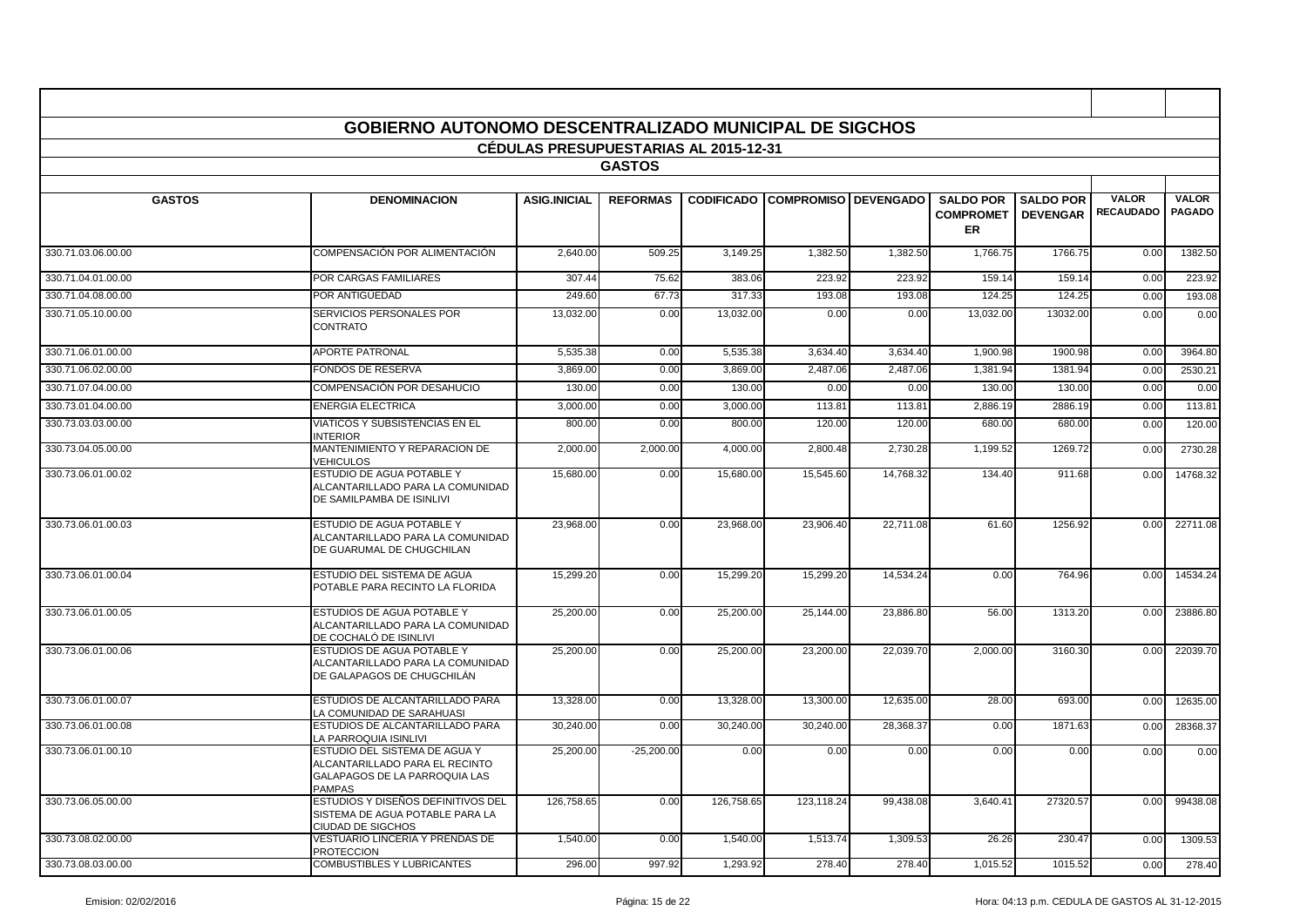|                    | <b>GOBIERNO AUTONOMO DESCENTRALIZADO MUNICIPAL DE SIGCHOS</b>                                                               |                                              |                 |            |                                        |           |                                            |                                     |                                  |                               |
|--------------------|-----------------------------------------------------------------------------------------------------------------------------|----------------------------------------------|-----------------|------------|----------------------------------------|-----------|--------------------------------------------|-------------------------------------|----------------------------------|-------------------------------|
|                    |                                                                                                                             | <b>CEDULAS PRESUPUESTARIAS AL 2015-12-31</b> |                 |            |                                        |           |                                            |                                     |                                  |                               |
|                    |                                                                                                                             |                                              | <b>GASTOS</b>   |            |                                        |           |                                            |                                     |                                  |                               |
|                    |                                                                                                                             |                                              |                 |            |                                        |           |                                            |                                     |                                  |                               |
| <b>GASTOS</b>      | <b>DENOMINACION</b>                                                                                                         | <b>ASIG.INICIAL</b>                          | <b>REFORMAS</b> |            | <b>CODIFICADO COMPROMISO DEVENGADO</b> |           | <b>SALDO POR</b><br><b>COMPROMET</b><br>ER | <b>SALDO POR</b><br><b>DEVENGAR</b> | <b>VALOR</b><br><b>RECAUDADO</b> | <b>VALOR</b><br><b>PAGADO</b> |
| 330.73.08.04.00.00 | <b>MATERIALES DE OFICINA</b>                                                                                                | 32.50                                        | 0.00            | 32.50      | 32.50                                  | 16.98     | 0.00                                       | 15.52                               | 0.00                             | 16.98                         |
| 330.73.08.05.00.00 | MATERIALES DE ASEO                                                                                                          | 96.00                                        | 0.00            | 96.00      | 96.00                                  | 81.53     | 0.00                                       | 14.47                               | 0.00                             | 81.53                         |
| 330.73.08.06.00.00 | <b>HERRAMIENTAS</b>                                                                                                         | 204.00                                       | 0.00            | 204.00     | 199.96                                 | 199.96    | 4.04                                       | 4.04                                | 0.00                             | 199.96                        |
| 330.73.08.13.00.00 | REPUESTOS Y ACCESORIOS                                                                                                      | 5.452.16                                     | 0.00            | 5.452.16   | 4.387.94                               | 3.605.87  | 1,064.22                                   | 1846.29                             | 0.00                             | 3452.96                       |
| 330.73.08.19.00.00 | ADQUISICION DE ACCESORIOS E<br><b>INSUMOS QUIMICOS Y ORGANICOS</b>                                                          | 3,000.00                                     | 0.00            | 3.000.00   | 1.317.12                               | 1.317.12  | 1,682.88                                   | 1682.88                             | 0.00                             | 1088.64                       |
| 330.75.01.01.01.01 | CONSTRUCCION DE CUBIERTAS PARA<br>PROTECCION DE LOS TANQUES DE LOS<br>SISTEMAS DE AGUA POTABLE DEL<br><b>CANTON SIGCHOS</b> | 0.00                                         | 10,000.00       | 10,000.00  | 0.00                                   | 0.00      | 10,000.00                                  | 10000.00                            | 0.00                             | 0.00                          |
| 330.75.01.01.02.01 | REHABILITACION DEL SISTEMA DE AGUA<br>CHUGCHILAN (REC CGE)                                                                  | 29.738.84                                    | 13,252.40       | 42,991.24  | 42.541.65                              | 42,541.65 | 449.59                                     | 449.59                              | 0.00                             | 42541.65                      |
| 330.75.01.03.01.01 | CONSTRUCCION DE ALCANTARILLADO<br><b>SAN JUAN CENTRO</b>                                                                    | 10,000.00                                    | $-10,000.00$    | 0.00       | 0.00                                   | 0.00      | 0.00                                       | 0.00                                | 0.00                             | 0.00                          |
| 330.75.01.03.01.02 | CONSTRUCCION DE ALCANTARILLADO<br><b>DE SAN SEBASTIAN</b>                                                                   | 10.000.00                                    | $-10.000.00$    | 0.00       | 0.00                                   | 0.00      | 0.00                                       | 0.00                                | 0.00                             | 0.00                          |
| 330.75.01.03.01.03 | CONSTRUCCION DE ALCANTARILLADO<br>CANJALO                                                                                   | 0.00                                         | 83,410.00       | 83,410.00  | 81,504.29                              | 0.00      | 1,905.71                                   | 83410.00                            | 0.00                             | 0.00                          |
| 330.75.01.03.01.04 | TERMINACION DE LA PLANTA DE AGUAS<br>SERVIDAS PARA EL BARRIO YALO DE LA<br><b>CIUDAD DE SIGCHOS</b>                         | 0.00                                         | 10,000.00       | 10.000.00  | 3,598.33                               | 3,598.33  | 6,401.67                                   | 6401.67                             | 0.00                             | 3598.33                       |
| 330.75.01.03.01.05 | CONSTRUCCION ALCANTARILLADO<br>PLUVIAL EN LA CALLE 14 DE NOVIEMBRE                                                          | 0.00                                         | 15,000.00       | 15,000.00  | 14,943.70                              | 0.00      | 56.30                                      | 15000.00                            | 0.00                             | 0.00                          |
| 330.75.01.03.01.06 | CONSTRUCCION DE RAMALES NUEVOS<br>DE ALCANTARILLADO SANITARIO DE LA<br><b>CIUDAD DE SIGCHOS</b>                             | 0.00                                         | 20.000.00       | 20.000.00  | 19.985.50                              | 0.00      | 14.50                                      | 20000.00                            | 0.00                             | 0.00                          |
| 330.75.01.03.01.07 | PLANTA DE TRATAMIENTO DE AGUAS<br>SERVIDAS SECTOR PUCHUGUANGO                                                               | 0.00                                         | 100,000.00      | 100,000.00 | 99,984.15                              | 0.00      | 15.85                                      | 100000.00                           | 0.00                             | 0.00                          |
| 330.75.01.03.02.01 | CONSTRUCCION DE ALCANTARILLADO<br>DE LAS PAMPAS                                                                             | 60,000.00                                    | 0.00            | 60,000.00  | 49,864.28                              | 49,864.28 | 10,135.72                                  | 10135.72                            | 0.00                             | 49864.28                      |
| 330.75.01.03.03.01 | CONSTRUCCION DEL ALCANTARILLADO<br>EN CHUGCHILAN                                                                            | 0.00                                         | 388,000.00      | 388,000.00 | 386,759.34                             | 0.00      | 1,240.66                                   | 388000.00                           | 0.00                             | 0.00                          |
| 330.75.01.03.04.01 | CONSTRUCCION DE ALCANTARILLADO<br>METALICO Y MURO EN EL CENTRO DE<br><b>ISINLIVI</b>                                        | 0.00                                         | 11,116.99       | 11.116.99  | 0.00                                   | 0.00      | 11,116.99                                  | 11116.99                            | 0.00                             | 0.00                          |
| 330.75.05.99.01.01 | MANTENIMIENTO DEL SISTEMA DE AGUA<br>DE LA CIUDAD DE SIGCHOS                                                                | 19,767.05                                    | 0.00            | 19,767.05  | 17,499.78                              | 17,499.78 | 2.267.27                                   | 2267.27                             | 0.00                             | 17499.78                      |
| 330.75.05.99.01.02 | CONSTRUCCION DE LA RED AUXILIAR<br>PARA EL HOSPITAL Y UNIDAD<br>EDUCATIVA DEL MILENIUN                                      | 44,000.00                                    | 0.00            | 44,000.00  | 42,821.96                              | 0.00      | 1,178.04                                   | 44000.00                            | 0.00                             | 0.00                          |
| 330.75.05.99.01.03 | MANTENIMIENTO DE OBRAS DE<br>SANEAMIENTO Y AGUA DEL CANTON<br><b>SIGCHOS</b>                                                | 15,000.00                                    | 5,000.00        | 20,000.00  | 13,832.01                              | 13,832.01 | 6,167.99                                   | 6167.99                             | 0.00                             | 13832.01                      |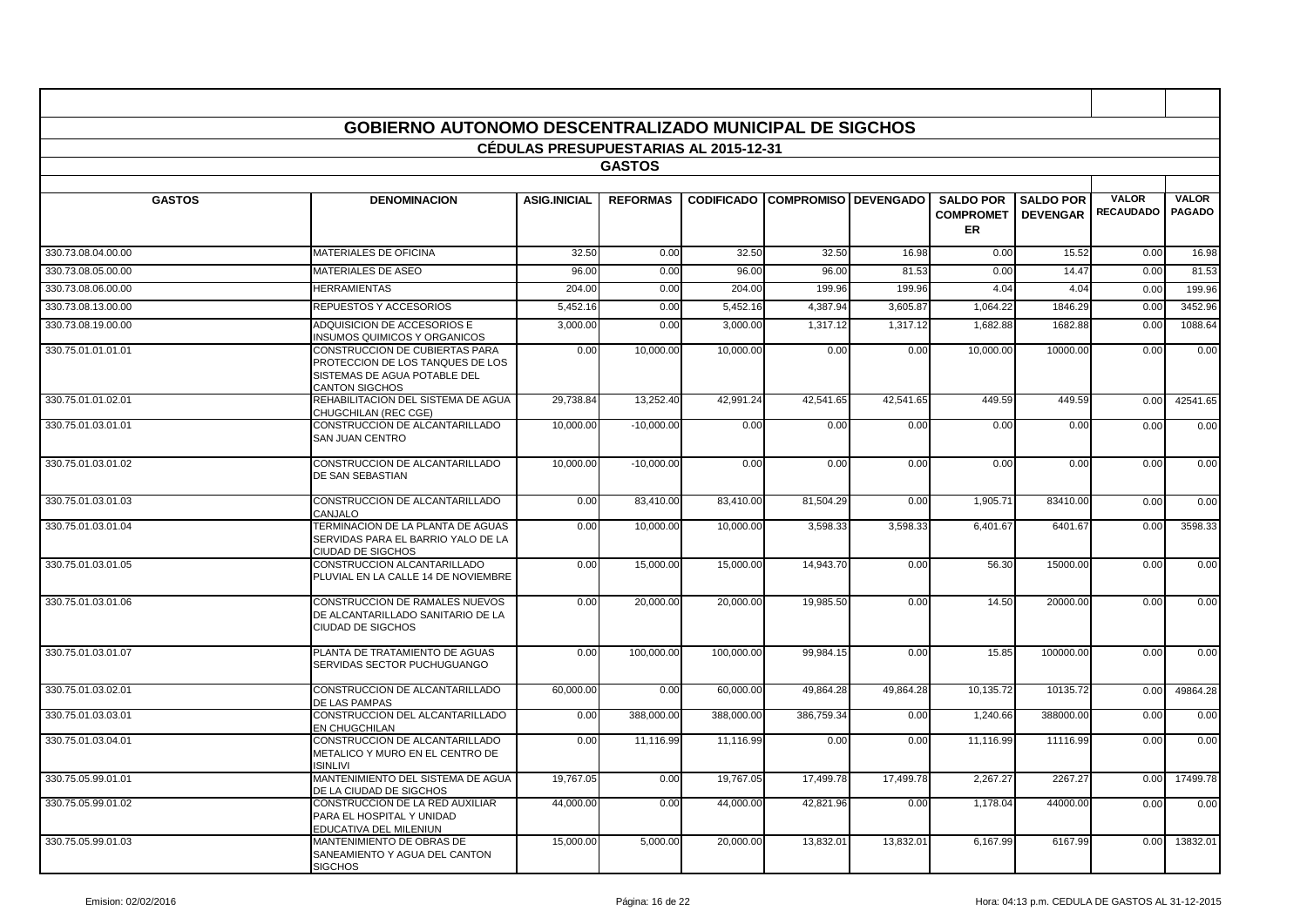|                    | <b>GOBIERNO AUTONOMO DESCENTRALIZADO MUNICIPAL DE SIGCHOS</b>                                                                                                                                              |                                       |                 |           |                                        |           |                                            |                                     |                                  |                               |
|--------------------|------------------------------------------------------------------------------------------------------------------------------------------------------------------------------------------------------------|---------------------------------------|-----------------|-----------|----------------------------------------|-----------|--------------------------------------------|-------------------------------------|----------------------------------|-------------------------------|
|                    |                                                                                                                                                                                                            | CÉDULAS PRESUPUESTARIAS AL 2015-12-31 |                 |           |                                        |           |                                            |                                     |                                  |                               |
|                    |                                                                                                                                                                                                            |                                       | <b>GASTOS</b>   |           |                                        |           |                                            |                                     |                                  |                               |
| <b>GASTOS</b>      | <b>DENOMINACION</b>                                                                                                                                                                                        | <b>ASIG.INICIAL</b>                   | <b>REFORMAS</b> |           | <b>CODIFICADO COMPROMISO DEVENGADO</b> |           | <b>SALDO POR</b><br><b>COMPROMET</b><br>ER | <b>SALDO POR</b><br><b>DEVENGAR</b> | <b>VALOR</b><br><b>RECAUDADO</b> | <b>VALOR</b><br><b>PAGADO</b> |
| 330.77.01.02.00.00 | <b>MATRICULACION VEHICULAR</b>                                                                                                                                                                             | 320.00                                | 0.00            | 320.00    | 156.80                                 | 156.80    | 163.20                                     | 163.20                              | 0.00                             | 156.80                        |
| 330.77.02.01.00.00 | <b>SEGUROS</b>                                                                                                                                                                                             | 70.00                                 | 0.00            | 70.00     | 0.00                                   | 0.00      | 70.00                                      | 70.00                               | 0.00                             | 0.00                          |
| 330.84.01.05.00.00 | <b>VEHICULO</b>                                                                                                                                                                                            | 2,500.00                              | 7,840.00        | 10,340.00 | 0.00                                   | 0.00      | 10,340.00                                  | 10340.00                            | 0.00                             | 0.00                          |
| 330.96.02.01.00.01 | CREDITO BEDE ESTUDIOS DEL SISTEMA<br>DE AGUA DE SIGCHOS                                                                                                                                                    | 13,615.37                             | 0.00            | 13,615.37 | 7,545.14                               | 7,545.14  | 6,070.23                                   | 6070.23                             | 0.00                             | 7545.14                       |
| 350.71.02.03.00.00 | DECIMOTERCER SUELDO                                                                                                                                                                                        | 1,212.00                              | 0.00            | 1,212.00  | 0.00                                   | 0.00      | 1,212.00                                   | 1212.00                             | 0.00                             | 0.00                          |
| 350.71.02.04.00.00 | <b>DECIMOCUARTO SUELDO</b>                                                                                                                                                                                 | 373.96                                | 0.00            | 373.96    | 0.00                                   | 0.00      | 373.96                                     | 373.96                              | 0.00                             | 0.00                          |
| 350.71.05.10.00.00 | SERVICIOS PERSONALES POR<br><b>CONTRATO</b>                                                                                                                                                                | 14,544.00                             | 0.00            | 14,544.00 | 0.00                                   | 0.00      | 14,544.00                                  | 14544.00                            | 0.00                             | 0.00                          |
| 350.71.06.01.00.00 | <b>APORTE PATRONAL</b>                                                                                                                                                                                     | 1,694.40                              | 0.00            | 1,694.40  | 0.00                                   | 0.00      | 1,694.40                                   | 1694.40                             | 0.00                             | 0.00                          |
| 350.71.06.02.00.00 | <b>FONDOS DE RESERVA</b>                                                                                                                                                                                   | 1,212.00                              | 0.00            | 1,212.00  | 0.00                                   | 0.00      | 1,212.00                                   | 1212.00                             | 0.00                             | 0.00                          |
| 350.73.02.04.00.00 | EDICIÓN, IMPRESIÓN, REPRODUCCIÓN,<br>PUBLICACIONES, SUSCRIPCIONES,<br>FOTOCOPIADO. TRADUCCIÓN.<br>EMPASTADO, ENMARCACIÓN.<br>SERIGRAFÍA. FOTOGRAFÍA.<br>CARNETIZACIÓN. FILMACIÓN E<br>IMÁGENES SATELITALES | 162.50                                | 0.00            | 162.50    | 0.00                                   | 0.00      | 162.50                                     | 162.50                              | 0.00                             | 0.00                          |
| 350.73.03.03.00.00 | VIÁTICOS Y SUBSISTENCIAS EN EL<br><b>INTERIOR</b>                                                                                                                                                          | 960.00                                | 0.00            | 960.00    | 0.00                                   | 0.00      | 960.00                                     | 960.00                              | 0.00                             | 0.00                          |
| 350.73.06.03.00.00 | SERVICIO DE CAPACITACIÓN                                                                                                                                                                                   | 336.00                                | 0.00            | 336.00    | 0.00                                   | 0.00      | 336.00                                     | 336.00                              | 0.00                             | 0.00                          |
| 350.73.08.02.00.00 | VESTUARIO, LENCERÍA, PRENDAS DE<br>PROTECCIÓN, ACCESORIOS PARA<br>UNIFORMES MILITARES Y POLICIALES: Y<br><b>CARPAS</b>                                                                                     | 200.00                                | 0.00            | 200.00    | 200.00                                 | 0.00      | 0.00                                       | 200.00                              | 0.00                             | 0.00                          |
| 350.73.08.04.00.00 | MATERIALES DE OFICINA                                                                                                                                                                                      | 408.45                                | 0.00            | 408.45    | 408.45                                 | 255.01    | 0.00                                       | 153.44                              | 0.00                             | 160.68                        |
| 350.73.08.11.00.00 | <b>INSUMOS, BIENES, MATERIALES Y</b><br>SUMINISTROS PARA LA CONSTRUCCIÓN.<br>ELÉCTRICOS, PLOMERÍA, CARPINTERÍA.<br>SEÑALIZACIÓN VIAL. NAVEGACIÓN Y<br>CONTRA INCENDIOS                                     | 20.000.00                             | 15,000.00       | 35,000.00 | 0.00                                   | 0.00      | 35,000.00                                  | 35000.00                            | 0.00                             | 0.00                          |
| 350.84.01.03.00.00 | MOBILIARIOS (BIENES DE LARGA<br>DURACIÓN)                                                                                                                                                                  | 700.00                                | 0.00            | 700.00    | 576.80                                 | 576.80    | 123.20                                     | 123.20                              | 0.00                             | 576.80                        |
| 350.84.01.07.00.00 | EQUIPOS. SISTEMAS Y PAQUETES<br><b>INFORMÁTICOS</b>                                                                                                                                                        | 1,800.00                              | 0.00            | 1,800.00  | 1,800.00                               | 560.00    | 0.00                                       | 1240.00                             | 0.00                             | 560.00                        |
| 360.56.02.01.00.02 | PRESTAMO BDE MUROS<br>ESTABILIZACION TOACAZO-SIGCHOS                                                                                                                                                       | 15,027.48                             | 0.00            | 15,027.48 | 15,027.48                              | 15,027.48 | 0.00                                       | 0.00                                | 0.00                             | 15027.48                      |
| 360.56.02.01.00.03 | PAGO INTERESES PRESTAMO MERCADO<br>24 DE MAYO                                                                                                                                                              | 44,611.17                             | 28,897.64       | 73,508.81 | 55,015.46                              | 55,015.46 | 18,493.35                                  | 18493.35                            | 0.00                             | 55015.46                      |
| 360.56.02.01.00.04 | PAGO INTERESES FINANCIAMIENTO<br>COMPLEMENTARIO MERCADO 24 DE<br><b>MAYO</b>                                                                                                                               | 0.00                                  | 5,824.28        | 5,824.28  | 2,683.88                               | 2,683.88  | 3,140.40                                   | 3140.40                             | 0.00                             | 2683.88                       |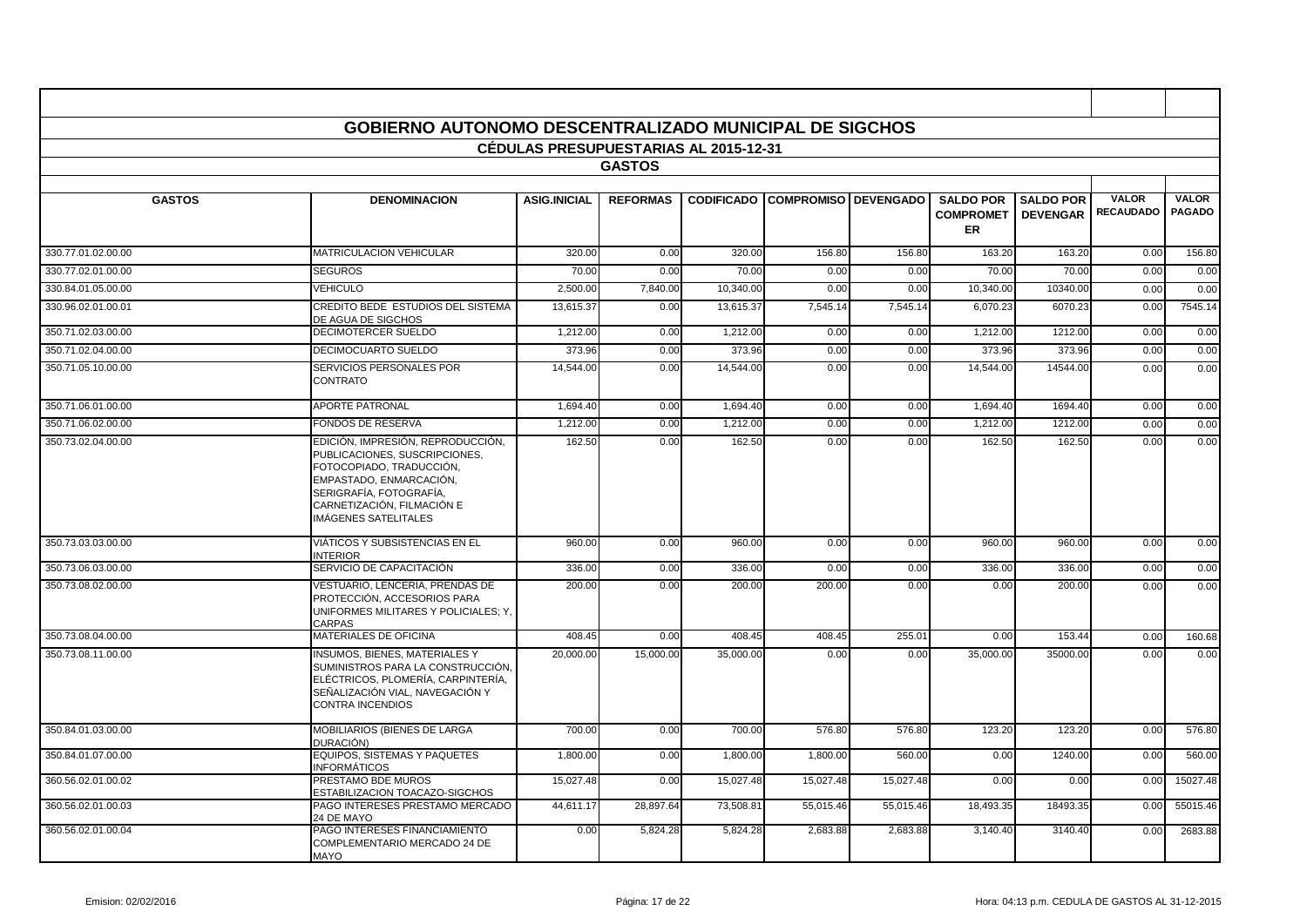|                    | <b>GOBIERNO AUTONOMO DESCENTRALIZADO MUNICIPAL DE SIGCHOS</b>                              |                                              |                 |            |                                        |            |                                                   |                                     |                                  |                               |
|--------------------|--------------------------------------------------------------------------------------------|----------------------------------------------|-----------------|------------|----------------------------------------|------------|---------------------------------------------------|-------------------------------------|----------------------------------|-------------------------------|
|                    |                                                                                            | <b>CEDULAS PRESUPUESTARIAS AL 2015-12-31</b> |                 |            |                                        |            |                                                   |                                     |                                  |                               |
|                    |                                                                                            |                                              | <b>GASTOS</b>   |            |                                        |            |                                                   |                                     |                                  |                               |
|                    |                                                                                            |                                              |                 |            |                                        |            |                                                   |                                     |                                  |                               |
| <b>GASTOS</b>      | <b>DENOMINACION</b>                                                                        | <b>ASIG.INICIAL</b>                          | <b>REFORMAS</b> |            | <b>CODIFICADO COMPROMISO DEVENGADO</b> |            | <b>SALDO POR</b><br><b>COMPROMET</b><br><b>ER</b> | <b>SALDO POR</b><br><b>DEVENGAR</b> | <b>VALOR</b><br><b>RECAUDADO</b> | <b>VALOR</b><br><b>PAGADO</b> |
| 360.71.01.05.00.00 | REMUNERACIONES UNIFICADAS                                                                  | 55.944.00                                    | 0.00            | 55,944.00  | 55.944.00                              | 55.944.00  | 0.00                                              | 0.00                                | 0.00                             | 55944.00                      |
| 360.71.01.06.00.00 | SALARIOS UNIFICADAS                                                                        | 285,948.00                                   | 3,750.63        | 289,698.63 | 271,238.08                             | 271,238.08 | 18,460.55                                         | 18460.55                            | 0.00                             | 271238.08                     |
| 360.71.02.03.00.00 | DÉCIMO TERCER SUELDO                                                                       | 31,522.42                                    | 885.37          | 32,407.79  | 30,573.8                               | 30,573.8   | 1,833.96                                          | 1833.96                             | 0.00                             | 30573.83                      |
| 360.71.02.04.00.00 | DÉCIMO CUARTO SUELDO                                                                       | 17,982.86                                    | 1,475.00        | 19,457.86  | 17,295.26                              | 17,295.26  | 2,162.60                                          | 2162.60                             | 0.00                             | 17295.26                      |
| 360.71.03.04.00.00 | COMPENSACIÓN POR TRANSPORTE                                                                | 4,329.60                                     | 747.50          | 5,077.10   | 2.520.00                               | 2.520.0    | 2,557.10                                          | 2557.10                             | 0.00                             | 2520.00                       |
| 360.71.03.06.00.00 | COMPENSACIÓN POR ALIMENTACIÓN                                                              | 27,060.00                                    | 5,610.00        | 32,670.00  | 15,078.00                              | 15,078.00  | 17,592.00                                         | 17592.00                            | 0.00                             | 15518.28                      |
| 360.71.04.01.00.00 | <b>POR CARGAS FAMILIARES</b>                                                               | 4,556.76                                     | 806.67          | 5.363.43   | 2.501.28                               | 2.501.28   | 2.862.15                                          | 2862.15                             | 0.00                             | 2965.44                       |
| 360.71.04.08.00.00 | POR ANTIGÜEDAD                                                                             | 3.451.68                                     | 1.048.59        | 4.500.27   | 2.716.6'                               | 2.716.61   | 1.783.66                                          | 1783.66                             | 0.00                             | 3194.12                       |
| 360.71.05.07.00.00 | <b>HONORARIOS</b>                                                                          | 1,000.00                                     | 0.00            | 1,000.00   | 0.00                                   | 0.00       | 1,000.00                                          | 1000.00                             | 0.00                             | 0.00                          |
| 360.71.05.10.00.00 | SERVICIOS PERSONALES POR<br><b>CONTRATO</b>                                                | 34,152.00                                    | 0.00            | 34,152.00  | 29,662.8                               | 29,662.8   | 4,489.13                                          | 4489.1                              | 0.00                             | 37512.68                      |
| 360.71.05.12.00.00 | <b>SUBROGACIÓN</b>                                                                         | 2,226.00                                     | 0.00            | 2,226.00   | 0.00                                   | 0.00       | 2,226.00                                          | 2226.00                             | 0.00                             | 0.00                          |
| 360.71.05.13.00.00 | <b>ENCARGOS</b>                                                                            | 2,226.00                                     | 0.00            | 2,226.00   | 0.00                                   | 0.00       | 2,226.00                                          | 2226.00                             | 0.00                             | 0.00                          |
| 360.71.06.01.00.00 | <b>APORTE PATRONAL</b>                                                                     | 45.498.29                                    | 0.00            | 45.498.29  | 42.906.52                              | 42.906.52  | 2,591.77                                          | 2591.7                              | 0.00                             | 50439.39                      |
| 360.71.06.02.00.00 | <b>FONDOS DE RERERVA</b>                                                                   | 31,522.42                                    | 0.00            | 31,522.42  | 27,380.62                              | 27,380.62  | 4,141.80                                          | 4141.80                             | 0.00                             | 27380.62                      |
| 360.71.07.04.00.00 | COMPENSACIÓN POR DESAHUCIO                                                                 | 980.00                                       | 0.00            | 980.00     | 547.00                                 | 547.00     | 433.00                                            | 433.00                              | 0.00                             | 547.00                        |
| 360.71.07.07.00.00 | COMPENSACIÓN POR VACACIONES                                                                | 2,226.00                                     | 0.00            | 2,226.00   | 0.00                                   | 0.00       | 2,226.00                                          | 2226.00                             | 0.00                             | 0.00                          |
| 360.73.02.04.00.00 | <b>IMPRESION, REPRODUCCION Y</b><br><b>PUBLICACIONES</b>                                   | 631.25                                       | 0.00            | 631.25     | 28.42                                  | 28.42      | 602.83                                            | 602.83                              | 0.00                             | 28.42                         |
| 360.73.03.03.00.00 | VIATICOS Y SUBSISTENCIAS EN EL<br><b>INTERIOR</b>                                          | 4,800.00                                     | 0.00            | 4,800.00   | 2,324.00                               | 2,324.00   | 2,476.00                                          | 2476.00                             | 0.00                             | 2324.00                       |
| 360.73.04.04.00.00 | MANTEN. Y REPARAC. DE MAQUINARIAS<br>Y EQUIPOS                                             | 90,000.00                                    | 0.00            | 90,000.00  | 84,473.72                              | 81,112.50  | 5,526.28                                          | 8887.50                             | 0.00                             | 81112.50                      |
| 360.73.04.05.00.00 | MANTEN. Y REPARAC. DE VEHÍCULOS                                                            | 40,000.00                                    | 0.00            | 40,000.00  | 11,567.1                               | 10,301.28  | 28,432.86                                         | 29698.72                            | 0.00                             | 10301.28                      |
| 360.73.06.03.00.00 | SERVICIO DE CAPACITACION                                                                   | 6,172.00                                     | 0.00            | 6,172.00   | 0.00                                   | 0.00       | 6,172.00                                          | 6172.00                             | 0.00                             | 0.00                          |
| 360.73.06.04.00.00 | FISCALIZACION DE LA OBRA<br>CONSTRUCCION DEL MERCADO 24 DE<br>MAYO DE LA CIUDAD DE SIGCHOS | 41,549.01                                    | 17,876.22       | 59,425.23  | 49,134.12                              | 43,539.04  | 10,291.1'                                         | 15886.19                            | 0.00                             | 43539.04                      |
| 360.73.08.02.00.00 | VESTUARIO LINCERIA Y PRENDAS DE<br><b>PROTECCION</b>                                       | 8,129.00                                     | 0.00            | 8,129.00   | 8,129.00                               | 7,765.73   | 0.00                                              | 363.27                              | 0.00                             | 7765.73                       |
| 360.73.08.03.00.00 | <b>COMBUSTIBLES Y LUBRICANTES</b>                                                          | 217.389.47                                   | $-32.978.34$    | 184.411.13 | 107.422.99                             | 104,274.85 | 76,988.1                                          | 80136.28                            | 0.00                             | 104274.85                     |
| 360.73.08.04.00.00 | <b>MATERIALES DE OFICINA</b>                                                               | 2,130.75                                     | 0.00            | 2,130.75   | 2,130.75                               | 1,217.69   | 0.00                                              | 913.06                              | 0.00                             | 1217.69                       |
| 360.73.08.06.00.00 | <b>HERRAMIENTAS</b>                                                                        | 1,174.00                                     | 0.00            | 1,174.00   | 1,114.4                                | 1,114.4    | 59.56                                             | 59.56                               | 0.00                             | 1114.44                       |
| 360.73.08.07.00.00 | MATERIALES DE IMPRESIÓN, FOTOG.,<br>REPRODUC. Y PUBLICACIONES                              | 3,118.52                                     | 0.00            | 3,118.52   | 1,890.78                               | 1,890.78   | 1,227.74                                          | 1227.74                             | 0.00                             | 1890.78                       |
| 360.73.08.11.00.00 | MATERIALES DE CONSTRUCCION,<br>ELECTRICOS, PLOMER, Y CARPINTERIA                           | 0.00                                         | 14,220.00       | 14,220.00  | 9,282.36                               | 9,282.36   | 4,937.64                                          | 4937.64                             | 0.00                             | 9282.36                       |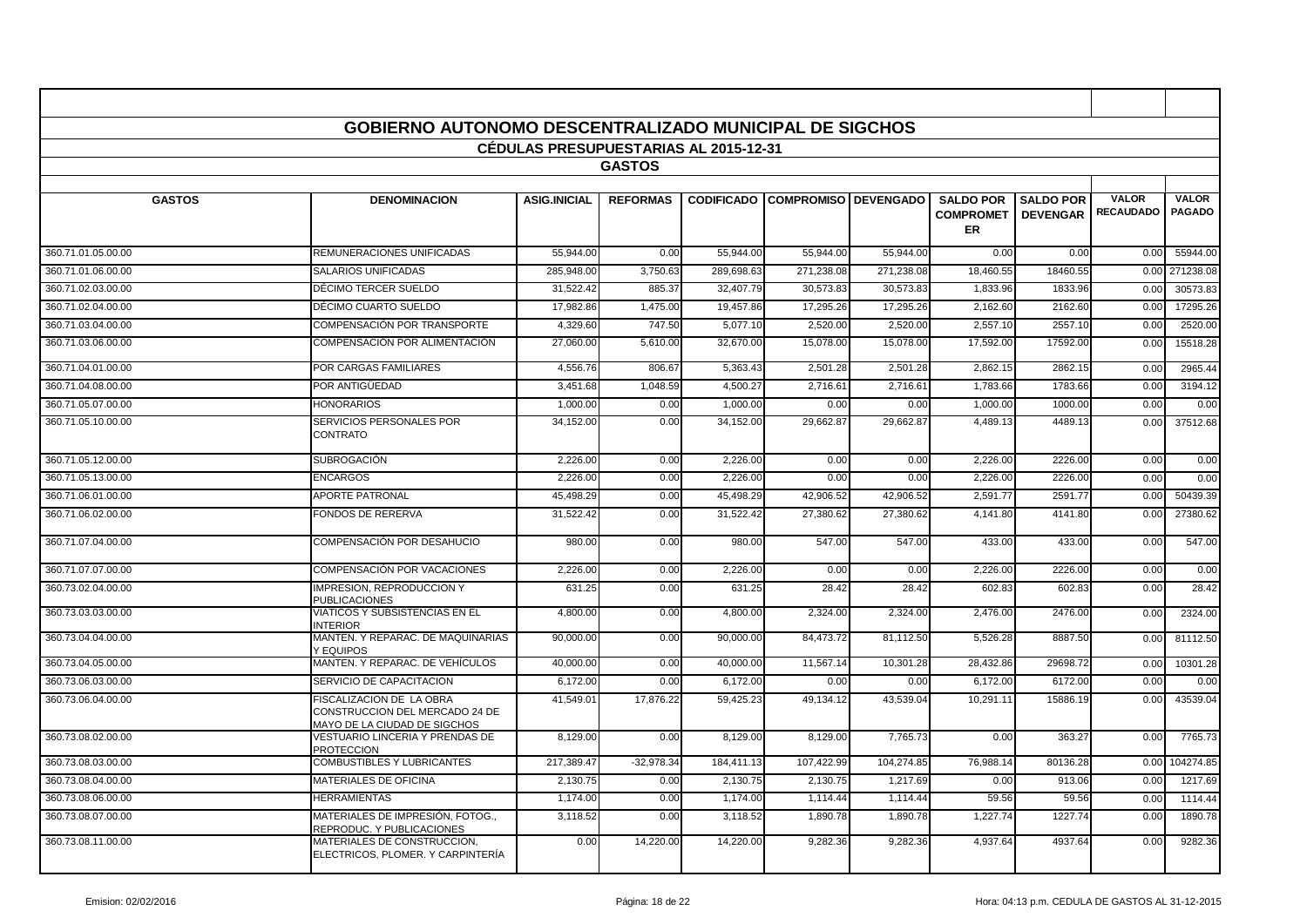|                    | <b>GOBIERNO AUTONOMO DESCENTRALIZADO MUNICIPAL DE SIGCHOS</b>                                |                                              |                 |                   |                             |            |                                            |                                     |                                  |                               |
|--------------------|----------------------------------------------------------------------------------------------|----------------------------------------------|-----------------|-------------------|-----------------------------|------------|--------------------------------------------|-------------------------------------|----------------------------------|-------------------------------|
|                    |                                                                                              | <b>CEDULAS PRESUPUESTARIAS AL 2015-12-31</b> | <b>GASTOS</b>   |                   |                             |            |                                            |                                     |                                  |                               |
|                    |                                                                                              |                                              |                 |                   |                             |            |                                            |                                     |                                  |                               |
| <b>GASTOS</b>      | <b>DENOMINACION</b>                                                                          | <b>ASIG.INICIAL</b>                          | <b>REFORMAS</b> | <b>CODIFICADO</b> | <b>COMPROMISO DEVENGADO</b> |            | <b>SALDO POR</b><br><b>COMPROMET</b><br>ER | <b>SALDO POR</b><br><b>DEVENGAR</b> | <b>VALOR</b><br><b>RECAUDADO</b> | <b>VALOR</b><br><b>PAGADO</b> |
| 360.73.08.13.00.00 | REPUESTOS Y ACCESORIOS                                                                       | 200,000.00                                   | 1,000.00        | 201,000.00        | 197,851.71                  | 194,554.23 | 3,148.29                                   | 6445.77                             | 0.00                             | 194554.23                     |
| 360.73.08.99.00.00 | OTROS DE USO Y CONSUMO DE<br>INVERSIÓN                                                       | 0.00                                         | 400.00          | 400.00            | 399.00                      | 399.00     | 1.00                                       | 1.00                                | 0.00                             | 399.00                        |
| 360.75.01.04.01.01 | ADOQUINADO CALLES DEL CANTON<br>(ARRASTRE 2013)                                              | 30,000.00                                    | 0.00            | 30,000.00         | 29,998.99                   | 0.00       | 1.01                                       | 30000.00                            | 0.00                             | 0.00                          |
| 360.75.01.04.01.03 | CONSTRUCCION DE MONUMENTO A SAN<br>MIGUEL (ARRASTRE 2013)                                    | 10,000.00                                    | 0.00            | 10,000.00         | 0.00                        | 0.00       | 10,000.00                                  | 10000.00                            | 0.00                             | 0.00                          |
| 360.75.01.04.01.05 | CONSTRUCCION DE ACERAS Y<br><b>BORDILLOS EN SIGCHOS</b>                                      | 20,000.00                                    | 0.00            | 20,000.00         | 0.00                        | 0.00       | 20,000.00                                  | 20000.00                            | 0.00                             | 0.00                          |
| 360.75.01.04.01.06 | CONST. CANCHA DE USO MULTIPLE DE<br>QUINTIGUSIG                                              | 5.500.00                                     | 0.00            | 5,500.00          | 5,028.76                    | 5.028.76   | 471.24                                     | 471.24                              | 0.00                             | 5028.76                       |
| 360.75.01.04.01.08 | CONSTRUCCION DEL PARQUE DE LA<br><b>FAMILIA</b>                                              | 281,168.41                                   | 54,919.77       | 336,088.18        | 336,083.25                  | 336,083.25 | 4.93                                       | 4.93                                | 0.00                             | 336083.25                     |
| 360.75.01.04.01.10 | CONSTRUCCION DEL BUSTO SR.GALO<br><b>TROYA</b>                                               | 5,000.00                                     | 0.00            | 5,000.00          | 5,000.00                    | 5,000.00   | 0.00                                       | 0.00                                | 0.00                             | 5000.00                       |
| 360.75.01.04.01.11 | <b>REGENERACION CALLE 14 DE</b><br><b>NOVIEMBRE</b>                                          | 332.638.45                                   | 59,043.80       | 391,682.25        | 378,057.40                  | 378,057.40 | 13,624.85                                  | 13624.85                            | 0.00                             | 378057.40                     |
| 360.75.01.04.01.12 | ADOQUINADO DE LA PLAZA DE<br><b>GUASUMBINI ALTO</b>                                          | 6,720.00                                     | $-6,720.00$     | 0.00              | 0.00                        | 0.00       | 0.00                                       | 0.00                                | 0.00                             | 0.00                          |
| 360.75.01.04.01.13 | ILUMINACION CIUDAD DE SIGCHOS (14<br>DE NOVIEMBRE, PARQUE LA FAMILIA Y<br>PLAZA DE ANIMALES) | 0.00                                         | 0.00            | 0.00              | 0.00                        | 0.00       | 0.00                                       | 0.00                                | 0.00                             | 0.00                          |
| 360.75.01.04.02.01 | CONSTRUCCION DE ADOQUINADO Y<br>ACERAS EN LAS CALLES DE GUAYAMA<br>SAN PEDRO                 | 50,000.00                                    | 0.00            | 50,000.00         | 49,905.31                   | 49,902.28  | 94.69                                      | 97.72                               | 0.00                             | 49902.28                      |
| 360.75.01.04.02.02 | CONSTRUCCION CANCHA USO MULTIPLE<br>EN CHINALO BAJO                                          | 17,459.04                                    | 0.00            | 17,459.04         | 17,459.04                   | 17,458.74  | 0.00                                       | 0.30                                | 0.00                             | 17458.74                      |
| 360.75.01.04.02.03 | ADOQUINADO DE CHASUALO                                                                       | 24.640.00                                    | $-24.640.00$    | 0.00              | 0.00                        | 0.00       | 0.00                                       | 0.00                                | 0.00                             | 0.00                          |
| 360.75.01.04.02.04 | ADOQUINADO PLAZA Y MERCADO DE<br><b>SARAHUASI</b>                                            | 20,000.00                                    | 0.00            | 20,000.00         | 19,994.04                   | 0.00       | 5.96                                       | 20000.00                            | 0.00                             | 0.00                          |
| 360.75.01.04.02.05 | ADOQUINADO PLAZA GUARUMAL<br><b>CHUGCHILAN</b>                                               | 20,000.00                                    | 0.00            | 20,000.00         | 19,991.32                   | 0.00       | 8.68                                       | 20000.00                            | 0.00                             | 0.00                          |
| 360.75.01.04.02.06 | ADOQUINADO PLAZA GALAPAGOS DE<br>CHUGCHILAN                                                  | 20,000.00                                    | 0.00            | 20,000.00         | 19,938.77                   | 0.00       | 61.23                                      | 20000.00                            | 0.00                             | 0.00                          |
| 360.75.01.04.02.07 | ADOQUINADO PATIO DE CONDORUCTO                                                               | 20,000.00                                    | $-20,000.00$    | 0.00              | 0.00                        | 0.00       | 0.00                                       | 0.00                                | 0.00                             | 0.00                          |
| 360.75.01.04.02.08 | ADOQUINADO PATIO DE TUNDUTO                                                                  | 20,000,00                                    | $-20,000.00$    | 0.00              | 0.00                        | 0.00       | 0.00                                       | 0.00                                | 0.00                             | 0.00                          |
| 360.75.01.04.02.09 | CERRAMIENTO Y ADOQUINADO DE<br><b>SHINACUNGA</b>                                             | 20,000.00                                    | 0.00            | 20,000.00         | 12,704.25                   | 0.00       | 7,295.75                                   | 20000.00                            | 0.00                             | 0.00                          |
| 360.75.01.04.03.02 | CONSTRUCCION ADOQUINADOS CALLES<br>SN LA PROVINCIA                                           | 6,334.53                                     | 0.00            | 6,334.53          | 6,133.93                    | 6,104.73   | 200.60                                     | 229.80                              | 0.00                             | 6104.73                       |
| 360.75.01.04.03.03 | ADOQUINADO EN COMUNIDAD<br><b>GUANTUALO</b>                                                  | 20,000.00                                    | 0.00            | 20,000.00         | 19,978.45                   | 0.00       | 21.55                                      | 20000.00                            | 0.00                             | 0.00                          |
| 360.75.01.04.03.04 | CONSTRUCCION CANCHA DE USO<br>MULTIPLE LA PROVINCIA                                          | 18.000.00                                    | 0.00            | 18,000.00         | 17,938.16                   | 17,938.16  | 61.84                                      | 61.84                               | 0.00                             | 17938.16                      |
| 360.75.01.04.05.01 | ACERAS, BORDILLOS Y ADOQUINADO VIA<br>DE ACCESO A PALO QUEMADO                               | 50,000.00                                    | 0.00            | 50.000.00         | 49.993.75                   | 49,992.41  | 6.25                                       | 7.59                                | 0.00                             | 49992.41                      |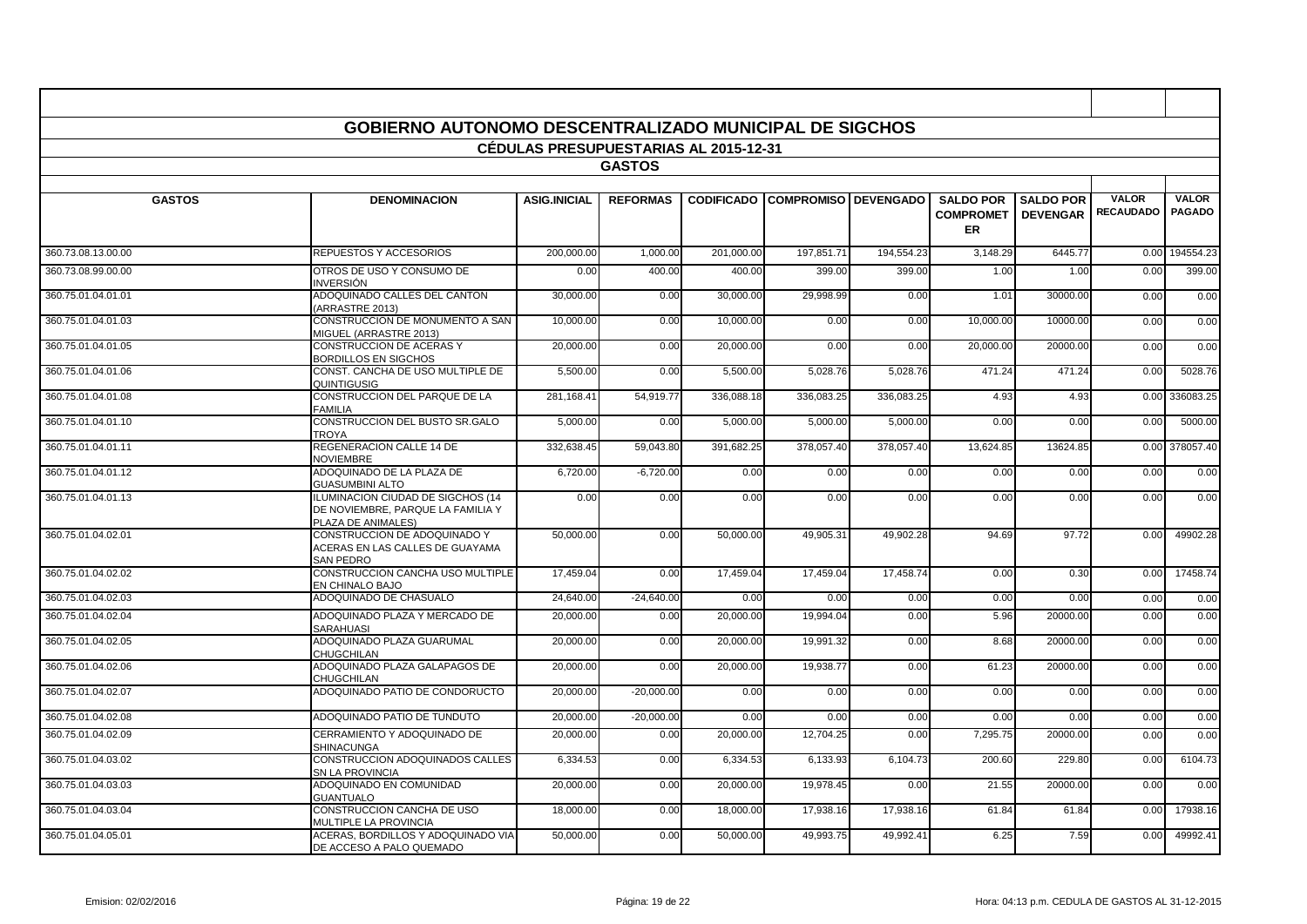|                    | <b>GOBIERNO AUTONOMO DESCENTRALIZADO MUNICIPAL DE SIGCHOS</b>                            |                                              |                 |              |                              |                  |                                            |                                     |                                  |                               |
|--------------------|------------------------------------------------------------------------------------------|----------------------------------------------|-----------------|--------------|------------------------------|------------------|--------------------------------------------|-------------------------------------|----------------------------------|-------------------------------|
|                    |                                                                                          | <b>CEDULAS PRESUPUESTARIAS AL 2015-12-31</b> |                 |              |                              |                  |                                            |                                     |                                  |                               |
|                    |                                                                                          |                                              | <b>GASTOS</b>   |              |                              |                  |                                            |                                     |                                  |                               |
|                    |                                                                                          |                                              |                 |              |                              |                  |                                            |                                     |                                  |                               |
| <b>GASTOS</b>      | <b>DENOMINACION</b>                                                                      | <b>ASIG.INICIAL</b>                          | <b>REFORMAS</b> |              | <b>CODIFICADO COMPROMISO</b> | <b>DEVENGADO</b> | <b>SALDO POR</b><br><b>COMPROMET</b><br>ER | <b>SALDO POR</b><br><b>DEVENGAR</b> | <b>VALOR</b><br><b>RECAUDADO</b> | <b>VALOR</b><br><b>PAGADO</b> |
| 360.75.01.04.06.01 | REGENERACION URBANA DE LA<br>CABECERA PARROQUIAL EN LAS<br><b>PAMPAS</b>                 | 0.00                                         | 67,600.00       | 67,600.00    | 0.00                         | 0.00             | 67,600.00                                  | 67600.00                            | 0.00                             | 0.00                          |
| 360.75.01.05.01.01 | CONSTRUCCION DE PASOS DE AGUA EN<br><b>EL CANTON</b>                                     | 10.000.00                                    | 0.00            | 10.000.00    | 9.677.84                     | 9.677.84         | 322.16                                     | 322.16                              | 0.00                             | 9677.84                       |
| 360.75.01.07.01.01 | ADECUACION CEMENTERIO DE SICHOS<br>(ARRASTRE 2014)                                       | 50,000.00                                    | 0.00            | 50,000.00    | 0.00                         | 0.00             | 50,000.00                                  | 50000.00                            | 0.00                             | 0.00                          |
| 360.75.01.07.01.04 | ADECUACIONES EN PLAZA DE ANIMALES<br>DE SIGCHOS (ARRASTRE 2014)                          | 223,926.56                                   | 36,706.04       | 260,632.60   | 256,828.93                   | 256,827.57       | 3,803.67                                   | 3805.03                             | 0.00                             | 256827.57                     |
| 360.75.01.07.01.13 | CONSTRUCCION DE MERCADO 24 DE<br>MAYO DE LA CIUDAD DE SIGCHOS                            | 1,430,467.35                                 | 194,018.43      | 1,624,485.78 | 1,210,308.62                 | 769,899.04       | 414,177.16                                 | 854586.74                           | 0.00                             | 769899.04                     |
| 360.75.01.07.01.15 | READECUACION Y MANTENIMIENTO DEL<br>PALACIO MUNICIPAL                                    | 70.000.00                                    | $-70.000.00$    | 0.00         | 0.00                         | 0.00             | 0.00                                       | 0.00                                | 0.00                             | 0.00                          |
| 360.75.01.07.01.17 | CONSTRUCCION DEL ASILO DE<br><b>ANCIANOS</b>                                             | 358,400.00                                   | 37,559.87       | 395,959.87   | 373,747.09                   | 373,747.09       | 22,212.78                                  | 22212.78                            | 0.00                             | 373747.09                     |
| 360.75.01.07.01.18 | CONSTRUCCION DE TALLERES DEL<br><b>GADMS</b>                                             | 78,000.00                                    | 16,800.00       | 94,800.00    | 87,820.7                     | 82,519.79        | 6,979.29                                   | 12280.21                            | 0.00                             | 82519.79                      |
| 360.75.01.07.01.20 | CONSTRUCCIÓN DE BATERIAS<br>SANITARIAS EN EL PARQUE CENTRAL DE<br>A PARROQUIA SIGCHOS    | 16.800.00                                    | $-16.800.00$    | 0.00         | 0.00                         | 0.00             | 0.00                                       | 0.00                                | 0.00                             | 0.00                          |
| 360.75.01.07.01.21 | CONSTRUCCION PALCO AUTORIDADES<br>PLAZA DE TOROS Y BATERIAS<br><b>SANITARIAS</b>         | 0.00                                         | 60,400.00       | 60,400.00    | 60,398.90                    | 0.00             | 1.10                                       | 60400.00                            | 0.00                             | 0.00                          |
| 360.75.01.07.01.22 | CONSTRUCCION CASETA E INSTALACION<br>DE GENERADOR ELECTRICO                              | 0.00                                         | 15,000.00       | 15,000.00    | 0.00                         | 0.00             | 15,000.00                                  | 15000.00                            | 0.00                             | 0.00                          |
| 360.75.01.07.01.23 | <b>CONSTRUCCION DE MURO Y</b><br>CERRAMIENTO COLEGIO JUAN<br><b>MONTALVO</b>             | 0.00                                         | 60.000.00       | 60.000.00    | 58.284.8                     | 0.00             | 1,715.18                                   | 60000.00                            | 0.00                             | 0.00                          |
| 360.75.01.07.02.01 | CONSTRUCCION DEL SALON DE USO<br>MULTILPE DE CHASUALO                                    | 60,000.00                                    | $-20,013.85$    | 39,986.15    | 39,953.86                    | 0.00             | 32.29                                      | 39986.15                            | 0.00                             | 0.00                          |
| 360.75.01.07.02.12 | CONSTRUCCION DE BATERIAS<br>SANITARIAS COMUNIDAD GUAYAMA SAN<br>PEDRO                    | 13,440.00                                    | 1,680.00        | 15,120.00    | 15,115.29                    | 15,115.29        | 4.71                                       | 4.71                                | 0.00                             | 15115.29                      |
| 360.75.01.07.02.13 | CAMBIO DE TECHO DE CASA COMUNAL<br><b>GUAYAMA</b>                                        | 10.080.00                                    | 6,646.84        | 16.726.84    | 16.718.97                    | 0.00             | 7.87                                       | 16726.84                            | 0.00                             | 0.00                          |
| 360.75.01.07.03.01 | CONSTRUCCION CANCHA Y CUBIERTA<br><b>DEL SALADO</b>                                      | 96,000.00                                    | 17,000.00       | 113,000.00   | 112,561.39                   | 0.00             | 438.61                                     | 113000.00                           | 0.00                             | 0.00                          |
| 360.75.01.07.05.01 | CONSTRUCCION DE BATERIAS<br>SANITARIAS SANTA ROSA                                        | 13,440.00                                    | 1,544.86        | 14,984.86    | 14,984.24                    | 14,979.62        | 0.62                                       | 5.24                                | 0.00                             | 14979.62                      |
| 360.75.01.07.05.05 | CONSTRUCCION DE BATERIAS<br>SANITARIAS CENTRO PARROQUIAL PALO<br>QUEMADO (ARRASTRE 2014) | 13,440.00                                    | 1,878.95        | 15,318.95    | 15,308.84                    | 15,304.22        | 10.11                                      | 14.73                               | 0.00                             | 15304.22                      |
| 360.77.01.02.00.00 | <b>MATRICULACION VEHICULAR</b>                                                           | 1,600.00                                     | 0.00            | 1,600.00     | 1,324.00                     | 1,324.00         | 276.00                                     | 276.00                              | 0.00                             | 1324.00                       |
| 360.77.02.01.00.00 | ADQ. POLIZA DE SUGUROS                                                                   | 1,400.00                                     | 0.00            | 1,400.00     | 443.3                        | 443.31           | 956.69                                     | 956.69                              | 0.00                             | 443.31                        |
| 360.78.01.08.00.02 | APORTE CONVENIO FOICH-GADMS-<br><b>GADPCH</b>                                            | 14,000.00                                    | 5.856.00        | 19.856.00    | 19,840.00                    | 19.840.00        | 16.00                                      | 16.00                               | 0.00                             | 19840.00                      |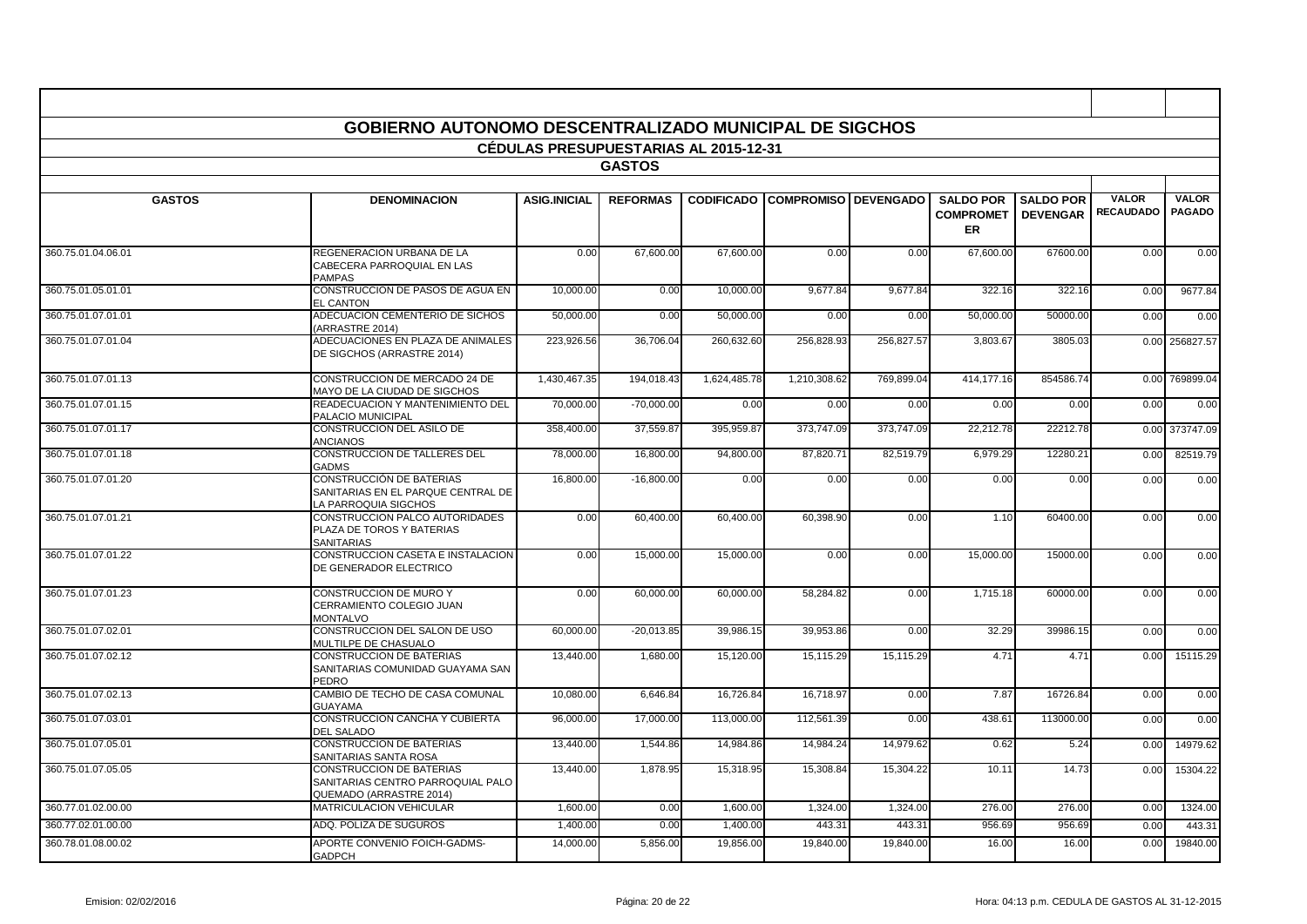|                    | <b>GOBIERNO AUTONOMO DESCENTRALIZADO MUNICIPAL DE SIGCHOS</b>                                                                                                                                              | <b>CEDULAS PRESUPUESTARIAS AL 2015-12-31</b> |                 |                   |                               |            |                                            |                                     |                                  |                               |
|--------------------|------------------------------------------------------------------------------------------------------------------------------------------------------------------------------------------------------------|----------------------------------------------|-----------------|-------------------|-------------------------------|------------|--------------------------------------------|-------------------------------------|----------------------------------|-------------------------------|
|                    |                                                                                                                                                                                                            |                                              | <b>GASTOS</b>   |                   |                               |            |                                            |                                     |                                  |                               |
|                    |                                                                                                                                                                                                            |                                              |                 |                   |                               |            |                                            |                                     |                                  |                               |
| <b>GASTOS</b>      | <b>DENOMINACION</b>                                                                                                                                                                                        | <b>ASIG.INICIAL</b>                          | <b>REFORMAS</b> | <b>CODIFICADO</b> | <b>COMPROMISO   DEVENGADO</b> |            | <b>SALDO POR</b><br><b>COMPROMET</b><br>ER | <b>SALDO POR</b><br><b>DEVENGAR</b> | <b>VALOR</b><br><b>RECAUDADO</b> | <b>VALOR</b><br><b>PAGADO</b> |
| 360.84.01.03.00.00 | <b>MOBILIARIO</b>                                                                                                                                                                                          | 1.920.00                                     | 0.00            | 1.920.00          | 1,523.20                      | 1.523.20   | 396.80                                     | 396.80                              | 0.00                             | 1523.20                       |
| 360.84.01.04.00.00 | <b>MAQUINARIA Y EQUIPOS</b>                                                                                                                                                                                | 102.220.00                                   | $-32,970.13$    | 69.249.87         | 69.247.47                     | 69.247.47  | 2.40                                       | 2.40                                | 0.00                             | 69247.47                      |
| 360.84.01.06.00.00 | <b>HERRAMIENTAS</b>                                                                                                                                                                                        | 343.50                                       | 0.00            | 343.50            | 0.00                          | 0.00       | 343.50                                     | 343.50                              | 0.00                             | 0.00                          |
| 360.84.01.07.00.00 | EQUIPOS SISTEMAS Y PAQUETES<br>INFORMÁTICOS                                                                                                                                                                | 3,750.00                                     | 0.00            | 3,750.00          | 3,750.00                      | 3,303.17   | 0.00                                       | 446.83                              | 0.00                             | 3303.17                       |
| 360.84.03.01.00.00 | TERRENO ASILO DE ANCIANOS                                                                                                                                                                                  | 20,000.00                                    | $-20,000.00$    | 0.00              | 0.00                          | 0.00       | 0.00                                       | 0.00                                | 0.00                             | 0.00                          |
| 360.84.03.01.00.01 | TERRENO MONUMENTO A SAN MIGUEL                                                                                                                                                                             | 5,000.00                                     | 0.00            | 5,000.00          | 1,010.04                      | 862.62     | 3,989.96                                   | 4137.38                             | 0.00                             | 862.62                        |
| 360.84.03.01.00.02 | <b>EXPROPIACION TERRENOS (BARRIO</b><br>YUGSIALO)                                                                                                                                                          | 0.00                                         | 1,600.00        | 1,600.00          | 1,596.96                      | 1,596.96   | 3.04                                       | 3.04                                | 0.00                             | 1596.96                       |
| 360.84.03.01.00.03 | EXPROPIACION TERRENOS (CHURO DE<br>AMANTA)                                                                                                                                                                 | 0.00                                         | 3,400.00        | 3,400.00          | 0.00                          | 0.00       | 3,400.00                                   | 3400.00                             | 0.00                             | 0.00                          |
| 360.96.02.01.00.02 | PRESTAMO BDE MUROS<br>ESTABILIZACION TOACASO-SIGCHOS<br>(ARRASTRE 2013)                                                                                                                                    | 112.741.14                                   | 0.00            | 112,741.14        | 112.741.14                    | 112.741.14 | 0.00                                       | 0.00                                | 0.00                             | 110510.41                     |
| 360.96.02.01.00.03 | PAGO CAPITAL CREDITO CONST.<br>MERCADO 24 DE MAYO                                                                                                                                                          | 71,857.76                                    | 1,638.61        | 73,496.37         | 62,489.38                     | 62,489.38  | 11,006.99                                  | 11006.99                            | 0.00                             | 64720.11                      |
| 360.96.02.01.00.04 | PAGO CAPITAL FINANCIAMIENTO<br>COMPLEMENTARIO MERCADO 24 DE<br>MAYO                                                                                                                                        | 0.00                                         | 11,576.51       | 11,576.51         | 0.00                          | 0.00       | 11.576.51                                  | 11576.51                            | 0.00                             | 0.00                          |
| 370.71.01.05.00.00 | REMUNERACIONES UNIFICADAS                                                                                                                                                                                  | 30,552.00                                    | 0.00            | 30,552.00         | 28,772.00                     | 28,772.00  | 1,780.00                                   | 1780.00                             | 0.00                             | 28772.00                      |
| 370.71.02.03.00.00 | <b>DECIMOTERCER SUELDO</b>                                                                                                                                                                                 | 3,970.21                                     | 298.33          | 4,268.54          | 3,808.34                      | 3,808.34   | 460.20                                     | 460.20                              | 0.00                             | 3808.34                       |
| 370.71.02.04.00.00 | <b>DECIMOCUARTO SUELDO</b>                                                                                                                                                                                 | 779.08                                       | 295.00          | 1,074.08          | 826.00                        | 826.00     | 248.08                                     | 248.08                              | 0.00                             | 826.00                        |
| 370.71.05.10.00.00 | SERVICIOS PERSONALES POR<br><b>CONTRATO</b>                                                                                                                                                                | 14,544.00                                    | 0.00            | 14,544.00         | 14,382.40                     | 14,382.40  | 161.60                                     | 161.60                              | 0.00                             | 14382.40                      |
| 370.71.05.12.00.00 | <b>SUBROGACIÓN</b>                                                                                                                                                                                         | 2,546.00                                     | 0.00            | 2,546.00          | 0.00                          | 0.00       | 2,546.00                                   | 2546.00                             | 0.00                             | 0.00                          |
| 370.71.05.13.00.00 | <b>ENCARGOS</b>                                                                                                                                                                                            | 2,546.00                                     | 0.00            | 2,546.00          | 0.00                          | 0.00       | 2,546.00                                   | 2546.00                             | 0.00                             | 0.00                          |
| 370.71.06.01.00.00 | <b>APORTE PATRONAL</b>                                                                                                                                                                                     | 5,550.33                                     | 0.00            | 5,550.33          | 5,048.23                      | 5,048.23   | 502.10                                     | 502.10                              | 0.00                             | 5465.30                       |
| 370.71.06.02.00.00 | <b>FONDO DE RESERVA</b>                                                                                                                                                                                    | 3,970.21                                     | 0.00            | 3,970.21          | 1,091.88                      | 1,091.88   | 2,878.33                                   | 2878.33                             | 0.00                             | 1091.88                       |
| 370.71.07.07.00.00 | COMPENSACIÓN POR VACACIONES                                                                                                                                                                                | 2,546.00                                     | 0.00            | 2.546.00          | 0.00                          | 0.00       | 2.546.00                                   | 2546.00                             | 0.00                             | 0.00                          |
| 370.73.02.04.00.00 | EDICIÓN, IMPRESIÓN, REPRODUCCIÓN,<br>PUBLICACIONES, SUSCRIPCIONES,<br>FOTOCOPIADO, TRADUCCIÓN,<br>EMPASTADO, ENMARCACIÓN,<br>SERIGRAFÍA, FOTOGRAFÍA,<br>CARNETIZACIÓN, FILMACIÓN E<br>IMÁGENES SATELITALES | 25.00                                        | 0.00            | 25.00             | 0.00                          | 0.00       | 25.00                                      | 25.00                               | 0.00                             | 0.00                          |
| 370.73.03.03.00.00 | VIÁTICOS Y SUBSISTENCIAS EN EL<br><b>NTERIOR</b>                                                                                                                                                           | 1.200.00                                     | 0.00            | 1,200.00          | 640.00                        | 0.00       | 560.00                                     | 1200.00                             | 0.00                             | 0.00                          |
| 370.73.06.03.00.00 | SERVICIO DE CAPACITACIÓN                                                                                                                                                                                   | 672.00                                       | 0.00            | 672.00            | 0.00                          | 0.00       | 672.00                                     | 672.00                              | 0.00                             | 0.00                          |